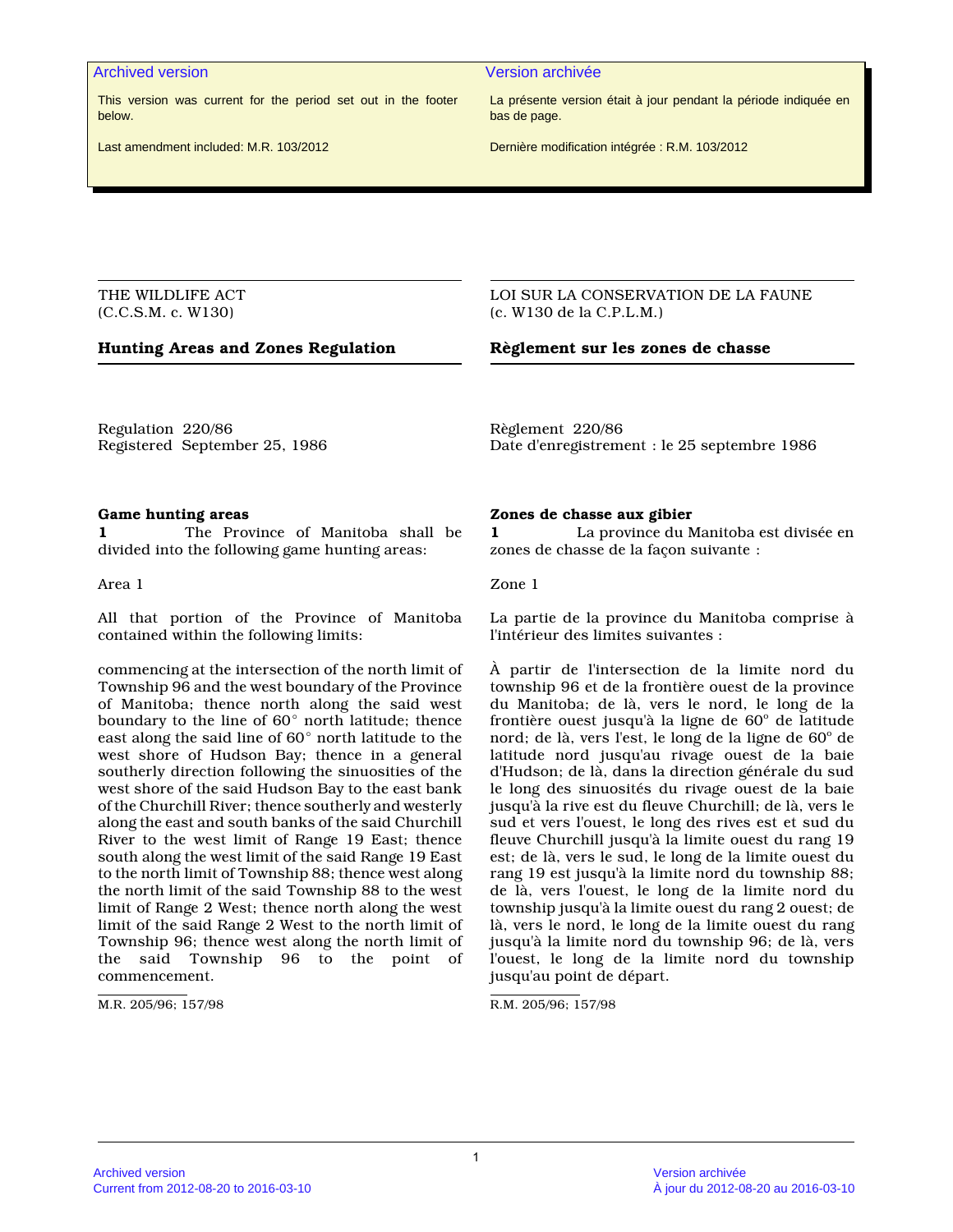All that portion of the Province of Manitoba contained within the following limits:

commencing at the intersection of the north limit o f Township 86 and the west limit of the right-of-way of the C.N.R. leading from The Pas to Churchill; thenc e northerly along the west limit of the said right-of-way to the north limit of Township 88; thence west alon g the north limit of the said Township 88 to the west limit of Township 19 East; thence north along the west limit of the said Township 19 East to the sout h bank of the Churchill River; thence easterly and northerly following the sinuosities of the south an d east banks of the said Churchill River to the south shore of Hudson Bay; thence easterly and southerly following the sinuosities of the shoreline of the said Hudson Bay to the north bank of the Nelson River; thence generally southwesterly following the sinuosities of the northerly and westerly banks of the said Nelson River to the north limit of Township 86; thence west along the north limit of the said Township 86 to the point of commencement.

M.R. 157/98

Area 2A

All that portion of the Province of Manitoba bounde d as follows:

on the west by the boundary of the Province of Manitoba; on the north by the north limit of Township 74; on the east by the west limit of Range 19 West; and on the south by the north limit of Township 70.

Area 3

All that portion of the Province of Manitoba bounde d as follows:

# Zone 2

La partie de la province du Manitoba comprise à l'intérieur des limites suivantes :

À partir de l'intersection de la limite nord du township 86 et de la limite ouest de l'emprise du C.N. joignant Le Pas à Churchill; de là, vers le nord, le long de la limite ouest de l'emprise du C.N. jusqu'à la limite nord du township 88; de là, vers l'ouest, le long de la limite nord du township 88 jusqu'à la limite ouest du township 19 est; de là, vers le nord, le long de la limite ouest du township 19 est jusqu'à la rive sud du fleuve Churchill; de là, vers l'est et vers le nord, le long des sinuosités des rives sud et est du fleuve Churchill jusqu'au rivage sud de la baie d'Hudson; de là, ver s l'est et vers le sud, le long des sinuosités du rivage de la baie d'Hudson jusqu'à la rive nord du fleuve Nelson; de là, dans la direction générale du sud-ouest le long des sinuosités des rives nord et ouest du fleuve Nelson jusqu'à la limite nord du township 86; de là, vers l'ouest le long de la limite nord du township 86 jusqu'au point de départ.

R.M. 157/98

### Zone 2A

La partie de la province du Manitoba bornée de la façon suivante :

à l'ouest par la frontière de la province du Manitoba; au nord par la limite septentrionale du township 74 ; à l'est par la limite occidentale du rang 19 ouest; et au sud par la limite septentrionale du township 70.

### Zone 3

La partie de la province du Manitoba délimitée comme suit :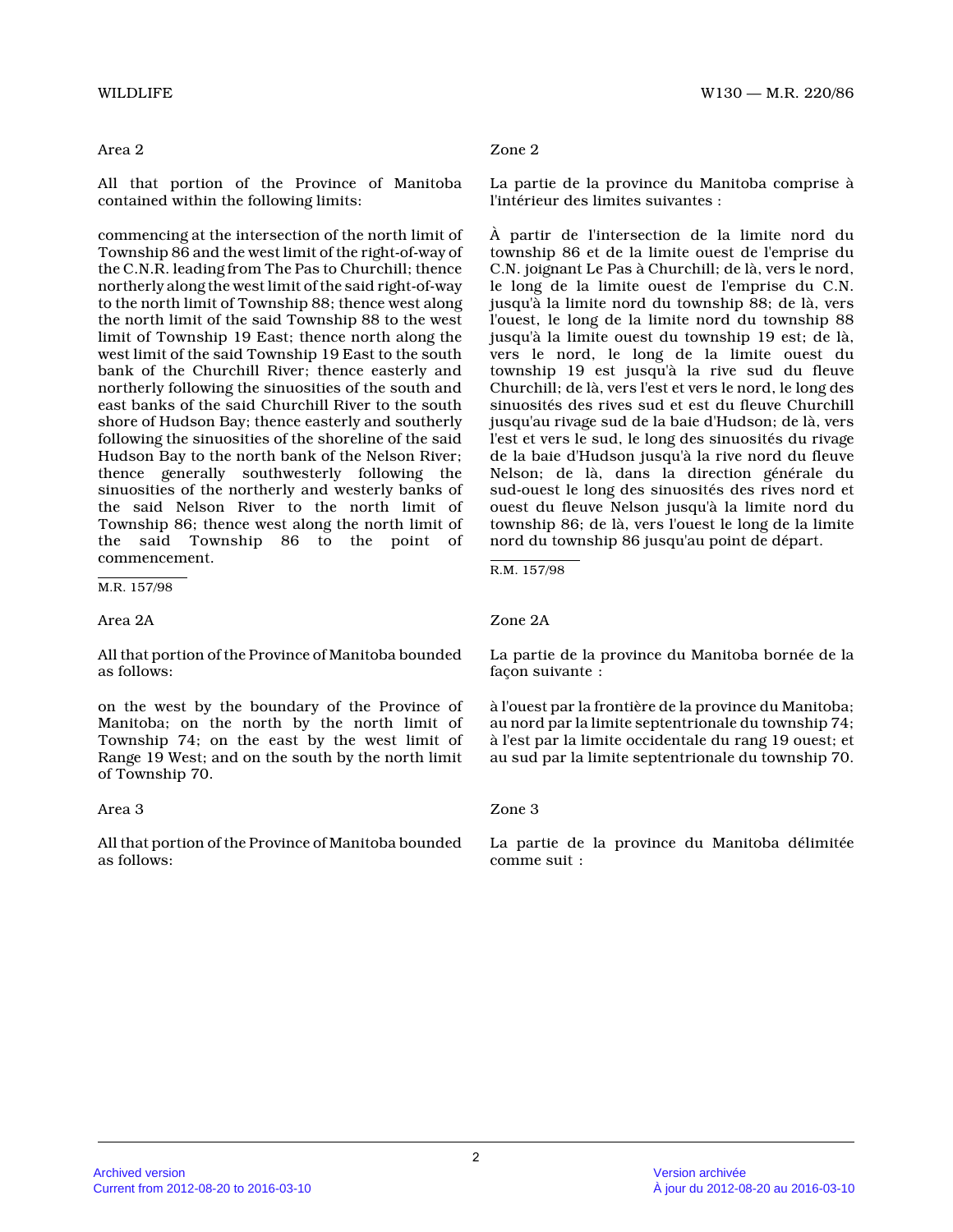on the south by the north limit of Township 71; on the east by the east boundary of the Province of Manitoba; and on the west and north by the following described boundary: commencing at the intersection of the north limit of Township 71 and the west limit of Range 11 East; thence north along the west limit of the said Range 11 East to the northwest limit of the right-of-way of the C.N.R. leading from The Pas to Churchill; thence northeasterly along the northwest limit of the said right-of-way to the north limit of Township 86; thence east along the north limit of the said Township 86 to the west bank of the Nelson River; thence northeasterly following the sinuosities of the west and north banks of the said Nelson River to th e north limit of Township 92; thence east along the north limit of Township 92 to the east shore of the Nelson River; thence northeasterly following the sinuosities of the shoreline of Hudson Bay to the east boundary of the Province of Manitoba.

M.R. 162/89

Area 3A Zone 3A

All that portion of the Province of Manitoba contained within the following limits:

commencing at the intersection of the east shorelin e of Lake Winnipeg and the north limit of Township 46; thence east along the north limit of Township 46 to the west limit of Range 8 East; thence south along the west limit of Range 8 East t o the north limit of Township 44; thence east along the north limit of Township 44 to the east boundary of the Province of Manitoba; thence northeast along that boundary to the north limit of Township 71; thence west along the north limit of Township 71 to the west limit of Range 11 East; thence north along the west limit of Range 11 East to the north limit of the right-of-way of the C.N.R. leading from The Pas to Churchill; thence southwesterly along the northwest limit of that right-of-way to the east bank of the Nelson River; thence southerly along the eas t bank of the Nelson River to the northeast shore of Sipiwesk Lake; thence southwesterly following the sinuosities of the east and south shorelines of Sipiwesk Lake to the east bank of the Nelson River; thence southerly along the east bank of the Nelson River to the north shore of Cross Lake; thence easterly following the sinuosities of the north shore of Cross Lake to the west limit of Range 1 West; thence south along the west limit of Range 1 West t o the north shore of Pipestone Lake; thence easterly and southerly following the sinuosities of the north

au sud, par la limite nord du township 71; à l'est, par la frontière est de la province du Manitoba; à l'ouest et au nord, par les limites suivantes : à partir de l'intersection de la limite nord du township 71 et de la limite ouest du rang 11 est; de là vers le nord le long de la limite ouest du rang 11 est jusqu'à l a limite nord-ouest de l'emprise des Chemins de fer nationaux du Canada reliant Le Pas et Churchill; de là vers le nord-est le long de la limite nord-ouest de ladite emprise jusqu'à la limite nord du township 86; de là vers l'est le long de la limite nord du township 86 jusqu'au rivage ouest du fleuve Nelson; de là vers le nord-est en suivant les sinuositées des parties nord et ouest du rivage du fleuve Nelson jusqu'à la limite nord du township 92 ; de là vers l'est le long de la limite nord du township 92 jusqu'au rivage est du fleuve Nelson; d e là vers le nord-est en suivant les sinuosités du rivage de la baie d'Hudson jusqu'à la frontière est de la province du Manitoba.

R.M. 162/89

La partie de la province du Manitoba comprise à l'intérieur des limites suivantes :

À partir de l'intersection du rivage est du lac Winnipeg et de la limite nord du township 46; de là, vers l'est, le long de la limite nord jusqu'à la limite ouest du rang 8 est; de là, vers le sud, le long de la limite ouest jusqu'à la limite nord du township 44; de là, vers l'est, le long de la limite nord jusqu'à la frontière est de la province du Manitoba; de là, vers le nord-est, le long de la frontière jusqu'à la limite nord du township 71; de là, vers l'ouest, le long de la limite nord jusqu'à la limite ouest du rang 11 est; de là, vers le nord, le long de la limite ouest jusqu'à la limite nord de l'emprise du C.N. joignant Le Pas à Churchill; de là, vers le sud-ouest, le long de l a limite nord-ouest de l'emprise jusqu'au rivage est du fleuve Nelson; de là, vers le sud, le long du rivage est jusqu'au rivage nord-est du lac Sipiwesk; de là, vers le sud-ouest, le long des sinuosités des rivages est et sud du lac jusqu'au rivage est du fleuve Nelson; de là, vers le sud, le long du rivage est du fleuve jusqu'au rivage nord du lac Cross; de là, vers l'est, le long des sinuosités du rivage nord du lac jusqu'à l a limite ouest du rang 1 ouest; de là, vers le sud, le long de la limite ouest jusqu'au rivage nord du lac Pipestone; de là, vers l'est et le sud, le long des sinuosités des rivages nord et est du lac jusqu'au rivage est du canal est du fleuve Nelson; de là, vers le sud, le long du rivage est du canal jusqu'au rivage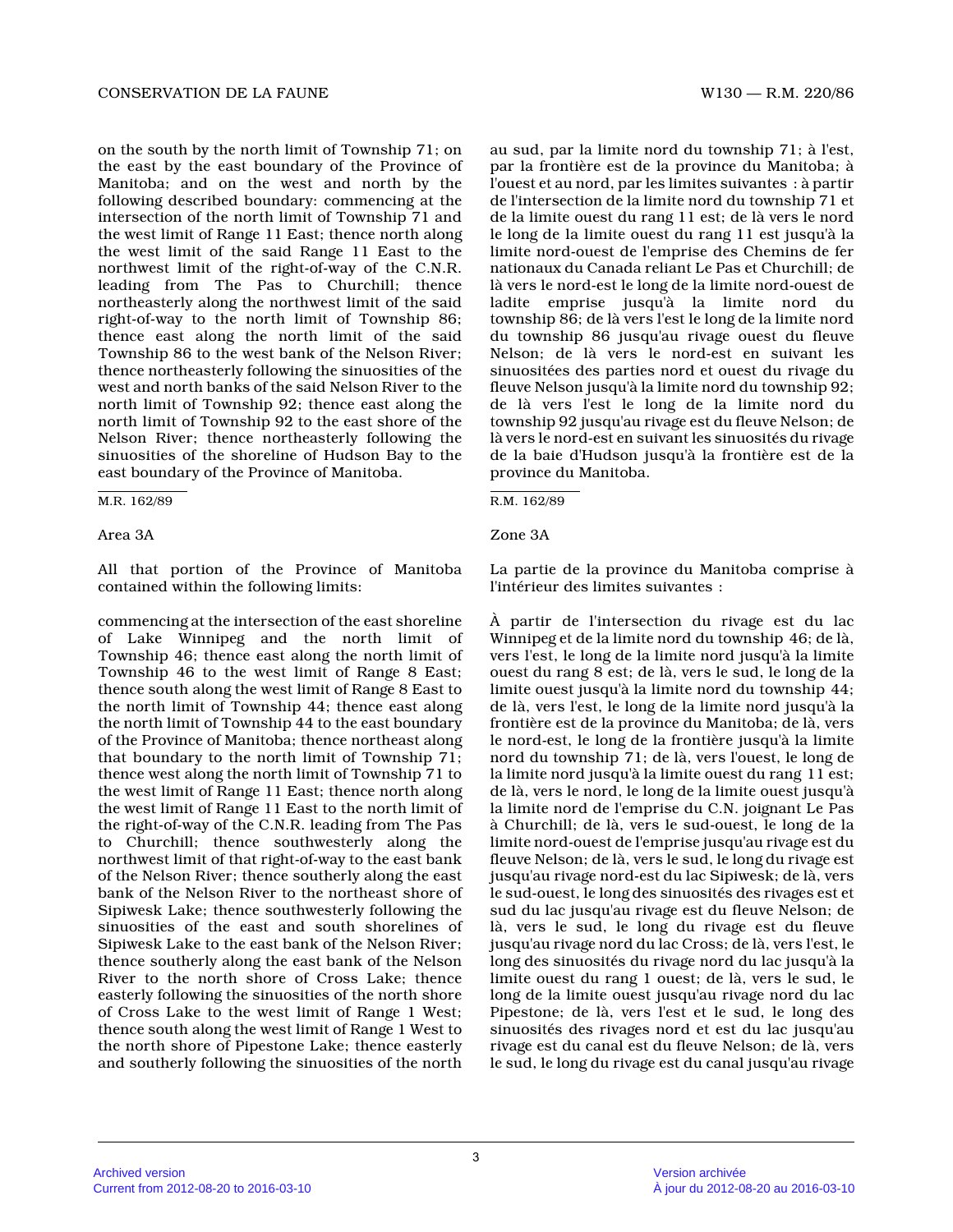WILDLIFE WISO — M.R. 220/86

and east shorelines of Pipestone Lake to the east bank of the Nelson River (East Channel); thence southerly along the east bank of the Nelson River (East Channel) to the north shore of Little Playgreen Lake; thence southerly and westerly following the sinuosities of the east and south shorelines of Little Playgreen Lake to the north shore of West Island; thence westerly and southerly following the north and west shorelines of West Island to the east shor e of Playgreen Lake; thence southerly following the sinuosities of the east shoreline of Playgreen Lake to the east bank of the Nelson River; thence south along the east bank of the Nelson River to the northeast shore of Lake Winnipeg; thence southerly following the sinuosities of the east shoreline of Lake Winnipeg to the point of commencement.

M.R. 162/89; 205/96

### Area 4

All that portion of the Province of Manitoba bounde d as follows:

on the west by the boundary of the Province of Manitoba; on the north by the north limit of Township 70; on the east by the west limit of the right-of-way of the C.N.R. leading from The Pas to Lynn Lake; and on the south by the following described boundary: commencing at the intersection of the boundary of the Province of Manitoba and the south shore of Athapapuskow Lake; then generally eastward following the sinuosities of the shoreline of the said Athapapuskow Lake to the north limit of Township 64; thence east along the north limit of the said Township 64 to the west limit of the right-of-way of the C.N.R. leading from The Pas to Lynn Lake.

# Area 5

All that portion of the Province of Manitoba bounde d as follows:

on the west by the west boundary of the Province of Manitoba; on the east by the west limit of the right-of-way of the C.N.R. leading from The Pas to Lynn Lake; on the north by the following described boundary: commencing at the intersection of the west boundary of the Province of Manitoba with the south shore of Athapapuskow Lake; thence in a general easterly direction following the sinuosities of the shoreline of the said Athapapuskow Lake to the north limit of Township 64; thence east along the north limit of the said Township 64 to the west limit

nord du lac Little Playgreen; de là, vers le sud et l'ouest, le long des sinuosités des rivages est et sud du lac jusqu'au rivage nord de l'île West; de là, vers l'ouest et le sud, le long des rivages nord et ouest de l'île jusqu'au rivage est du lac Playgreen; de là, vers le sud, le long des sinuosités du rivage est du lac Playgreen jusqu'au rivage est du fleuve Nelson; de là, vers le sud, le long du rivage est du fleuve jusqu'au rivage nord-est du lac Winnipeg; de là, vers le sud , le long des sinuosités du rivage est du lac Winnipe g jusqu'au point de départ.

R.M. 162/89; 205/96

# Zone 4

La partie de la province du Manitoba bornée de la façon suivante :

à l'ouest par la frontière de la province du Manitoba; au nord par la limite septentrionale du township 70 ; à l'est par la limite occidentale de l'emprise du chemin de fer du Canadien National allant de The Pas jusqu'à Lynn Lake; et au sud par les limite s ci-après décrites, savoir : commençant à l'intersection de la frontière de la province du Manitoba et du rivage méridional du lac Athapapuskow; de là généralement vers l'est en suivant les sinuosités du rivage dudit lac jusqu'à la limite septentrionale du township 64; de là vers l'est le long de la limite septentrionale dudit township jusqu'à la limite occidentale de l'emprise du chemi n de fer du Canadien National allant de The Pas jusqu'à Lynn Lake.

### Zone 5

La partie de la province du Manitoba bornée de la façon suivante :

à l'ouest par la frontière occidentale de la province du Manitoba; à l'est par la limite occidentale de l'emprise du chemin de fer du Canadien National allant de The Pas jusqu'à Lynn Lake; au nord par le s limites ci-après décrites, savoir : commençant à l'intersection de la frontière occidentale de la province du Manitoba et du rivage méridional du lac Athapapuskow; de là généralement vers l'est en suivant les sinuositées du rivage dudit lac jusqu'à la limite septentrionale du township 64; de là vers l'est le long de la limite septentrionale dudit township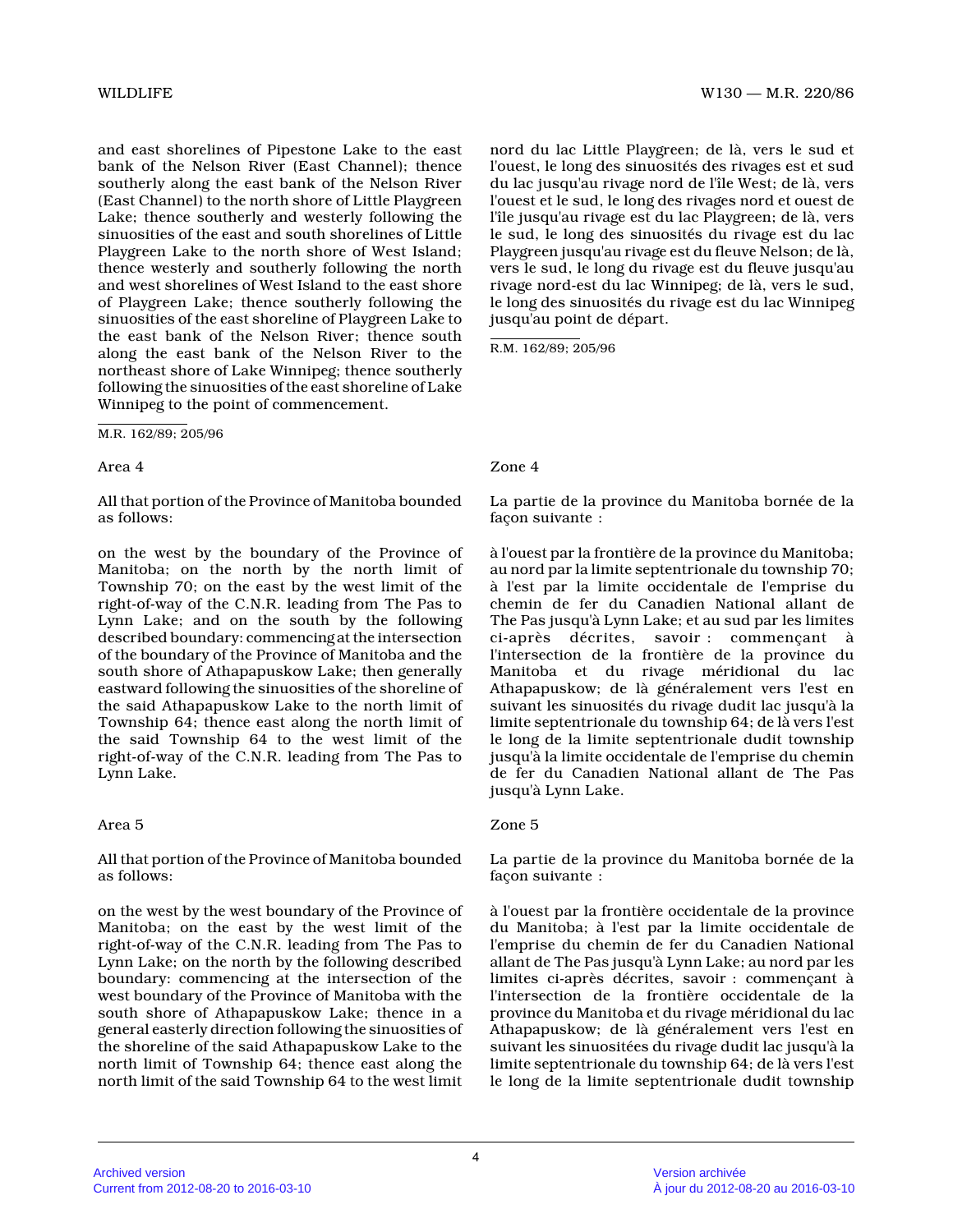of the right-of-way of the C.N.R. leading from The Pas to Lynn Lake; and on the south by the following described boundary: commencing at the intersection of the said west boundary of the Province of Manitoba and the north limit of Township 58; thence east along the north limit of the said Township 58 to the west shore of Rocky Lake; thence northeast following the sinuosities of the shoreline of the said Rocky Lake to the north limit of Township 59; thence east along the north limit of the said Township 59 to the west limit of the said right-of-way of the C.N.R.

### Area 6

All that portion of the Province of Manitoba bounde d as follows:

on the west by the west boundary of the Province of Manitoba; on the south by the north bank of the Carrot River; on the north by the following described boundary: commencing at the intersection of the said west boundary of the Province of Manitoba and the north limit of Township 58; thence east along the north limit of the said Township 58 to the west shore of Rocky Lake; thence northeasterly following the sinuosities of the west shoreline of the said Rocky Lake to the north limit of Township 59; thence east along the north limit of the said Township 59 to the west limit of the right-of-way o f the C.N.R. leading from The Pas to Lynn Lake; thence southerly along the west limit of the said right-of-way to the north bank of the Saskatchewan River; thence west following the sinuosities of the north bank of the said Saskatchewan River to the west limit of Range 26 West; thence southeast acros s the said Saskatchewan River to the north bank of the Carrot River; thence westerly following the sinuosities of the north bank of the said Carrot River to the west boundary of the Province of Manitoba.

# Area 6A

All that portion of the Province of Manitoba contained within the following limits:

jusqu'à la limite occidentale de l'emprise du chemi n de fer du Canadien National allant de The Pas jusqu'à Lynn Lake; et au sud par les limites ci-après décrites, savoir; commençant à l'intersection de ladite frontière occidentale de la province du Manitoba et de la limite septentrionale du township 58; de là vers l'est le long de la limite septentrionale dudit township jusqu'au rivage occidental de Rocky Lake; de là vers le nord-est en suivant les sinuosités du rivage de Rocky Lake jusqu'à la limite septentrionale du township 59; de là vers l'est le long de la limite septentrionale dudit township jusqu'à la limite occidentale de ladite emprise du chemin de fer du Canadien National.

### Zone 6

La partie de la province du Manitoba bornée de la façon suivante :

à l'ouest par la frontière occidentale de la province du Manitoba; au sud par la rive septentrionale de l a rivière Carrot; au nord par les limites ci-après décrites, savoir : commençant au point d'intersection de la frontière occidentale de la province du Manitoba et de la limite septentrionale du township 58; de là vers l'est le long de la limite septentrionale dudit township jusqu'au rivage occidental de Rocky Lake; de là vers le nord-est en suivant les sinuosités du rivage occidental de Rock y Lake jusqu'à la limite septentrionale du township 59; de là vers l'est le long de la limite septentrional dudit township jusqu'à la limite occidentale de l'emprise du chemin de fer du Canadien National allant de The Pas jusqu'à Lynn Lake; de là vers le sud le long de la limite occidentale de ladite emprise jusqu'à la rive septentrionale de la rivière Saskatchewan; de là vers l'ouest en suivant les sinuosités de la rive septentrionale de ladite rivière jusqu'à la limite occidentale du rang 26 ouest; de là vers le sud-est à travers la rivière Saskatchewan jusqu'à la rive septentrionale de la rivière Carrot; de là vers l'ouest en suivant les sinuosités de la rive septentrionale de ladite rivière jusqu'à la frontière occidentale de la province du Manitoba.

### Zone 6A

La partie de la province du Manitoba comprise à l'intérieur des limites suivantes :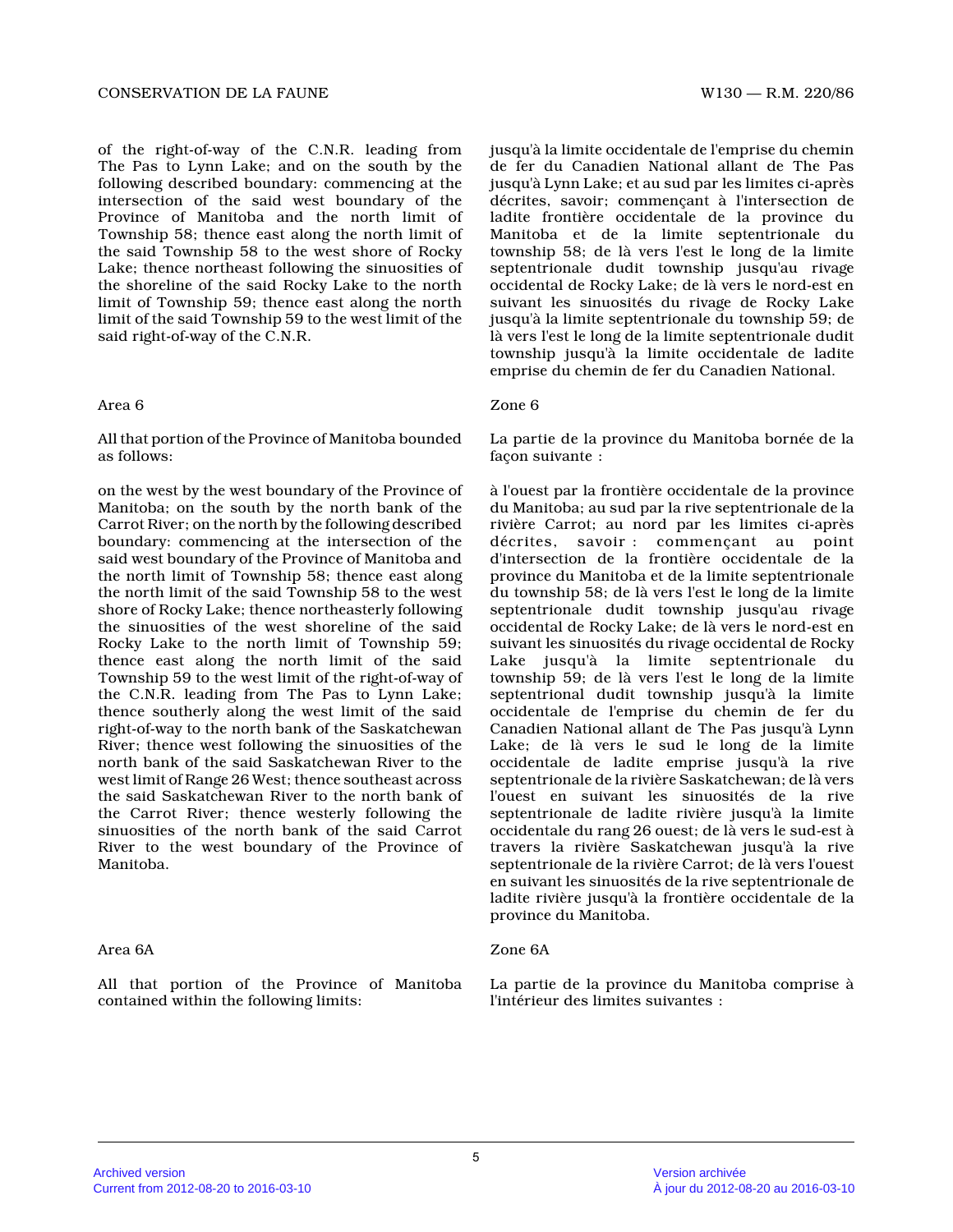commencing at the intersection of the west boundary of the Province of Manitoba and the northwest limit of the right-of-way of the C.N.R. leading from the said west boundary in Township 51 to The Pas; thence northeast and north following the northwest and west limits of the said right-of-way to the north limit of Township 54; thence east along the north limit of the said Township 54 to the west limit of Range 25 West; thence north along the west limit of the said Range 25 West to the southwest corner of Section 31 in Township 55, Range 25 West; thence east to the intersection of the north limit of Section 26 in Township 55, Range 25 West and the east bank of the Saskatchewan River; thence north and west following the sinuosities of the east and north banks of the said Saskatchewan River to the west limit of Range 26 West; thence southeast acros s the said Saskatchewan River to the north bank of the Carrot River; thence westerly following the sinuosities of the north bank of the said Carrot River to the west boundary of the Province of Manitoba; thence south along the said west boundary to the point of commencement.

## Area 7

### All that portion of the Province of Manitoba bounde d as follows:

on the west by the west limit of the right-of-way o f the C.N.R. leading from The Pas to Lynn Lake; on the north by the south limit of the right-of-way of the C.N.R. leading from Optic Lake to Chisel Lake; on the south by the south limit of the right-of-way of the C.N.R. leading from The Pas to Churchill; and on th e east by the following described boundary: commencing at the intersection of the south limit o f the right-of-way of the C.N.R. leading from The Pas to Churchill and the west limit of Range 18 West; thence north along the west limit of the said Range 18 West to the south shore of Tramping Lake; thence west and north following the sinuosities of the south shoreline of the said Tramping Lake to th e south bank of the Grass River; thence northwesterly following the sinuosities of the south bank of the said Grass River to the east shore of Reed Lake; thence northerly following the sinuosities of the east shore of the said Reed Lake to the west bank of Woosey Creek; thence northerly following the sinuosities of the west bank of the said Woosey Creek to the west shore of Halfway Lake; thence

commençant à l'intersection de la frontière occidentale de la province du Manitoba et de la limite septentrionale de l'emprise du chemin de fer du Canadien National allant de ladite frontière dan s le township 51 jusqu'à The Pas; de là vers le nord-est et vers le nord en suivant les limites nord-ouest et occidentale de ladite emprise jusqu'à la limite septentrionale du township 54; de là vers l'est le long de la limite septentrionale dudit township jusqu'à la limite occidentale du rang 25 ouest; de là vers le nord le long de la limite occidentale dudit rang jusqu'à l'angle sud-ouest de la section 31 du township 55, rang 25 ouest; de là vers l'est jusqu'à l'intersection de la limite septentrionale de la section 26 du township 55, rang 25 ouest et de la rive orientale de la rivière Saskatchewan; de là vers le nord et vers l'ouest en suivant les sinuosités des rives orientale et septentrionale de la rivière Saskatchewan jusqu'à l a limite occidentale du rang 26 ouest; de là vers le sud-est à travers ladite rivière jusqu'à la rive septentrionale de la rivière Carrot; de là vers l'ouest en suivant les sinuosités de la rive septentrionale de ladite rivière jusqu'à la frontière occidentale de la province du Manitoba; de là vers le sud le long de ladite frontière jusqu'au point de départ.

# Zone 7

La partie de la province du Manitoba bornée de la façon suivante :

à l'ouest par la limite occidentale de l'emprise du chemin de fer du Canadien National allant de The Pas jusqu'à Lynn Lake; au nord par la limite méridionale de l'emprise du chemin de fer du Canadien National allant de Optic Lake jusqu'à Chisel Lake; au sud par la limite méridionale de l'emprise du chemin de fer du Canadien National allant de The Pas jusqu'à Churchill; et à l'est par les limites ci-après décrites, savoir : commençant à l'intersection de la limite méridionale de l'empris e du chemin de fer du Canadien National allant de The Pas jusqu'à Churchill et de la limite occidentale du rang 18 ouest; de là vers le nord le long de la limite occidentale du rang 18 ouest jusqu'au rivage méridional de Tramping Lake; de là vers l'ouest et vers le nord en suivant les sinuosités du rivage méridional de Tramping Lake jusqu'à la rive méridionale de Grass River; de là vers le nord-oues t en suivant les sinuosités de la rive méridionale de Grass River jusqu'au rivage oriental de Reed Lake; de là vers le nord en suivant les sinuosités du rivage oriental de Reed Lake jusqu'à la rive occidentale de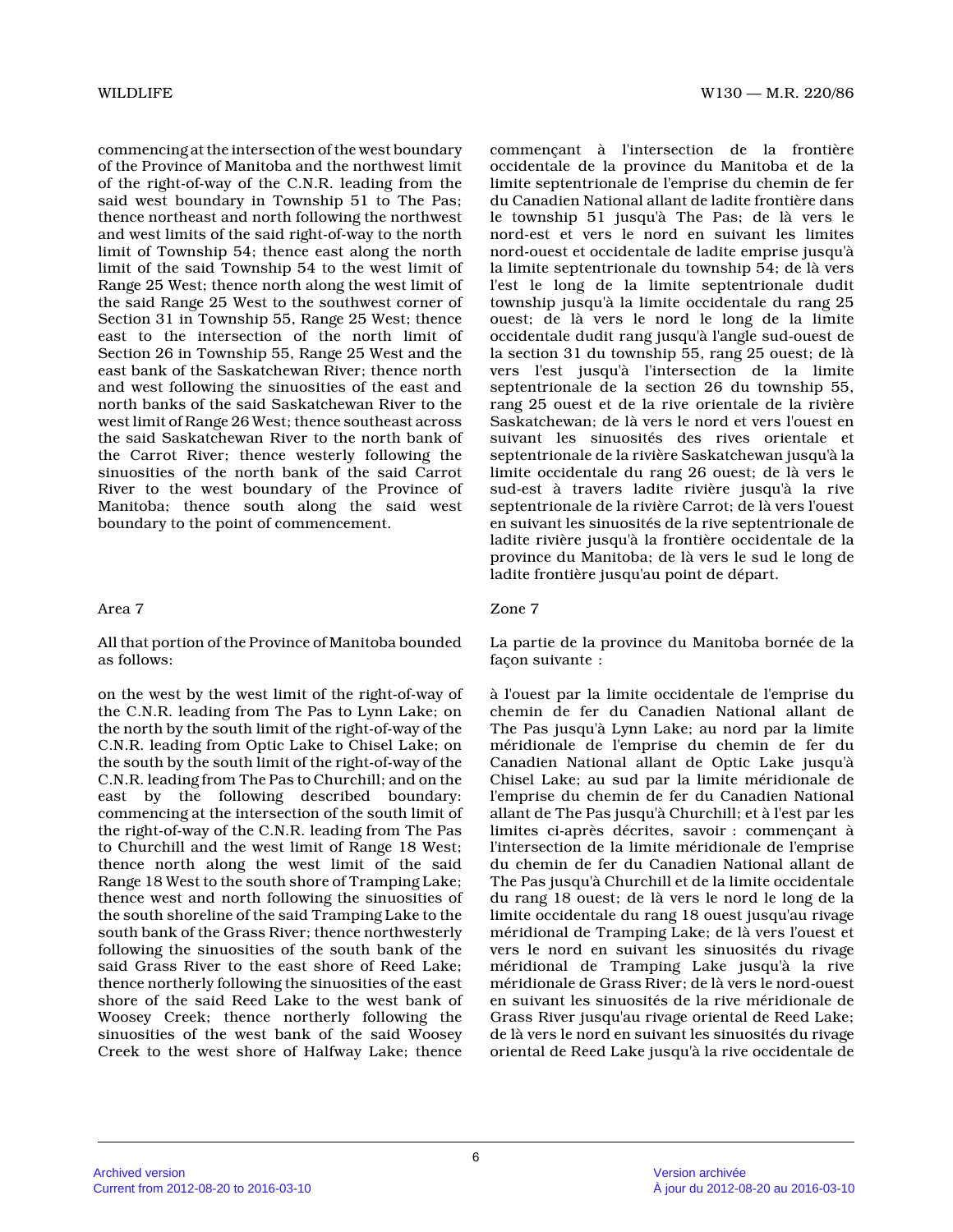north along the west shore of the said Halfway Lake to the west bank of Woosey Creek; thence northerly following the sinuosities of the west bank of the said Woosey Creek to the south limit of the right-of-way of the C.N.R. leading from Optic Lake to Chisel Lake.

### Area 7A

All that portion of the Province of Manitoba contained within the following limits:

commencing at the intersection of the west limit of the right-of-way of the C.N.R. leading from The Pas to Lynn Lake and the south limit of the right-of-way of the C.N.R. leading from Optic Lake to Chisel Lake; thence easterly along the south limit of the said right-of-way to the west bank of Woosey Creek; thence southerly following the sinuosities of the west bank of Woosey Creek to the west shore of Halfway Lake; thence southerly following the sinuosities of the west shore of the said Halfway Lake to the west bank of Woosey Creek; thence southerly following the sinuosities of the west bank of the said Woosey Creek to the east shore of Reed Lake; thence southerly following the sinuosities of the east shore of the said Reed Lake to the south bank of the Gras s River; thence south and east following the sinuosities of the west and south banks of the said Grass River to the west shore of Tramping Lake; thence southeasterly following the sinuosities of the west and south shores of the said Tramping Lake to the west limit of Range 18 West; thence south along the west limit of the said Range 18 West to the south-east limit of the right-of-way of the C.N.R. leading from The Pas to Churchill; thence northeasterly following the southeast limit of the said right-of-way to the west limit of Range 11 West; thence north along the west limit of the said Range 11 West to the north limit of Township 70; thence west along the north limit of the said Township 70 to the west limit of the right-of-way o f the C.N.R. leading from The Pas to Lynn Lake; thence south along west limit of the said right-of-way to the point of commencement.

Woosey Creek; de là vers le nord en suivant les sinuosités de la rive occidentale de Woosey Creek jusqu'au rivage occidental de Halfway Lake; de là vers le nord le long du rivage occidental de Halfway Lake jusqu'à la rive occidentale de Woosey Creek; d e là vers le nord en suivant les sinuosités de la riv e occidentale de Woosey Creek jusqu'à la limite méridionale de l'emprise du chemin de fer du Canadien National allant de Optic Lake jusqu'à Chisel Lake.

# Zone 7A

La partie de la province du Manitoba comprise à l'intérieur des limites suivantes :

commençant à l'intersection de la limite occidental e de l'emprise du chemin de fer du Canadien National allant de The Pas jusqu'à Lynn Lake et de la limite de l'emprise du chemin de fer du Canadien National allant de Optic Lake jusqu'à Chisel Lake; de là ver s l'est le long de la limite méridionale de ladite emprise jusqu'à la rive occidentale de Woosey Creek ; de là vers le sud en suivant les sinuosités de la rive occcidentale de Woosey Creek jusqu'au rivage occidental de Halfway Lake; de là vers le sud en suivant les sinuosités du rivage occidental de Halfway Lake jusqu'à la rive occidentale de Woosey Creek; de là vers le sud en suivant les sinuosités de la rive occidentale de Woosey Creek jusqu'àu rivage oriental de Reed Lake; de là vers le sud en suivant les sinuosités du rivage oriental de Reed Lake jusqu'à la rive méridionale de Grass River; de là vers le sud et vers l'est en suivant les sinuosités des rives occidentale et méridionale de Grass River jusqu'au rivage occidental de Tramping Lake; de là vers le sud-est en suivant les sinuosités des rivages occidental et méridional de Tramping Lake jusqu'à la limite occidentale du rang 18 ouest; de là vers le sud le long de la limite occidentale dudit rang jusqu'à la limite sud-est de l'emprise du chemin de fer du Canadien National allant de The Pas jusqu'à Churchill; de là vers le nord-est en suivant la limite sud-est de ladite emprise jusqu'à la limite occidentale du rang 11 ouest; de là vers le nord le long de la limite occidentale dudit rang jusqu'à la limite septentrionale du township 70; de là vers l'ouest le long de la limite septentrionale dudit township jusqu'à la limite occidentale de l'emprise du chemin de fer du Canadien National allant de The Pas jusqu'à Lynn Lake; de là vers le sud le lon g de la limite occidentale de ladite emprise jusqu'au point de départ.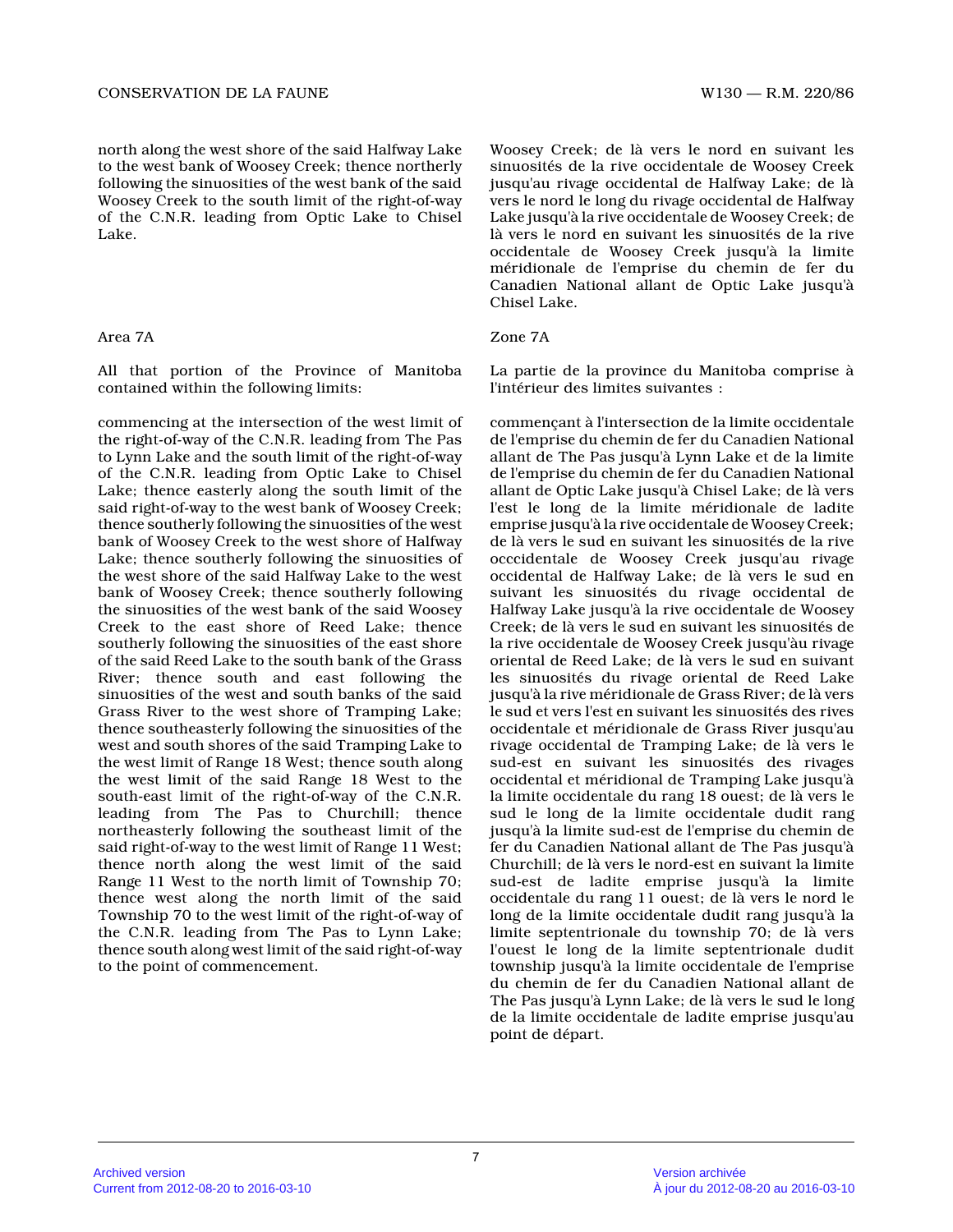#### Area 8

All that portion of the Province of Manitoba contained within the following limits:

commencing at the intersection of the east limit of the right-of-way of the C.N.R. leading from The Pas to Churchill and the north bank of the Saskatchewan River; thence northeast along the south limit of the said right-of-way to the North limit of Section 18 in Township 60, Range 21 West, thence east along the north limit of the said Section 18 to the west shore of Little Cormorant Lake; thence south and east along the west and south shore of the said Little Cormorant Lake to Frog Creek; thence easterly following the sinuosities of the right bank of the said Frog Creek to the wes t shore of North Moose Lake; thence southeast to the northeast corner of Section 33 in Township 58, Range 19 West; thence southwest to the northeast corner of Section 13 in Township 58, Range 20 West; thence south following the east limit of the said Range 20 West to the north limit of Township 57; thence southeast to the North Moose Lake Control Structure; thence westerly following the sinuosities of the westerly shore of South Moos e Lake to the west limit of Range 20 West; thence south along the west limit of the said Range 20 Wes t to the north limit of Township 52; thence west alon g the north limit of the said Township 52 to the west limit of Range 21 West; thence south along the west limit of the said Range 21 West to the north limit of Township 51; thence west along the north limit of the said Township 51 to the west limit of Range 23 West; thence north along the west limit of the said Range 23\ West; thence north along the west limit o f the said Range 23 West to the north limit of Township 52; thence west along the north limit of the said Township 52 to the west limit of Range 25 West; thence north along the west limit of the said Range 25 West to the southwest corner of section 31 in Township 55, Range 25 West; thence east to the intersection of the north limit of Section 26 in Township 55, Range 25 West and the east bank of the Saskatchewan River; thence north and west following the sinuosities of the east and north banks of the said Saskatchewan River to the point of commencement.

M.R. 176/92

# Zone 8

Constitue la zone 8 la partie de la province du Manitoba comprise à l'intérieur des limites suivantes :

la zone 8 commence à l'intersection de la limite es t de l'emprise du C.N. allant du Pas jusqu'à Churchil l et de la rive nord de la rivière Saskatchewan; de l à vers le nord-est le long de la limite sud de l'emprise du C.N. jusqu'à la limite nord de la section 18, township 60, rang 21 ouest, de là vers l'est le long de la limite nord de la section 18 jusqu'au rivage ouest du lac Little Cormorant; de là vers le sud et l'est le long des rivages ouest et sud du lac Little Cormorant jusqu'à la crique Forg; de là vers l'est le long de s sinuosités de la rive droite de la crique Frog jusqu'au rivage ouest du lac North Moose; de là ver s le sud-est jusqu'à l'angle nord-est de la section 33, township 58, rang 19 ouest; de là vers le sud-ouest jusqu'à l'angle nord-est de la section 13, township 58, rang 20 ouest; de là vers le sud le long de la limite est du rang 20 ouest jusqu'à la limite nord du township 57; de là vers le sud-est jusqu'à l'ouvrage régulateur du lac North Moose; de là vers l'ouest le long des sinuosités du rivage ouest du lac South Moose jusqu'à la limite ouest du rang 20 ouest; de là vers le sud le long de la limite ouest du rang 20 ouest jusqu'à la limite nord du township 52 ; de là vers l'ouest le long de la limite nord du township 52 jusqu'à la limite ouest du rang 21 ouest; de là vers le sud le long de la limite ouest du rang 21 ouest jusqu'à la limite nord du township 51 ; de là vers l'ouest le long de la limite nord du township 51 jusqu'à la limite ouest du rang 23 ouest; de là vers le nord le long de la limite ouest du rang 23 ouest; de là vers le nord le long de la limite ouest du rang 23 ouest jusqu'à la limite nord du township 52; de là vers l'ouest le long de la limit e nord du township 52 jusqu'à la limite ouest du rang 25 ouest; de là vers le nord le long de la limite ouest du rang 25 ouest jusqu'à l'angle sud-ouest de la section 31, township 55, rang 25 ouest; de là vers l'est jusqu'à l'intersection de la limite nord de l a section 26, township 55, rang 25 ouest et de la riv e est de la rivière Saskatchewan; de là vers le nord et l'ouest le long des sinuosités des rives est et nord de la rivière Saskatchewan jusqu'au point de départ.

R.M. 176/92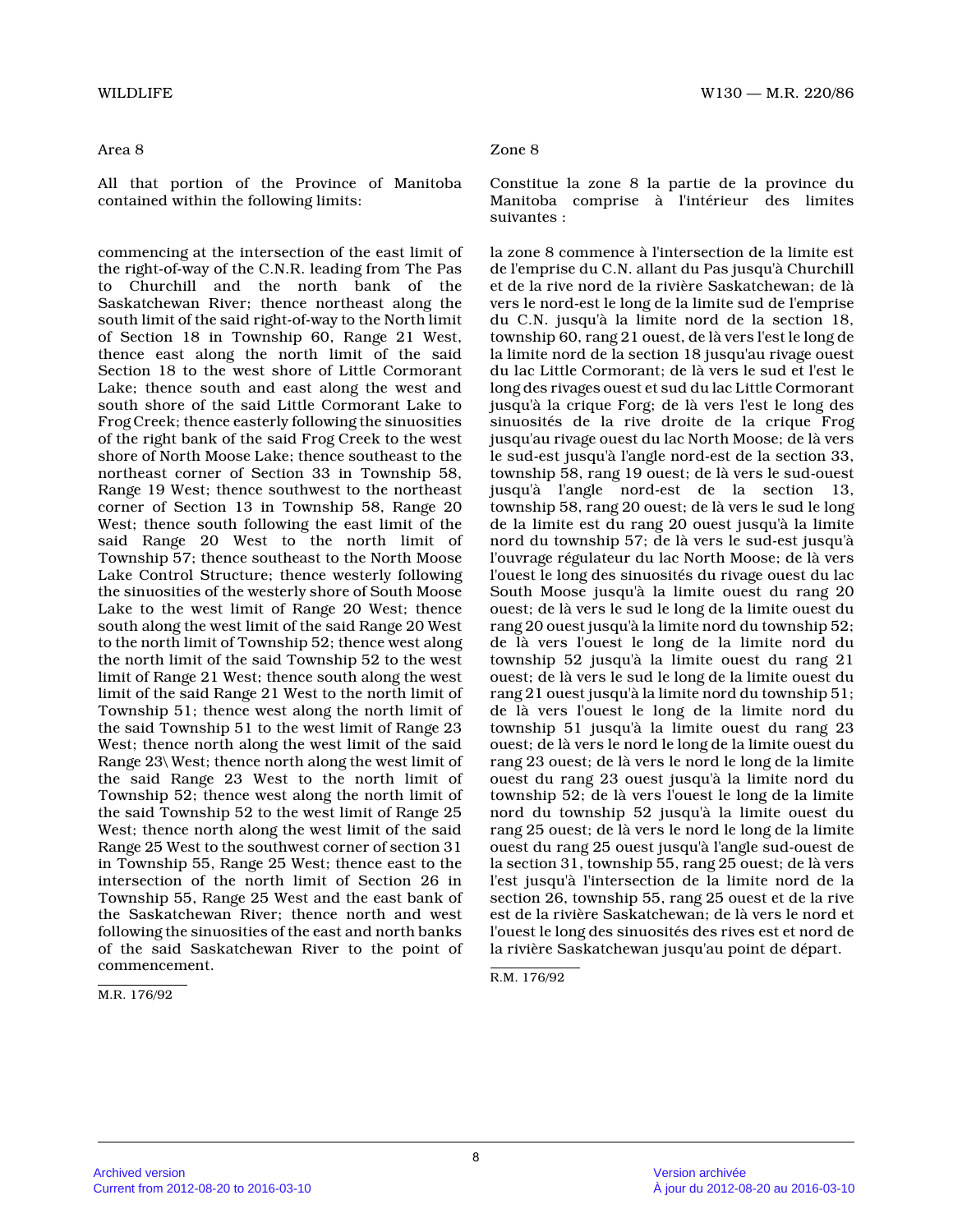All that portion of the Province of Manitoba contained within the following limits:

commencing at the intersection of the north limit o f Township 74 and the west boundary of the Province of Manitoba; thence north along that boundary to the north limit of Township 96; thence east along the north limit of Township 96 to the west limit of Range 2 West; thence south to the intersection of the north limit of Township 88; thence east along the north limit of Township 88 to the west limit of the right-of-way of the C.N.R. leading from The Pas to Churchill; thence southwest along the northwest limit of that right-of-way to the east bank of the Nelson River; thence northerly along the east bank of the Nelson River to the north limit of the Kelse y Dam; thence west following the north limit of the Kelsey Dam to the west bank of the Nelson River; thence northerly along the west bank of the Nelson River to the south shore of Split Lake; thence northerly and westerly following the sinuosities of the west and south shorelines of Split Lake to the south bank of the Odei River; thence southwesterly and northerly along the southeasterly and west bank of the Odei River to the intersection with the nort h limit of Township 80; thence west along the north limit of Township 80 to the west limit of Range 11 West; thence south along the west limit of Range 11 West to the north limit of Township 70; thence west along the north limit of Township 70 to the west limit of Range 19 West; thence north along the west limit of Range 19 West to the north limit of Township 74; thence west along the north limit of Township 74 to the point of commencement.

M.R. 162/89; 205/96

All that portion of the Province of Manitoba contained within the following limits:

## Area 9 Zone 9

La partie de la province du Manitoba comprise à l'intérieur des limites suivantes :

À partir de l'intersection de la limite nord du township 74 et de la frontière ouest de la province du Manitoba; de là, vers le nord, le long de la frontière jusqu'à la limite nord du township 96; de là, vers l'est, le long de la limite nord jusqu'à l a limite ouest du rang 2 ouest; de là, vers le sud, jusqu'à l'intersection de la limite ouest avec la limite nord du township 88; de là, vers l'est, le long de l a limite nord jusqu'à la limite ouest de l'emprise du C.N. joignant Le Pas à Churchill; de là, vers le sudouest, le long de la limite nord-ouest de l'emprise jusqu'au rivage est du fleuve Nelson; de là, vers l e nord, le long du rivage est jusqu'à la limite nord du barrage Kelsey; de là, vers l'ouest, le long de la limite nord du barrage jusqu'au rivage ouest du fleuve Nelson; de là, vers le nord, le long du rivage ouest jusqu'au rivage sud du lac Split; de là, vers le nord et l'ouest, le long des sinuosités des rivages ouest et sud du lac Split jusqu'au rivage sud de la rivière Odei; de là, vers le sud-ouest et le nord le long des rivages sud-est et ouest de la rivière Odei jusqu'à son intersection avec la limite nord du township 80; de là, vers l'ouest, le long de la limite nord jusqu'à la limite ouest du rang 11 ouest; de là, vers le sud, l e long de la limite ouest jusqu'à la limite nord du township 70; de là, vers l'ouest, le long de la limite nord jusqu'à la limite ouest du rang 19 ouest; de là vers le nord, le long de la limite ouest jusqu'à la limite nord du township 74; de là, vers l'ouest, le long de la limite nord jusqu'au point de départ.

R.M. 162/89; 205/96

## Area 9A Zone 9A

La partie de la province du Manitoba comprise à l'intérieur des limites suivantes :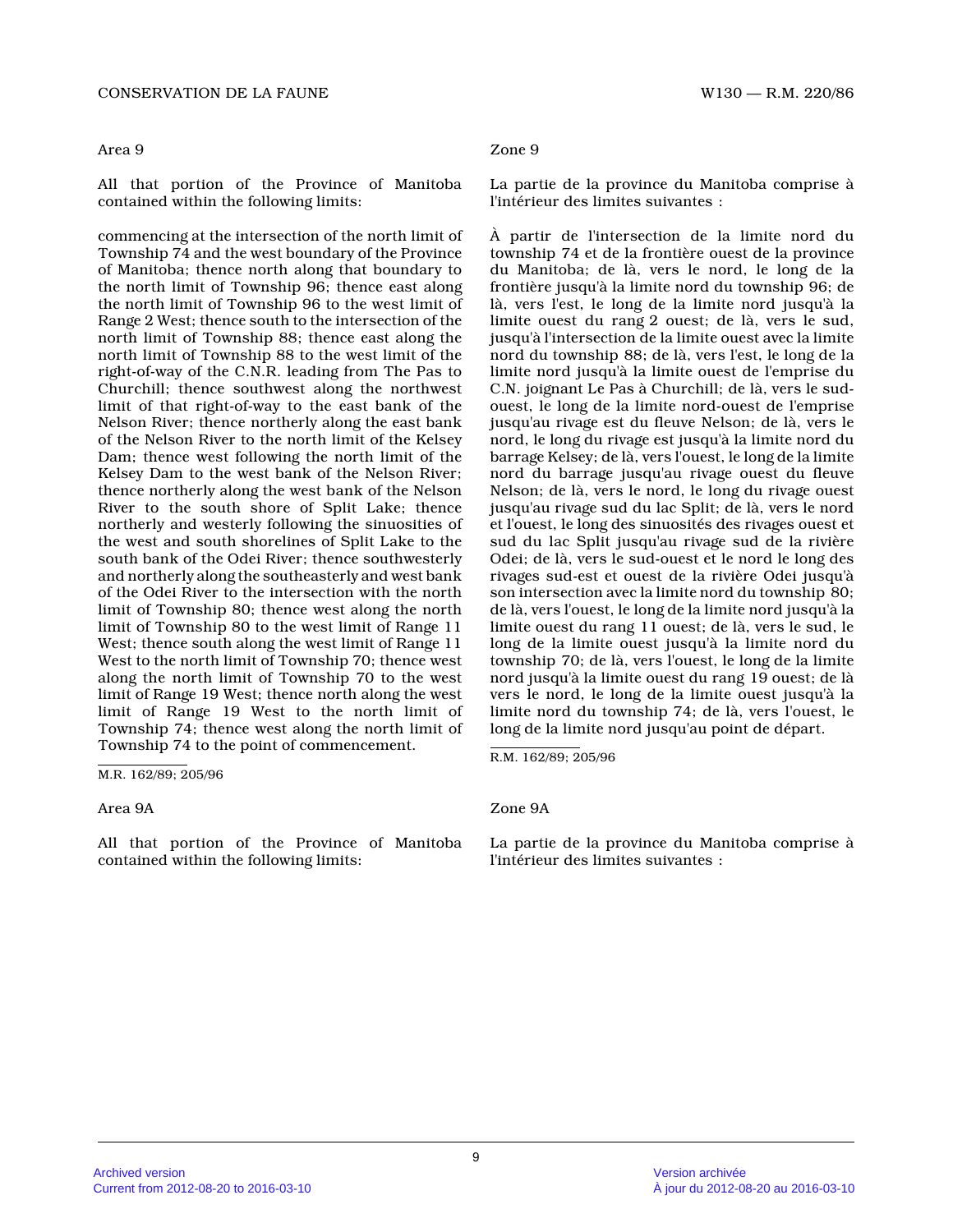commencing at the intersection of the north limit o f Township 46 and the east shore of Lake Winnipeg; thence west along the north limit of Township 46 to the west shore of Lake Winnipeg; thence westerly and northerly following the sinuosities of the west shore of Lake Winnipeg to the west limit of Range 1 0 West in Township 56; thence north along the west limit of Range 10 West to the northwest limit of th e right-of-way of the C.N.R. leading from The Pas to Churchill; thence southwest along the northwest limit of that right-of-way to the west limit of Range 11 West; thence north along the west limit of Range 11 West to the north limit of Township 80; thence east along the north limit of Township 80 to the west bank of the Odei River; thence southerly and northeasterly along the west and southeasterly bank of Odei River to the west shore of Split Lake; thence easterly and southerly following the sinuosities of the south and west shorelines of Split Lake to the west bank of the Nelson River; thence southerly along the west bank of the Nelson River t o the north limit of the Kelsey Dam; thence east alon g the north limit of Kelsey Dam to the east bank of the Nelson River; thence southerly along the east bank of the Nelson River to the northeast shore of Sipiwesk Lake; thence southwesterly following the sinuosities of the east and south shorelines of Sipiwesk Lake to the east bank of the Nelson River; thence southerly along the east bank of the Nelson River to the north shore of Cross Lake; thence easterly following the sinuosities of the north shore of Cross Lake to the west limit of Range 1 West; thence south along the west limit of Range 1 West t o the north shore of Pipestone Lake; thence easterly and southerly following the sinuosities of the nort h and east shorelines of Pipestone Lake to the east bank of the Nelson River (East Channel); thence southerly along the east bank of the Nelson River (East Channel) to the north shore of Little Playgreen Lake; thence southerly and westerly following the sinuosities of the east and south shorelines of Little Playgreen Lake to the north shore of West Island; thence westerly and southerly following the north and west shorelines of West Island to the east shor e of Playgreen Lake; thence southerly following the sinuosities of the east shoreline of Playgreen Lake to the east Bank of the Nelson River; thence south along the east bank of Nelson River to the northeas t shore of Lake Winnipeg; thence southerly following the sinuosities of the east shoreline of Lake Winnipeg to the point of commencement.

À partir de l'intersection de la limite nord du township 46 et du rivage est du lac Winnipeg; de là, vers l'ouest, le long de la limite nord jusqu'au rivage ouest du lac Winnipeg; de là, vers l'ouest et le nord, le long des sinuosités du rivage ouest jusqu'à la limite ouest du rang 10 ouest, dans le township 56; de là, vers le nord, le long de la limite ouest du rang 10 ouest jusqu'à la limite nord-ouest de l'emprise du C.N. joignant Le Pas à Churchill; de là, vers le sud-ouest, le long de la limite nord-ouest de l'emprise jusqu'à la limite ouest du rang 11 ouest; de là, vers le nord, le long de la limite ouest jusqu'à la limite nord du township 80; de là, vers l'est, le long de la limite nord jusqu'au rivage ouest de la rivière Odei; de là, vers le sud et le nord-est, le long des rivages ouest et sud-est de la rivière Odei jusqu'au rivage ouest du lac Split; de là, vers l'est et de sud, le long des sinuosités des rivages sud et ouest du lac Split jusqu'au rivage ouest du fleuve Nelson; de là, vers le sud, le long du rivage ouest du fleuve jusqu'à la limite nord du barrage Kelsey; de là, vers l'est le long de la limite nord du barrage jusqu'au rivage est du fleuve Nelson; de là, vers l e sud, le long du rivage est du fleuve jusqu'au rivag e nord-est du lac Sipiwesk; de là, vers le sud-ouest, le long des sinuosités des rivages est et sud du lac Sipiwesk jusqu'au rivage est du fleuve Nelson; de là, vers le sud, le long du rivage est du fleuve jusqu'au rivage nord du lac Cross; de là, vers l'est, le long des sinuosités du rivage nord du lac Cross jusqu'à la limite ouest du rang 1 ouest; de là, vers le sud, le long de la limite ouest jusqu'au rivage nord du lac Pipestone; de là, vers l'est et le sud, le long des sinuosités des rivages nord et est du lac Pipestone jusqu'au rivage est du canal est du fleuve Nelson; de là, vers le sud, le long du rivage est du canal est jusqu'au rivage nord du lac Little Playgreen; de là , vers le sud et l'ouest, le long des sinuosités des rivages est et sud du lac jusqu'au rivage nord de l'île West; de là, vers l'ouest et le sud, le long des rivages nord et ouest de l'île jusqu'au rivage est du lac Palygreen; de là, vers le sud, le long des sinuosités du rivage est du lac Playgreen jusqu'au rivage est du fleuve Nelson; de là, vers le sud, le long du rivage est du fleuve jusqu'au rivage nord-est du lac Winnipeg; de là, vers le sud, le long des sinuosités du rivage est du lac Winnipeg jusqu'au point de départ.

R.M. 162/89; 205/96

M.R. 162/89; 205/96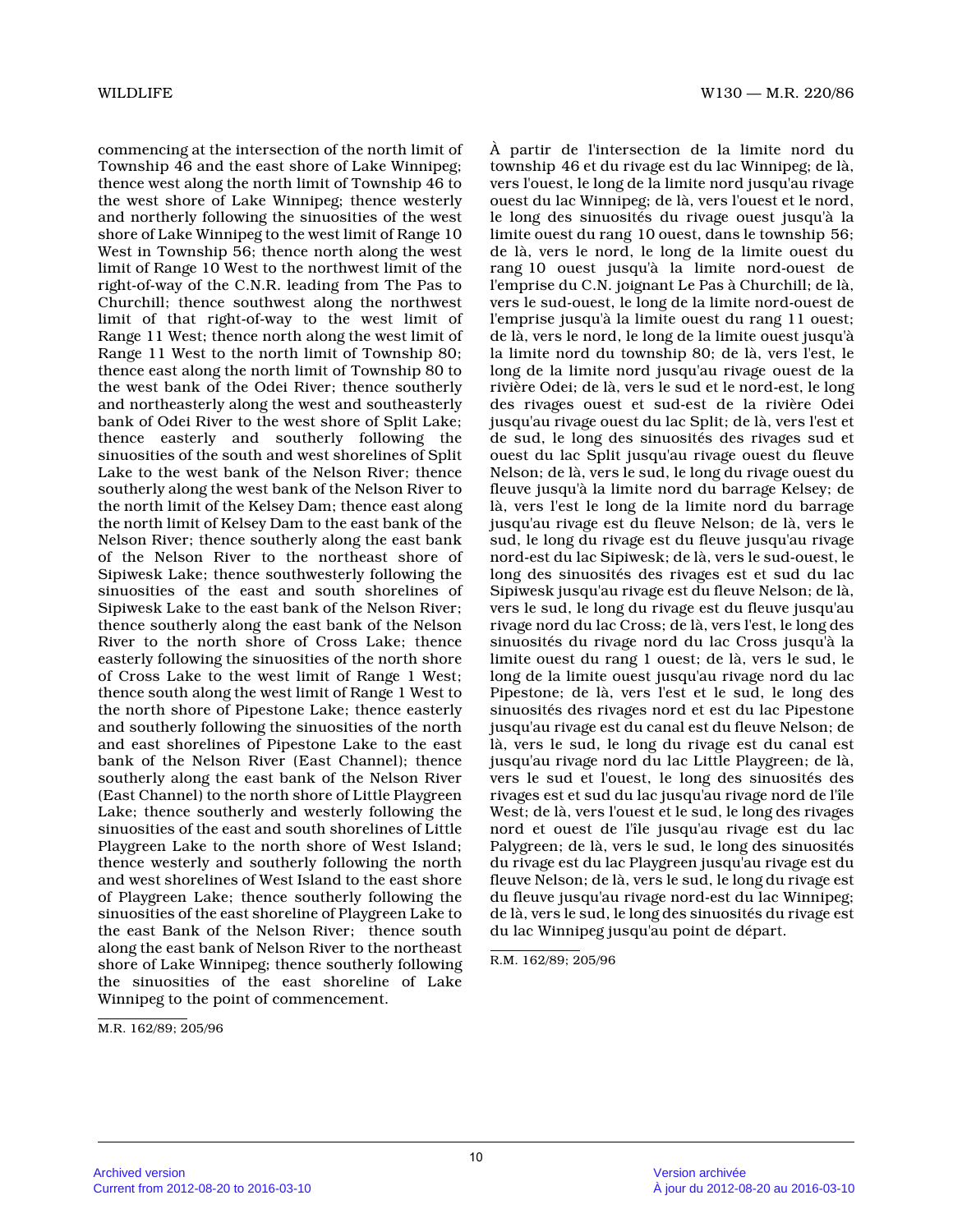### Area 10

All that portion of the Province of Manitoba contained within the following limits:

commencing at the intersection of the southeast limit of the right-of-way of the C.N.R. leading fro m The Pas to Churchill and the North limit of Section 18 in Township 60, Range 21 West, thence east along the north limit of the said Section 18 t o the west shore of Little Cormorant Lake; thence south and east along the west and south shore of th e said Little Cormorant Lake to Frog Creek; thence easterly following the sinuosities of the right bank of the said Frog Creek to the west shore of North Moose Lake; thence southeast to the northeast corner of Section 33 in Township 58, Range 19 West; thence southwest to the northeast corner of Section 13 in Township 58, Range 20 West; thence south following the east limit of the said Range 20 West to the north limit of Township 57; thence southeast to the North Moose Lake Control Structure; thence westerly following the sinuositie s of the westerly shore of South Moose Lake to the west limit of Range 20 West; thence south along the west limit of the said Range 20 West to the north limit of Township 52; thence west along the north limit of the said Township 52 to the west limit of Range 21 West; thence south along the west limit of the said Range 21 West to the south shore of Cedar Lake; thence easterly following the sinuosities of the south shore of the said Cedar Lake to the south bank of the Saskatchewan River; thence east following the sinuosities of the south bank of the Saskatchewan River to the west shore of Lake Winnipeg; thence northerly following the sinuositie s of the west shore of the said Lake Winnipeg to the west limit of Range 10 West in Township 56; thence north along the west limit of the said Range 10 Wes t to the southeast limit of the right-of-way of the C.N.R. leading from The Pas to Churchill; thence southwest along the south-east limit of the said right-of-way to the point of commencement.

M.R. 176/92

# Zone 10

Constitue la zone 10 la partie de la province du Manitoba comprise à l'intérieur des limites suivantes :

la zone 10 commence à l'intersection de la limite sud-est de l'emprise du C.N. allant du Pas jusqu'à Churchill et de la limite nord de la section 18, township 60, rang 21 ouest; de là vers l'est le long de la limite nord de la section 18 jusqu'au rivage ouest du lac Little Cormorant; de là vers le sud et l'est le long des rivages ouest et sud du lac Little Cormorant jusqu'à la crique Frog, de là vers l'est le long de s sinuosités de la rive droite de la crique Frog jusqu'au rivage ouest du lac North Moose; de là ver s le sud-est jusqu'à l'angle nord-est de la section 33, township 58, rang 19 ouest, de là vers le sud-ouest jusqu'à l'angle nord-est de la section 13, township 58, rang 20 ouest; de là vers le sud le long de la limite est du rang 20 ouest jusqu'à la limite nord du township 57; de là vers le sud-est jusqu'à l'ouvrage régulateur du lac North Moose; de là vers l'ouest le long des sinuosités du rivage est du lac South Moose jusqu'à la limite ouest du rang 20 ouest; de là vers le sud le long de la limite ouest du rang 20 ouest jusqu'à la limite nord du township 52 ; de là vers l'ouest le long de la limite nord du township 52 jusqu'à la limite ouest du rang 21 ouest; de là vers le sud le long de la limite ouest du rang 21 ouest jusqu'au rivage sud du lac Cedar; de là vers l'est le long des sinuosités du rivage sud du lac Cdear jusqu'à la rive sud de la rivière Saskatchewan; de là vers l'est le long des sinuosités de la rive sud de la rivière Saskatchewan jusqu'au rivage ouest du lac Winnipeg; de là vers le nord le long des sinuosités du rivage ouest du lac Winnipeg jusqu'à la limite ouest du rang 10 ouest, township 56; de là vers le nord le long de la limit e ouest du rang 10 ouest jusqu'à la limite sud-est de l'emprise du C.N. allant du Pas jusqu'à Churchill; de là vers le sud-ouest le long de la limite sud-est d e l'emprise du C.N. jusqu'au point de départ.

R.M. 176/92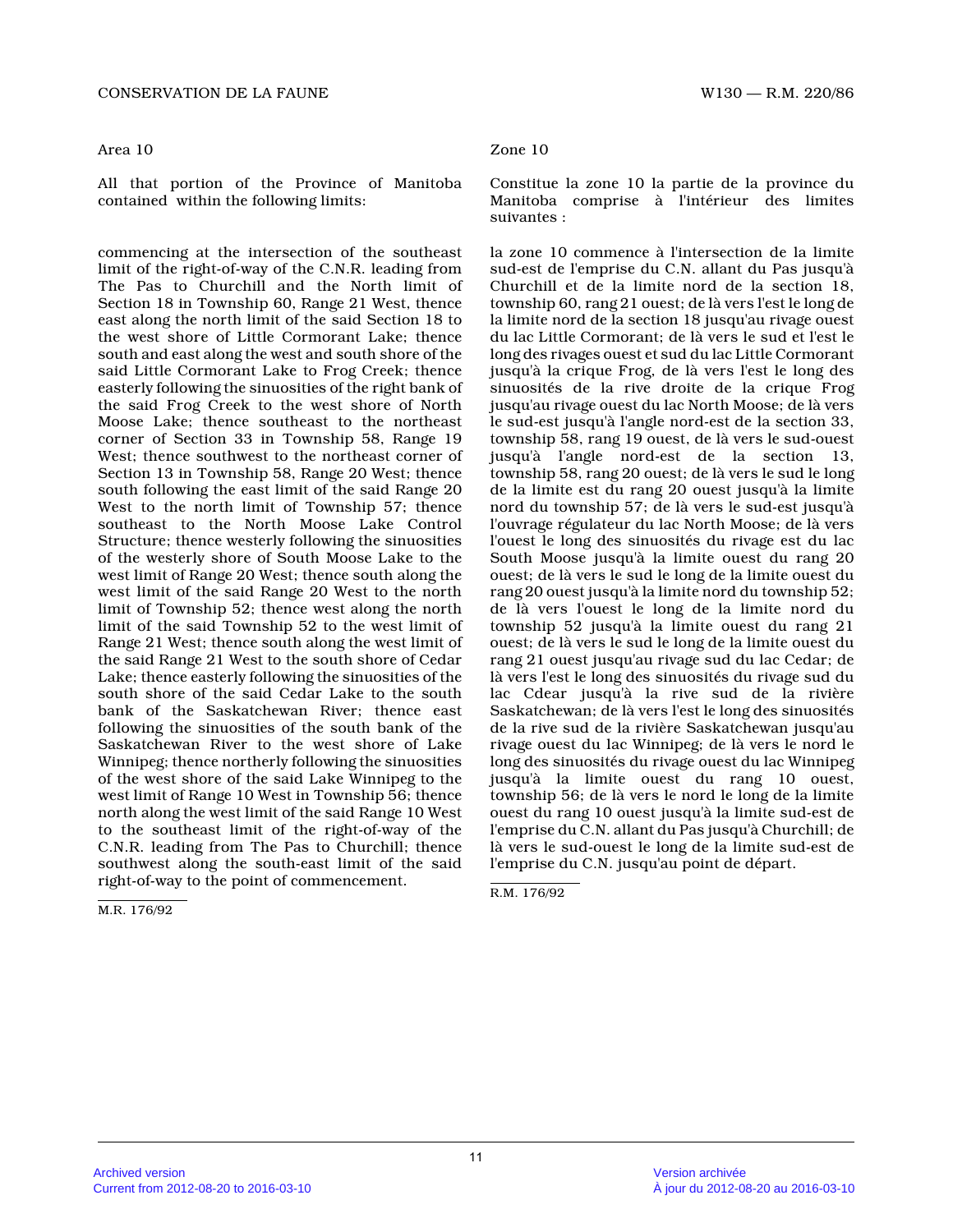# Area 11

All that portion of the Province of Manitoba contained within the following limits:

commencing at the intersection of the northwest limit of the right-of-way of the C.N.R. leading fro m the west boundary of the Province of Manitoba to The Pas and the said west boundary of the Province of Manitoba; thence south along the said west boundary to the north limit of Township 50; thence east along the north limit of the said Township 50 to the south limit of the right-of-way of P.T.H. No. 1 0 leading from Swan River to The Pas; thence east and south along the south and west limit of the said right-of-way to the north bank of Overflowing River ; thence easterly following the sinuosities of the said Overflowing River to the north shore of Lake Winnipegosis; thence easterly following the sinuosities of the north shore of the said Lake Winnipegosis to the west limit of Range 21 West; thence north along the west limit of the said Range 21 West to the north limit of Township 51; thence west along the north limit of the said Township 51 to the west limit of Range 23 West; thence north along the west limit of the said Range 23 West to the north limit of Township 52; thence west along the north limit of the said Township 52 to the west limit of Range 25 West; thence north along the west limit of the said Range 25 West to the north limit of Township 54; thence west to the west limit of the right-of-way o f the C.N.R. leading from the west boundary of the Province of Manitoba to The Pas; thence southwest along the west and northwest limit of the said right-of-way to the point of commencement.

# Area 12

All that portion of the Province of Manitoba contained within the following limits:

# Zone 11

La partie de la province du Manitoba comprise à l'intérieur des limites suivantes :

commençant à l'intersection de la limite nord-ouest de l'emprise du chemin de fer du Canadien National allant de la frontière occidentale de la province d u Manitoba jusqu'à The Pas et de la frontière occidentale de la province du Manitoba; de là vers le sud le long de ladite frontière jusqu'à la limite septentrionale du township 50; de là vers l'est le long de la limite septentrionale dudit township jusqu'à la limite méridionale de l'emprise de la route provinciale à grande circulation nº 10 allant de la Swan River à The Pas; de là vers l'est et vers le sud le long de la limite méridionale et de la limite occidentale de ladite emprise jusqu'à la rive septentrionale de la Overflowing River; de là vers l'est en suivant les sinuosités de la Overflowing River jusqu'au rivage septentrional du lac Winnipegosis; de là vers l'est en suivant les sinuosités du rivag e septentrional dudit lac jusqu'à la limite occidentale du rang 21 ouest; de là vers le nord le long de la limite occidentale dudit rang jusqu'à la limite septentrionale du township 51; de là vers l'ouest l e long de la limite septentrionale dudit township jusqu'à la limite occidentale du rang 23 ouest; de là vers le nord le long de la limite occidentale dudit rang jusqu'à la limite septentrionale du township 52; de là vers l'ouest le long de la limite septentrionale dudit township jusqu'à la limite occidentale du rang 25 ouest; de là vers le nord le long de la limite occidentale du rang 25 ouest jusqu'à la limite septentrionale du township 54; de là vers l'ouest jusqu'à la limite occidentale de l'emprise du chemi n de fer du Canadien National allant de la frontière occidentale de la province du Manitoba jusqu'à The Pas; de là vers le sud-ouest le long de la limite occidentale et de limite nord-ouest de ladite emprise jusqu'au point de départ.

# Zone 12

La partie de la province du Manitoba comprise à l'intérieur des limites suivantes :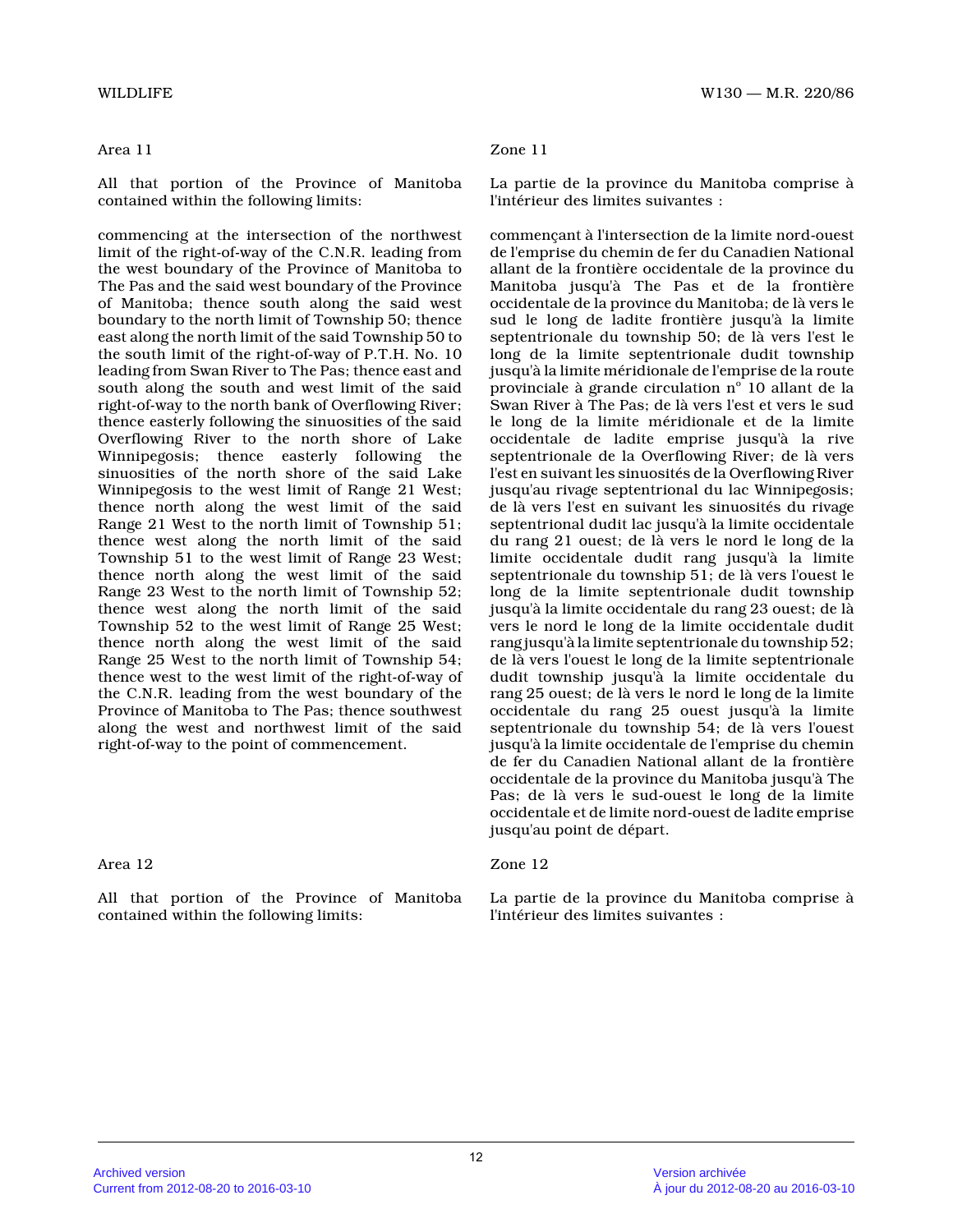commencing at the intersection of the north limit o f Township 50 and the west boundary of the Province of Manitoba; thence south along the said west boundary to the north limit of the right-of-way of Provincial Road No. 277; thence easterly along the north limit of the said right-of-way of the east limit of the right-of-way of P.T.H. No. 10; thence south along the the east limit of the said right-of-way to the north bank of the Steeprock River; thence northeasterly following the sinuosities of the nort h bank of the said Steeprock River to the west shore of Lake Winnipegosis; thence northerly following the sinuosities of the west shoreline of the said Lake Winnipegosis to the north bank of the Overflowing River; thence westerly following the sinuosities of the north bank of the said Overflowing River to the wes t limit of the right-of-way of P.T.H. No. 10; thence northerly along the west limit of the said right-of-way to the north limit of Township 50; thence west alon g the north limit of the said Township 50 to the poin t of commencement.

# Area 13

All that portion of the Province of Manitoba contained within the following limits:

commencing at the intersection of the west boundary of the Province of Manitoba with the south limit of the south boundary of the Porcupine Provincial Forest; thence easterly on the said south limit of the Porcupine Provincial Forest to the east limit of P.T.H. No. 10; thence north on the said east limit of P.T.H. No. 10 to the north limit of Provincial Road 277; thence west along said north limit of Provincial Road 277 to the west boundary of the Province of Manitoba; thence south along said West boundary to the point of commencement.

# Area 13A

All that portion of the Province of Manitoba contained within the following limits:

commençant à l'intersection de la limite septentrionale du township 50 et de la frontière occidentale de la province du Manitoba; de là vers le sud le long de ladite frontière jusqu'à la limite septentrionale de l'emprise de la route provinciale secondaire nº 277; de là vers l'est le long de la limite septentrionale de ladite emprise jusqu'à la limite orientale de l'emprise de la route provinciale à grande circulation nº 10; de là vers le sud le long de la limite orientale de ladite emprise jusqu'à la rive septentrionale de la Steeprock River; de là vers le nord-est en suivant les sinuosités de la rive septentrionale de la Steeprock River jusqu'au rivag e occidental du lac Winnipegosis; de là vers le nord en suivant les sinuosités du rivage occidental dudit lac Winnipegosis jusqu'à la rive septentrionale de la Overflowing River; de là vers l'ouest en suivant le s sinuosités de la rive septentrionale de la Overflowing River jusqu'à la limite occidentale de l'emprise de la route provinciale à grande circulation  $\boldsymbol{\mathrm{n}}^{\mathrm{o}}$  10; de là vers le nord le long de la limite occidentale de ladite emprise jusqu'à la limite septentrionale du township 50, de là vers l'ouest le long de la limit e septentrionale dudit township jusqu'au point de départ.

# Zone 13

La partie de la province du Manitoba comprise à l'intérieur des limites suivantes :

commençant à l'intersection de la frontière occidentale de la province du Manitoba et de l'extrême limite méridionale de la forêt provincial e Procupine; de là vers l'est sur l'extrême limite méridionale de ladite forêt jusqu'à la limite orientale de la route provinciale à grande circulation nº 10; de là vers le nord sur la limite orientale de la route provinciale à grande circulation  $n^{\circ}$  10 jusqu'à la limite septentrionale de la route provinciale secondaire nº 277; de là vers l'ouest le long de ladite limite jusqu'à la frontière occidentale de la province du Manitoba; de là vers le sud le long de ladite frontière jusqu'au point de départ.

## Zone 13A

La partie de la province du Manitoba comprise à l'intérieur des limites suivantes :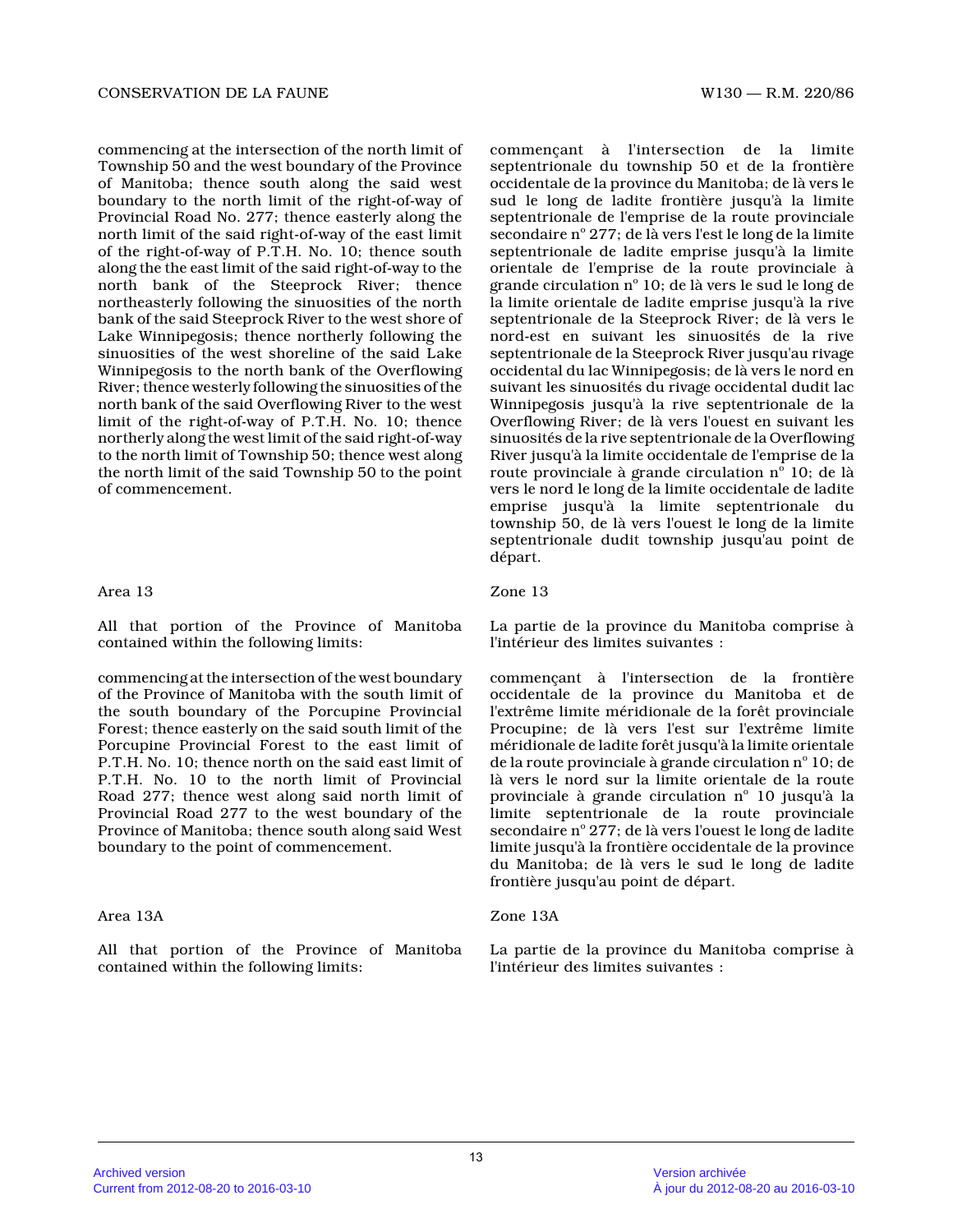commencing at the intersection of the west boundary of the Province of Manitoba and the north limit of Section 19 of Township 34, Range 29 West; thence east along the north limit of the said Section 19 t o the north limit of the right-of-way of P.T.H. No. 83; thence easterly and northerly along the north and west limits of the said right-of-way to the north limit of the right-of-way of P.T.H. No. 10; thence easterly along the north limit of the said right-of-way to the east limit of the right-of-way of Provincial Road No. 268; thence northerly and westerly along the east and north limits of the said right-of-way to the east limit of the right-of-way of P.T.H. No. 10; thence south along the east limit of the said right-of-way to the south boundary of the Porcupine Provincial Forest; thence westerly and southerly along the south boundary of the said Porcupine Provincial Forest to the west boundary of the Province of Manitoba; thence south along the said west boundary to the point of commencement.

# Area 14

All that portion of the Province of Manitoba contained within the following limits:

commencing at the intersection of the north bank of the Steeprock River and the east limit of the right-of-way of P.T.H. No. 10; thence northeasterly following the sinuosities of the north bank of the said Steeprock River to the west shore of Lake Winnipegosis; thence northerly, easterly and southerly following the sinuosities of the westerly , northerly and easterly shorelines of the said Lake Winnipegosis to the north limit of Township 34; thence west along the north limit of the said Township 34 to the east shore of Red Deer Point; thence north, west and south following the sinuosities of the east, north and west shorelines of the said Red Deer Point to the north limit of Section 7 in Township 35; thence directly west to the north limit of section 8 in Township 35 Range 1 9 West; thence north along the west shore of Lake Winnipegosis to the east limit of designated route L and the west shore of Lake Winnipegosis; thence northwesterly along the east limit of designated route L to the south shore of Pelican Lake; thence northwesterly along the said shoreline to the intersection of the north limit of designated route D

commençant à l'intersection de la frontière occidentale de la province du Manitoba et de la limite septentrionale de la section 19 du township 34, rang 29 ouest; de là vers l'est le long de la limite septentrionale de ladite section jusqu'à la limite septentrionale de l'emprise de la route provinciale à grande circulation  $\mathrm{n}^\circ\,83;$  de là vers l'est et vers le nord le long des limites septentrionale et occidentale de ladite emprise jusqu'à la limite septentrionale de l'emprise de la route provinciale à grande circulation nº 10; de là vers l'est le long de la limite septentrionale de ladite emprise jusqu'à la limite orientale de l'emprise de la route provinciale secondaire nº 268; de là vers le nord et vers l'ouest le long des limites orientale et septentrionale de ladite emprise jusqu'à la limite orientale de l'emprise de la route provinciale à grande circulation nº 10; de là vers le sud le long de la limite orientale de ladite emprise jusqu'à la limite sud de la forêt provinciale Porcupine; de là vers l'ouest et vers le sud le long de la limite méridionale de ladite forêt jusqu'à la frontière occidentale de la province du Manitoba; d e là vers le sud le long de ladite frontière jusqu'au point de départ.

# Zone 14

Constitue la zone 14 le partie de la province du Manitoba comprise à l'intérieur des limites suivantes :

la zone 14 commence à l'intersection de la rive nor d de la rivière Steeprock et de la limite est de l'emprise de la R.P.G.C. nº 10; de là vers le nord-est le long des sinuosités de la rive nord de la rivière Steeprock jusqu'au rivage ouest du lac Winnipegosis; de là vers le nord, l'est et le sud le long des sinuosités des rivages ouest, nord et est du lac Winnipegosis jusqu'à la limite nord du township 34; de là vers l'ouest le long de la limite nord du township 34 jusqu'au rivage est de la pointe Red Deer; de là vers le nord, l'ouest et le sud le long des sinuosités des rivages est, nord et ouest de la pointe Red Deer jusqu'à la limite nord de la section 7, township 35 ; de là plein ouest jusqu'à la limite nord de la section 8, township 35, rang 19 ouest; de là vers l e nord le long du rivage ouest du lac Winnipegosis jusqu'à la limite est de la route désignée L et du rivage ouest du lac Winnipegosis; de là vers le nord-ouest le long de la limite est de la route désignée L jusqu'au rivage sud du lac Pelican; de l à vers le nord-ouest le long du rivage sud du lac Pelican jusqu'à son intersection avec la limite nor d de la route désignée D; de là vers le sud-ouest le long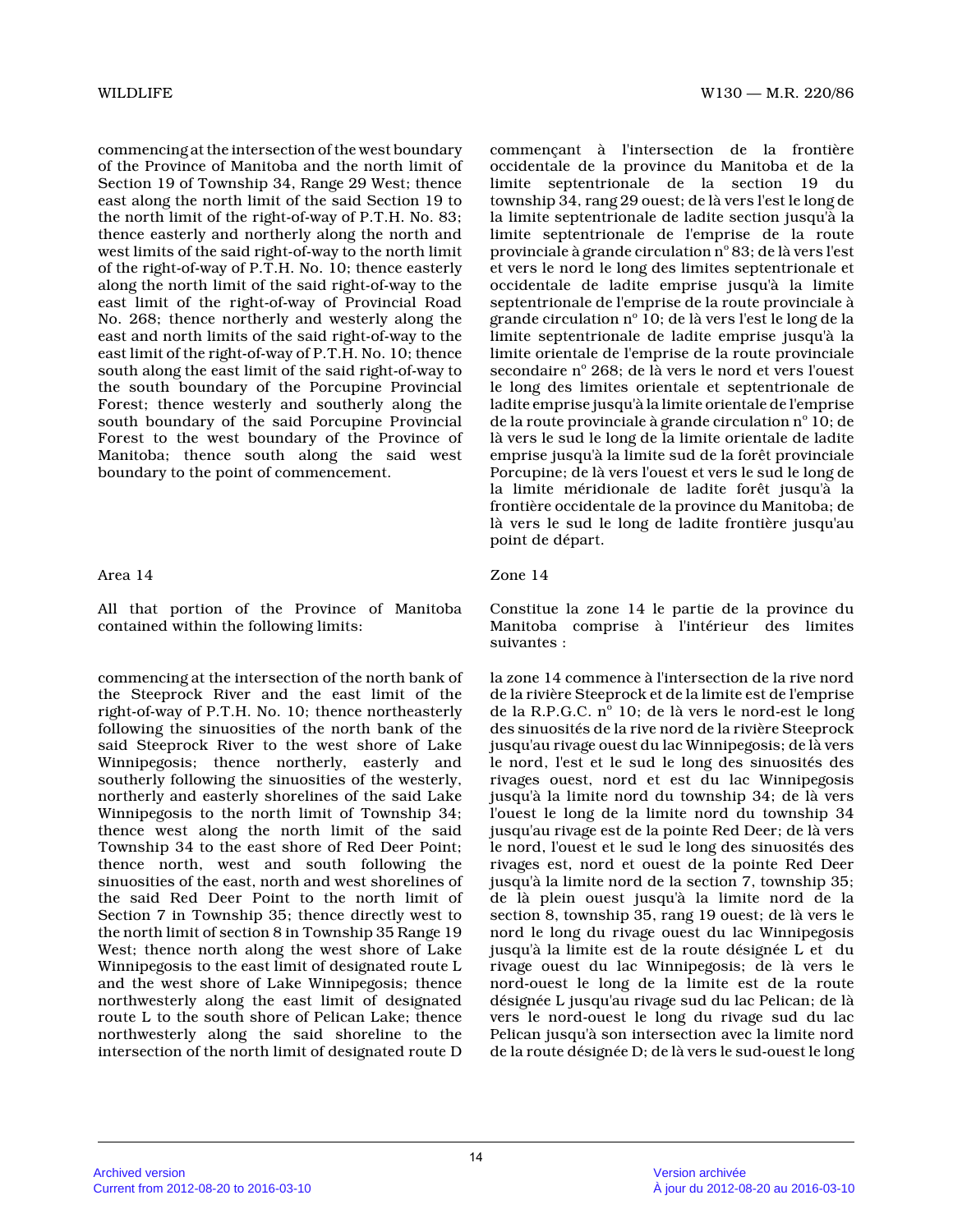and the south shore of Pelican Lake; thence southwesterly along the north limit of designated route D to intersection of the north limit of designated route D and the west limit of designated route F; thence south along the west limit of designated route F to the north limit of Township 36; thence south along the west limit of Township 36 Range 23 West to the north limit of P.T.H. No. 10; thence north and west along the east and north limits of the said right-of-way to the east limit of the right-of-way of Provincial Road No. 268; thence north and west along the east and north limits of the said right-of-way to the east limit o f P.T.H. No. 10; thence north along the east limit of the said right-of-way to the point of commencement.

M.R. 176/92

Area 14A

All that portion of the Province of Manitoba contained within the following limits:

commencing at the north limit of section 8 in Township 35 Range 19 West and the west shoreline of Lake Winnipegosis; thence north along the west shore of Lake Winnipegosis to the east limit of designated route L and the west shore of Lake Winnipegosis; thence northwesterly along the east limit of designated route L to the south shore of Pelican Lake; thence northwesterly along the said shoreline to the intersection of the north limit of designated route D and the south shore of Pelican Lake; thence southwesterly along the north limit of designated route D to intersection of the north limit of designated route D and the west limit of designated route F; thence south along the west limit of designated route F to the north limit of Township 36; thence south along the west limit of Township 36 Range 23 West to the north limit of P.T.H. No. 10; thence east and south along east and north limits of said right-of-way to the north limit of P.T.H. No. 20; thence easterly along said right of way to the point of intersection with the north limit o f section 8 in Township 35 Range 19 West; thence east along said north limit to point of commencement.

M.R. 176/92

de la limite nord de la route désignée D jusqu'à so n intersection avec la limite ouest de la route désignée F; de là vers le sud le long de la limite ouest de la route désignée F jusqu'à la limite nord du township 36; de là vers le sud le long de la limite ouest du township 36, rang 23 ouest jusqu'à la limite nord de la R.P.G.C.  $\text{n}^\circ$   $\text{I}$ 0; de là vers le nord et vers l'ouest le long des limites est et nord de l'emprise de la R.P.G.C. nº 10 jusqu'à la limite est de l'emprise de la R.P.S. nº 268; de là vers le nord et vers l'ouest le long des limites est et nord de l'emprise de la R.P.S. nº 268 jusqu'à la limite est de la R.P.G.C. nº 10; de là vers le nord le long de la limite est de l'emprise de la R.P.S. nº 268 jusqu'au point de départ.

R.M. 176/92

Zone 14A

Constitue la zone 14A la partie de la province du Manitoba comprise à l'intérieur des limites suivantes :

la Zone 14A commence à la limite nord de la section 8, township 35, rang 19 ouest et du rivage ouest du lac Winnipegosis; de là vers le nord le long du rivage ouest du lac Winnipegosis jusqu'à la limite est de la route désignée L et du rivage ouest du la c Winnipegosis; de là vers le nord-ouest le long de l a limite est de la route désignée L jusqu'au rivage sud du lac Pelican, de là vers le nord-ouest le long du rivage sud du lac Pelican jusqu'à son intersection avec la limite nord de la route désignée D; de là vers le sud-ouest le long de la limite nord de la route désignée D jusqu'à son intersection avec la limite ouest de la route désignée F; de là vers le sud le long de la limite ouest de la route désignée F jusqu'à l a limite nord du township 36; de là vers le sud le long de la limite ouest du township 36, rang 23 ouest jusqu'à la limite nord de la R.P.G.C. nº 10; de là vers l'est et le sud le long des limites est et nord de l'emprise jusqu'à la limite nord de la R.P.G.C. nº 20; de là vers l'est le long de l'emprise jusqu'à son intersection avec la limite nord de la section 8, township 35, rang 19 ouest; de là vers l'est le long de la limite nord jusqu'au point de départ.

R.M. 176/92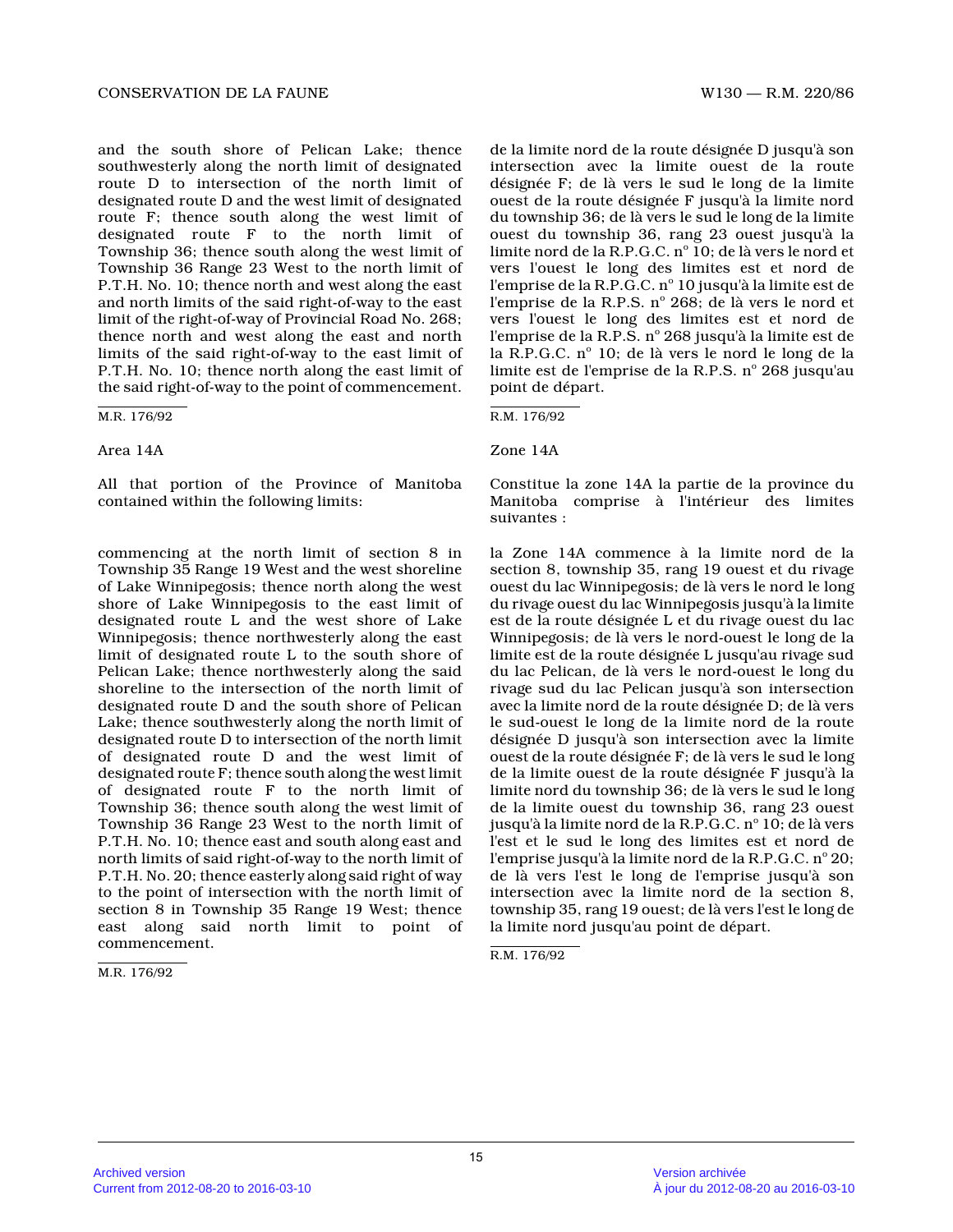# Area 15

All that portion of the Province of Manitoba bounde d as follows:

on the west by the east shore of Lake Winnipegosis; on the north by the north limit of Township 43; on the east by the west limit of the right-of-way of P.T.H. No. 6; and on the south by the following described boundary: commencing at the intersection of the west limit of the right-of-way of P.T.H. No. 6 and the north limit of Township 36; thence west along the north limit of the said Township 36 to th e west shoreline of Waterhen Lake; thence in a generally southerly direction following the sinuosities of the west shoreline of the said Waterhen Lake to the north limit of Township 34; thence west along the north limit of the said Township 34 to the east shoreline of Lake Winnipegosis.

M.R. 162/89

# Area 15A

All that portion of the Province of Manitoba contained within the following limits:

commencing at the intersection of the south shore o f Cedar Lake and the west limit of Range 21 West; thence south along the west limit of the said Range 21 West to the north shore of Lake Winnipegosis; thence southeasterly following the sinuosities of the shoreline of the said Lake Winnipegosis to the north limit of Township 43; thence east along the north limit of the said Township 43 to the west limit of the right-of-way o f P.T.H. No. 6; thence north along the west limit of the said right-of-way to the south bank of the Saskatchewan River, thence westerly following the sinuosities of the south bank of the said Saskatcehwan River to the south shore of Cedar Lake; thence westerly following the sinuosities of the south shoreline of the said Cedar Lake to the point of commencement.

# Zone 15

La partie de la province du Manitoba bornée de la façon suivante :

à l'ouest par le rivage oriental du lac Winnipegosis; au nord par la limite septentrionale du township 43 ; à l'est par la limite occidentale de l'emprise de l a route provinciale à grande circulation  $n^{\circ}$  6; et au sud par les limites ci-après décrites, savoir : commençant à l'intersection de la limite occidental e de l'emprise de la route provinciale à grande circulation nº 6 et de la limite septentrionale du township 36; de là vers l'ouest le long de la limit e septentrionale dudit township jusqu'au rivage occidental du lac Waterhen; de là généralement vers le sud en suivant les sinuosités du rivage occidental dudit lac jusqu'à la limite septentrionale du township 34; de là vers l'ouest le long de la limit e septentrionale dudit township jusqu'au rivage oriental du lac Winnipegosis.

Zone 15A

La partie de la province du Manitoba comprise à l'intérieur des limites suivantes :

commençant à l'intersection du rivage méridional de Cedar Lake et de la limite occidentale du rang 21 ouest; de là vers le sud le long de la limite occidentale dudit rang jusqu'au rivage septentriona l du lac Winnipegosis; de là vers le sud-est en suivant les sinuosités du rivage dudit lac jusqu'à la limit e septentrionale du township 43; de là vers l'est le long de la limite septentrionale dudit township jusqu'à la limite occidentale de l'emprise de la route provinciale à grande circulation nº 6; de là vers le nord le long de la limite occidentale de ladite emprise jusqu'à la rive méridionale de la rivière Saskatchewan; de là vers l'ouest en suivant les sinuosités de la rive méridionale de ladite rivière jusqu'au rivage méridionale de Cedar Lake; de là vers l'ouest en suivant les sinuosités du rivage méridional de Cedar Lake jusqu'au point de départ.

R.M. 162/89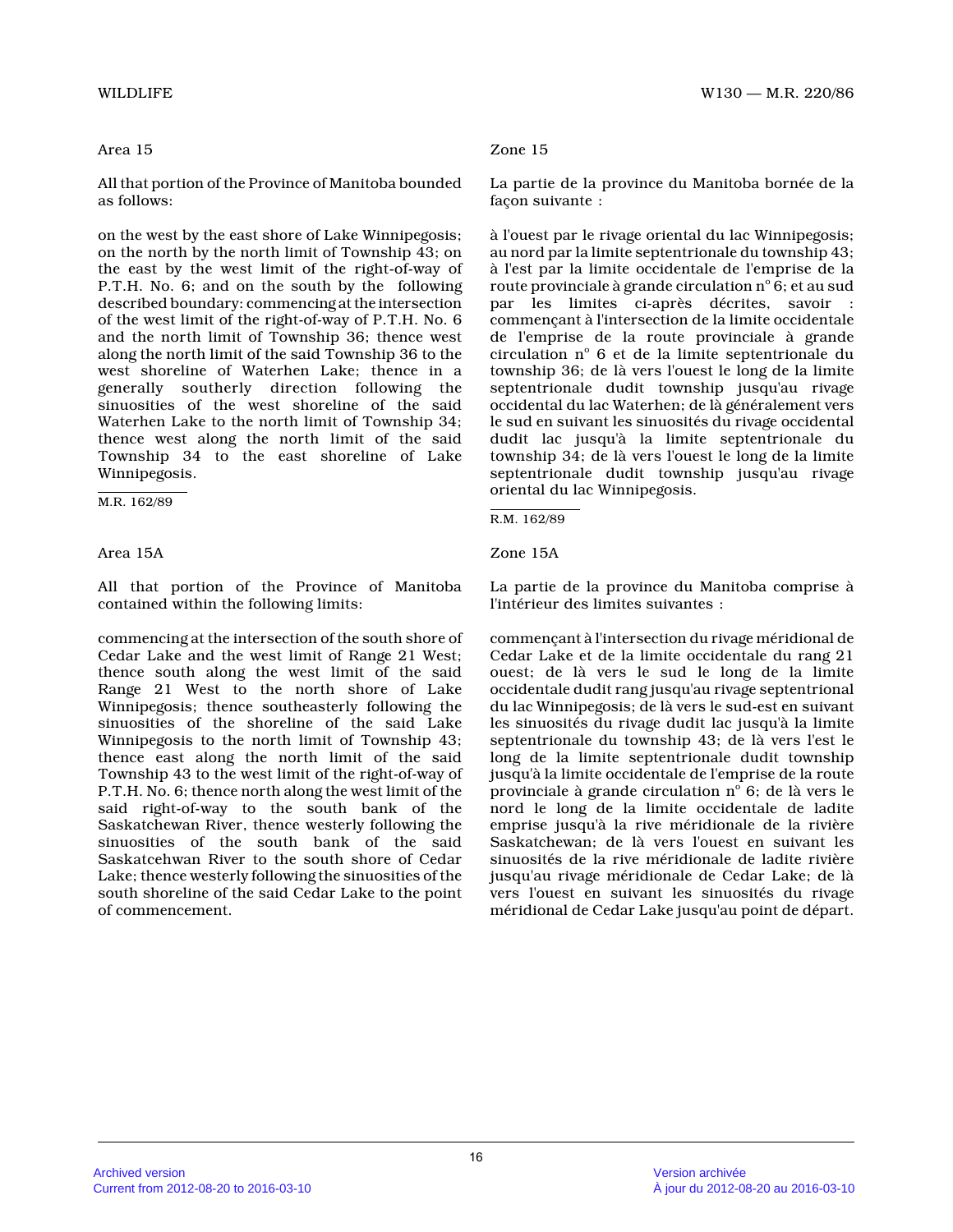## Area 16

All that portion of the Province of Manitoba bounde d as follows:

on the west by the west limit of the right-of-way o f P.T.H. No. 6; on the east by the west shore of Lake Winnipeg; on the north by the south bank of the Saskatchewan River; and on the south by the following described boundary: commencing at the intersection of the west limit of the right-of-way of P.T.H. No. 6 and the south bank of the Fairford River; thence in a generally easterly direction following the south bank of the said Fairford River to the west shoreline of Lake St. Martin; thence northeasterly following the sinuosities of the west and north shorelines of the said Lake St. Martin to the south bank of the Dauphin River; thence north and east following the south bank of the said Dauphin River to the west shoreline of Lake Winnipeg.

# Area 17 Zone 17

All that portion of the Province of Manitoba contained within the following limits:

commencing at the intersection of the east shorelin e of Lake Winnipeg and the north limit of Township 46; thence east along the north limit of Township 4 6 to the west limit of Range 8 East; thence south along the west limit of Range 8 East to the north limit o f Township 44; thence east along the north limit of Township 44 to the east boundary of the Province of Manitoba; thence south along that boundary to the south bank of the Gammon River; thence northwesterly following the south bank of the Gammon River to the south shore of Aikens Lake; thence westerly and northerly following the sinuosities of the south and west shorelines of Aikens Lake to the south bank of the Gammon River; thence northwesterly following the south ban k of the Gammon River to the south bank of the Bloodvein River; thence northwesterly following the south bank of the Bloodvein River to the east shore of Lake Winnipeg; thence northerly following the sinuosities of that east shore to the point of commencement.

M.R. 205/96

# Zone 16

La partie de la province du Manitoba bornée de la façon suivante :

à l'ouest par la limite occidentale de l'emprise de la route provinciale à grande circulation  $n^{\circ}$  6; à l'est par le rivage occidental du lac Winnipeg; au nord par la rive méridionale de la rivière Saskatchewan; et au sud par les limites ci-après décrites, savoir : commençant à l'intersection de la limite occidental e de l'emprise de la route provinciale à grande circulation n o 6 et de la rive méridionale de la rivière Fairford; de là généralement vers l'est en suivant la rive méridionale de ladite rivière jusqu'au rivage occidental du lac St. Martin; de là vers le nord-est en suivant les sinuosités des rivages occidental et septentrional dudit lac jusqu'à la rive méridionale de la rivière Dauphin; de là vers le nord et vers l'est en suivant la rive méridionale de ladite rivière jusqu'au rivage occidental du lac Winnipeg.

La partie de la province du Manitoba comprise à l'intérieur des limites suivantes :

À partir de l'intersection du rivage est du lac Winnipeg et de la limite nord du township 46; de là, vers l'est, le long de la limite nord jusqu'à la limite ouest du rang 8 est; de là, vers le sud, le long de la limite ouest jusqu'à la limite nord du township 44; de là, vers l'est, le long de la limite nord jusqu'à la frontière est de la province du Manitoba; de là, vers le sud, le long de la frontière jusqu'au rivage sud de la rivière Gammon; de là, vers le nord-ouest, le long du rivage sud jusqu'au rivage sud du lac Aikens; de là, vers l'ouest et le nord, le long des sinuosités des rivages sud et ouest du lac Aikens jusqu'au rivage sud de la rivière Gammon; de là, vers le nord-ouest , le long du rivage sud de la rivière jusqu'au rivage sud de la rivière Bloodvein; de là, vers le nord-ouest, le long du rivage sud de la rivière jusqu'au rivage est du lac Winnipeg; de là, vers le nord, le long des sinuosités du rivage est du lac jusqu'au point de départ.

R.M. 205/96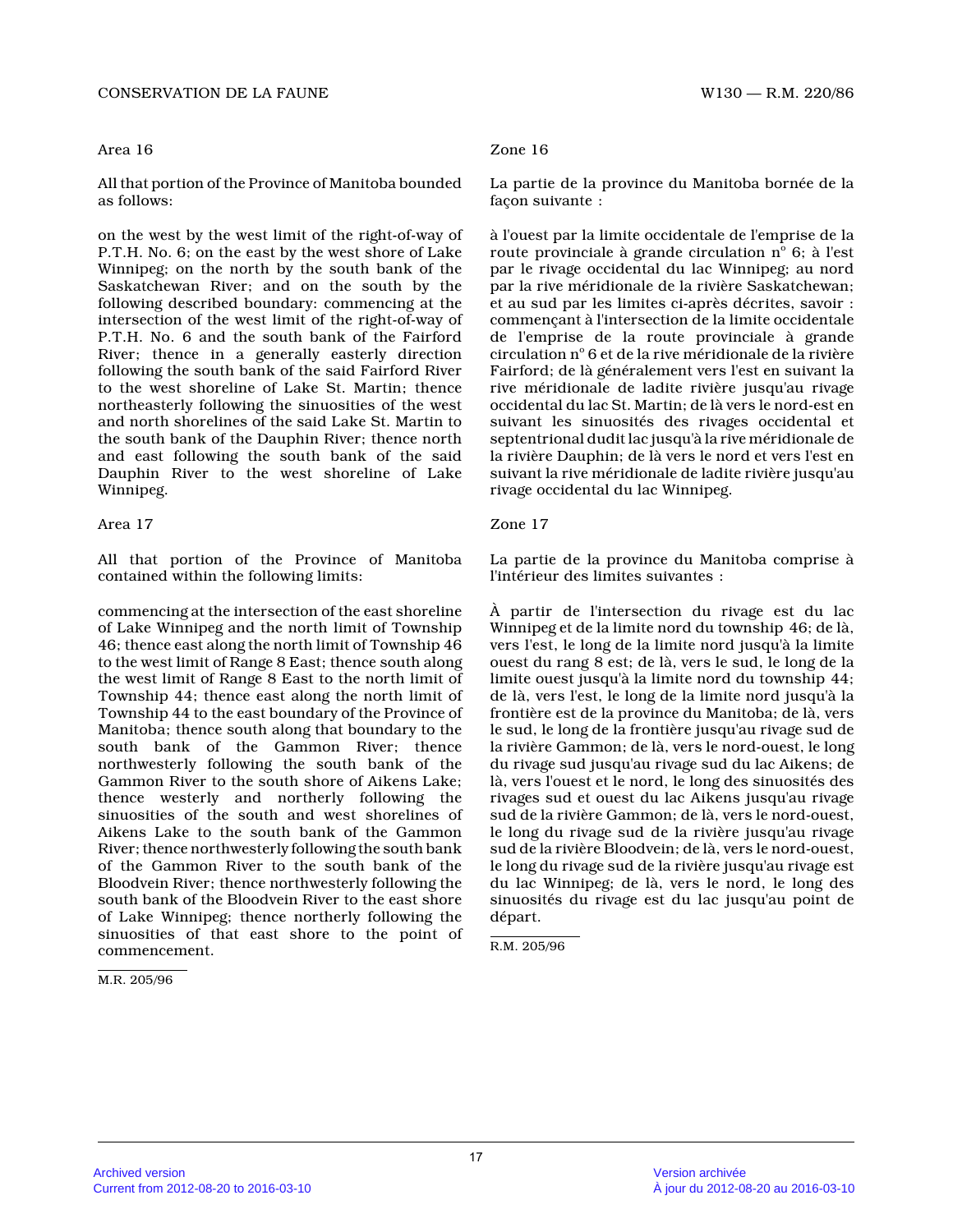# Area 17A

All that portion of the Province of Manitoba contained within the following limits:

commencing at the intersection of the east shore of Lake Winnipeg and the south bank of the Bloodvein River; thence southeasterly following the sinuosities of the south bank of the said Bloodvein River to th e south bank of the Gammon River; thence southeasterly following the sinuosities of the sout h shoreline of the said Gammon River to the west shore of Aikens Lake; thence southerly and easterly following the sinuosities of the west and south shorelines of the said Aikens Lake to the south ban k of the Gammon River; thence southeasterly following the sinuosities of the south bank of the said Gammon River to the east boundary of the Province of Manitoba; thence south along the said east boundary to the north bank of the Wanipigow River; thence westerly following the sinuosities of the north bank of the said Wanipigow River to the east shore of Siderock Lake; thence westerly following the sinuosities of the east and north shorelines of the said Siderock Lake to the north bank of the Wanipigow River; thence westerly following the sinuosities of the north bank of the said Wanipigow River to the east shore of Wallace Lake; thence northwesterly following the sinuosities of the east and north shorelines of the said Wallace Lake to th e north bank of the Wanipigow River; thence westerly following the sinuosities of the north bank of the said Wanipigow River to the north shore of Wanipigow Lake; thence westerly following the sinuosities of the north shoreline of the said Wanipigow Lake to the north bank of the Wanipigow River; thence northwesterly following the sinuosities of the north bank of the said Wanipigow River to th e east shore of Lake Winnipeg; thence northerly following the sinuosities of the east shoreline of the said Lake Winnipeg to the point of commencement.

# Area 18

All that portion of the Province of Manitoba which is contained within the limits of the Duck Mountain Provincial Forest.

# Zone 17A

La partie de la province du Manitoba comprise à l'intérieur des limites suivantes :

commençant à l'intersection du rivage oriental du lac Winnipeg et de la rive méridionale de la rivière Bloodvein; de là vers le sud-est en suivant les sinuosités de la rive méridionale de la rivière Bloodvein jusqu'à la rive méridionale de la rivière Gammon; de là vers le sud-est en suivant les sinuosités du rivage méridional de la rivière Gammon jusqu'au rivage occidental du lac Aikens; de là vers le sud et vers l'est en suivant les sinuosités des rivages occidental et méridional dudi t lac jusqu'à la rive méridionale de la rivière Gammon; de là vers le sud-est en suivant les sinuosités de la rive méridionale de ladite rivière jusqu'à la frontière orientale de la province du Manitoba; de là vers le sud le long de ladite frontière jusqu'à la rive septentrionale de la rivière Wanipigow; de là vers l'ouest en suivant les sinuosités de la rive septentrionale de ladite rivière jusqu'au rivage oriental du lac Siderock; de là ver s l'ouest en suivant les sinuosités des rivages oriental et septentrional dudit lac jusqu'à la rive septentrionale de la rivière Wanipigow; de là vers l'ouest en suivant les sinuosités de la rive septentrionale de ladite rivière jusqu'au rivage oriental du lac Wallace; de là vers le nord-ouest e n suivant les sinuosités des rivages oriental et septentrional dudit lac jusqu'à la rive septentrionale de la rivière Wanipigow; de là vers l'ouest en suivant les sinuosités de la rive septentrionale de ladite rivière jusqu'au rivage septentrional du lac Wanipigow; de là vers l'ouest en suivant les sinuosités du rivage septentrional dudit lac jusqu' à la rive septentrionale de la rivière Wanipigow; de là vers le nord-ouest en suivant les sinuosités de la rive septentrionale de ladite rivière jusqu'au rivage oriental du lac Winnipeg; de là vers le nord en suivant les sinuosités du rivage oriental dudit lac jusqu'au point de départ.

## Zone 18

La partie de la province du Manitoba comprise à l'intérieur des limites de la forêt provinciale de Duck Mountain.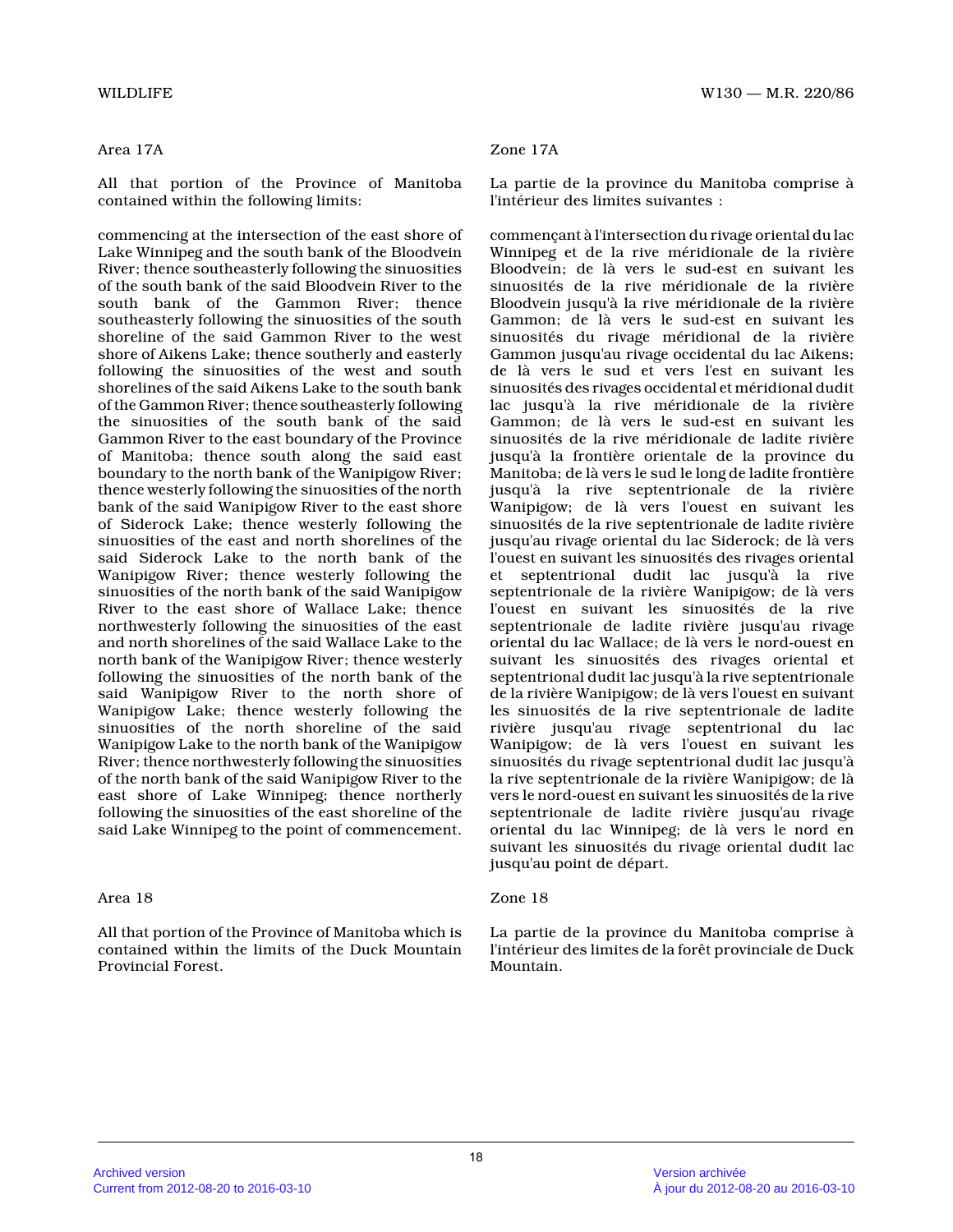#### Area 18A

All that portion of the Province of Manitoba contained within the following limits:

commencing at the intersection of the west boundary of the province of Manitoba and the north limit of Section 19 in Township 34, Range 29 West; thence east along the said north limit of Sections 19, 20, 21, 22, 23 and 24 in Township 34, Range 29 West and Sections 19 and 20 in Township 34, Range 28 West to the north limit of the right-of-way of P.T.H. No. 83; thence easterly and northerly along the northerly and westerly limits o f the said right-of-way to the northerly limit of the right-of-way of P.T.H. No. 10; thence easterly alon g the northerly limit of the said right-of-way to the west limit of Range 23 West; thence south along the west limit of the said Range 23 West to the north boundary of the Duck Mountain Provincial Forest; thence west and south along the said boundary to the west boundary of the Province of Manitoba; thence north along the said boundary to the point o f commencement.

M.R. 176/92; 157/98

#### Area 18B

All that portion of the Province of Manitoba contained within the following limits:

commencing at the intersection of the north boundary of the Duck Mountain Provincial Forest and the west limit of Range 23 West; thence north along the west limit of the said Range 23 West to the north limit of the right-of-way of P.T.H. No. 10; thence east and south along the north and west limits of the said right-of-way to the north limit of the right-of-way of P.T.H. No. 5; thence west along the north limit of the said right-of-way to the eas t limit of the right-of-way of P.R. No. 591; thence north and east along the east and north limits of the said right-of-way to the north limits of the right-of-way of P.R. 584; thence east along the north limit of the said right-of-way to the south boundar y of the Duck Mountain Provincial Forest; thence east , north and west along the said boundary to the point of commencement.

M.R. 176/92; 174/95; 157/98

### Zone 18A

La partie de la province du Manitoba comprise à l'intérieur des limites suivantes :

À partir de l'intersection de la frontière ouest de la province du Manitoba et de la limite nord de la section 19 dans le township 34, rang 29 ouest; de là, vers l'est, le long de la limite nord des sections 19, 20, 21, 22, 23 et 24 dans le township 34, rang 29 ouest et des sections 19 et 20 dans le township 34, rang 28 ouest jusqu'à la limit e nord de l'emprise de la R.P.G.C. nº 83; de là, vers l'est et vers le nord, le long des limites nord et ouest de l'emprise jusqu'à la limite nord de l'emprise de la R.P.G.C. nº 10; de là, vers l'est, le long de la limite nord de l'emprise jusqu'à la limite ouest du rang 2 3 ouest; de là, vers le sud, le long de la limite ouest du rang 23 ouest jusqu'à la limite nord de la forêt provinciale de Duck Mountain; de là, vers l'ouest e t vers le sud, le long de la limite jusqu'à la frontière ouest de la province du Manitoba; de là, vers le nord, le long de la frontière jusqu'au point de départ.

R.M. 176/92; 157/98

Zone 18B

La partie de la province du Manitoba comprise à l'intérieur des limites suivantes :

À partir de l'intersection de la limite nord de la forêt provinciale de Duck Mountain et de la limite ouest du rang 23 ouest; de là, vers le nord, le long de l a limite ouest du rang jusqu'à la limite nord de l'emprise de la R.P.G.C.  $\text{n}^\circ$  10; de là, vers l'est et vers le sud, le long des limites nord et ouest de l'emprise jusqu'à la limite nord de l'emprise de la R.P.G.C. nº 5; de là, vers l'ouest, le long de la limite nord de l'emprise jusqu'à la limite est de l'empris e de la R.P.S. nº 591; de là, vers le nord et vers l'est, le long des limites est et nord de l'emprise jusqu'à la limite nord de l'emprise de la R.P.S. nº 584; de là, vers l'est, le long de la limite nord de l'emprise jusqu'à la limite sud de la forêt provinciale de Duck Mountain; de là, vers l'est, vers le nord et vers l'ouest, le long de la limite jusqu'au point de départ.

R.M. 176/92; 174/95; 157/98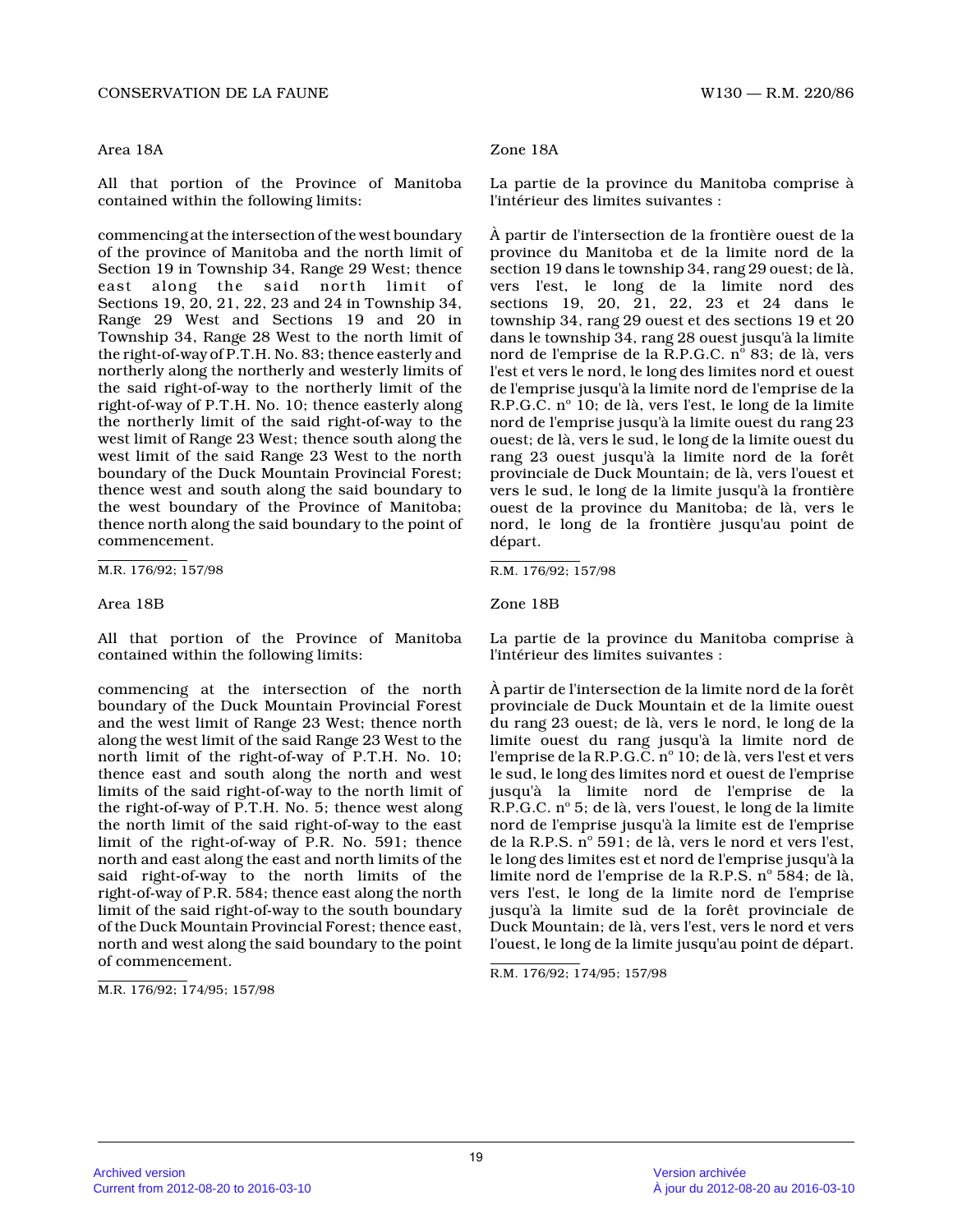# Area 18C

All that portion of the Province of Manitoba contained within the following limits:

commencing at the intersection of the north limit o f the right-of-way of P.T.H. No. 5 and the west boundary of the Province of Manitoba; thence north along the said west boundary to the south boundary of the Duck Mountain Provincial Forest; thence east , north and south along the said boundary to the north limit of the right-of-way of P.R. No. 584 in Township 26, Range 27 West; thence west along the north limit of the said right-of-way to the north limit of the right-of-way of P.R. No. 591; thence west an d south along the north and east limits of the said right-of-way to the north limit of the right-of-way of P.T.H. No. 5; thence west along the north limit of the said right-of-way to the point of commencement.

M.R. 176/92; 174/95

### Area 19

All that portion of the Province of Manitoba contained within the following limits:

commencing at the intersection of the north limit o f the right-of-way of P.T.H. No. 5 and the east limit of the right-of-way of P.T.H. No. 10 in Range 21 West; thence northerly along the east limit of the said right-of-way to the north limit of the right-of-way of Provincial Road No. 269; thence east along the nort h limit of the said right-of-way to the east shore of the Mossy River; thence south along the east shore on the said Mossy River to the north shore of Dauphin Lake; thence east and south following the sinuosities of the north and east shores of the said Dauphin Lake to the north limit of Township 26; thence east along the north limit of the said Township 26 to th e west limit of the right-of-way of Provincial Road No. 276; thence south along the west limit of the said right-of-way to the north limit of P.T.H. No. 5 thence west and north along the north and east limits of the said right-of-way to the point of commencement.

#### Zone 18C

La partie de la province du Manitoba délimitée comme suit :

À partir de l'intersection de la limite nord de l'emprise de la R.P.G.C. nº 5 et de la frontière ouest de la province du Manitoba; de là vers le nord le long de la frontière ouest jusqu'à la limite sud de la forêt provinciale de Duck Mountain; de là vers l'est, le nord et le sud le long de la limite susmentionnée jusqu'à la limite nord de l'emprise de la R.P.S.  $n^{\circ}$  584 dans le township 26, rang 27 ouest; de là vers l'ouest le long de la limite nord de l'emprise de la R.P.S. nº 584 jusqu'à la limite nord de l'emprise de la R.P.S. nº 591; de là vers l'ouest et le sud le long des limites nord et est de l'emprise de la R.P.S. nº 591 jusqu'à la limite nord de l'emprise de la R.P.G.C. n° 5; de là vers l'ouest le long de la limite nord de l'emprise de la R.P.G.C. n° 5 jusqu'au point de départ.

Zone 19

La partie de la province du Manitoba comprise à l'intérieur des limites suivantes :

commençant à l'intersection de la limite septentrionale de l'emprise de la route provinciale à grande circulation  $\mathrm{n}^\circ$  5 et de la limite orientale de l'emprise de la route à grande circulation n $^{\rm o}$  10 dans les rang 21 ouest; de là vers le nord le long de la limite orientale de ladite emprise jusqu'à la limit e septentrionale de l'emprise de la route provinciale secondaire nº 269; de là vers l'est le long de la limite septentrionale de ladite emprise jusqu'au rivage oriental de la Mossy River; de là vers le sud le long du rivage oriental de ladite rivière jusqu'au rivag e septentrional du lac Dauphin; de là vers l'est et vers le sud en suivant les sinuosités des rivages septentrional et oriental dudit lac jusqu'à la limite septentrionale du towship 26; de là vers l'est le long de la limite septentrionale dudit township jusqu'à la limite occidentale de l'emprise de la route provinciale secondaire nº 276; de là vers le sud le long de la limite occidentale de ladite emprise jusqu'à la limite septentrionale de la route provinciale à grande circulation  $n^{\circ}$  5; de là vers l'ouest et vers le nord le long des limites septentrionale et orientale de ladite emprise jusqu'au point de départ.

R.M. 176/92; 174/95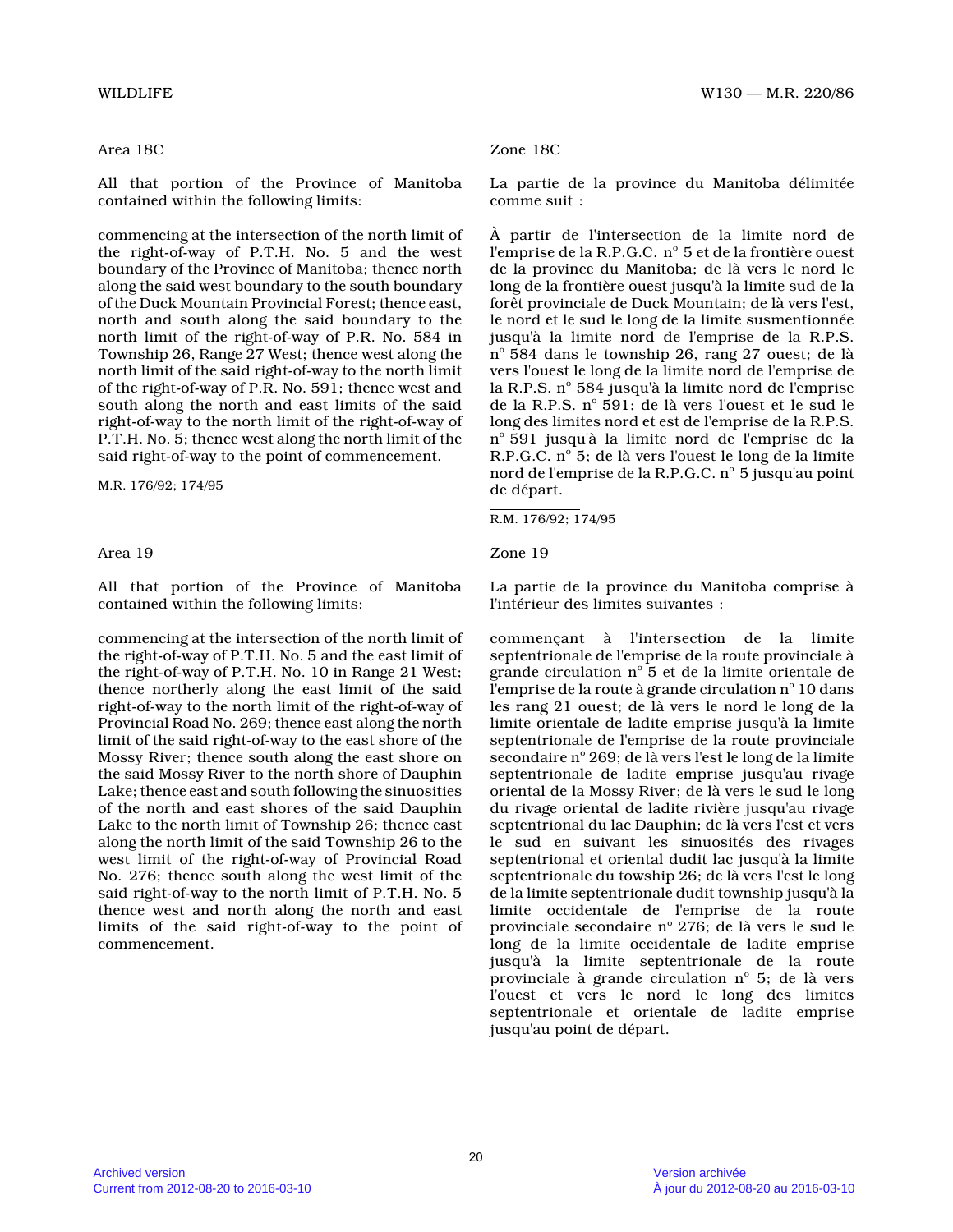## Area 19A

All that portion of the Province of Manitoba contained within the following limits:

commencing at the intersection of the east shore of Lake Winnipegosis and the north limit of Township 34; thence west along the north limit of the said Township 34 to the east shore of Red Deer Point; thence north, west and south following the sinuosities of the east, north and west shorelines of the said Red Deer Point to the north limit of Section 7 in Township 35; thence directly west to the north limit of the right-of-way of P.T.H. No. 20; thence westerly along the north limit of the said right-of-way to the east limit of the right-of-way of P.T.H. No. 10; thence south along the east limit of the said right-of-way to the north limit of the right-of-way of Provincial Road No. 269; thence easterly along the north limit of the said right-of-way to the east limit of the right-of-way of P.T.H. No. 20; thence northerly along the east limit of the said right-of-way to th e town of Winnipegosis and the mouth of the Mossy River on the south shore of Lake Winnipegosis; thence easterly following the sinuosities of the south shoreline of the said Lake Winnipegosis to the nort h limit of Township 30; thence east along the north limit of the said Township 30 to the west limit of Range 16 West; thence north along the west limit of the said Range 16 West to the shore of Lake Winnipegosis at Salt Point; thence west and north following the sinuosities of the shore of the said Lake Winnipegosis at Salt Point to the point of commencement.

#### Area 19B

All that portion of the Province of Manitoba contained within the following limits:

### Zone 19A

La partie de la province du Manitoba délimitée comme suit :

a partir de l'intersection du rivage est du lac Winnipégosis et de la limite nord du township 34; d e là vers l'ouest le long de la limite nord du township 34 jusqu'au rivage est de la pointe Red Deer; de là vers le nord, l'ouest et le sud en suivant les sinuosités des rivages est, nord et ouest de la pointe Red Deer jusqu'à la limite nord de la section 7, dans le township 35; de là directement vers l'ouest jusqu'à la limite nord de l'emprise de la R.P.G.C. nº 20; de là vers l'ouest le long de la limite nord de l'emprise jusqu'à la limite est de l'empris e de la R.P.G.C. nº 10; de là vers le sud le long de la limite est de la dernière emprise jusqu'à la limite nord de l'emprise de la route provinciale secondair e n° 269; de là vers l'est le long de la limite nord de la dernière emprise jusqu'à la limite est de l'emprise de la R.P.G.C. nº 20; de là vers le nord le long de la limite est de la dernière emprise jusqu'au village de Winnipégosis et à l'embouchure de la rivière Mossy sur le rivage sud du lac Winnipégosis; de là vers l'est en suivant les sinuosités du rivage sud du lac Winnipégosis jusqu'à la limite nord du township 30; de là vers l'est le long de la limite nord du township 30 jusqu'à la limite ouest du rang 16 ouest; de là vers le nord le long de la limite ouest du rang 16 ouest jusqu'au rivage du lac Winnipégosis à la pointe Salt; de là vers l'ouest et le nord en suivant les sinuosités du rivage du lac Winnipégosis à la pointe Salt jusqu'au point de départ.

#### Zone 19B

La partie de la province du Manitoba comprise à l'intérieur des limites suivantes :

M.R. 205/94

R.M. 205/94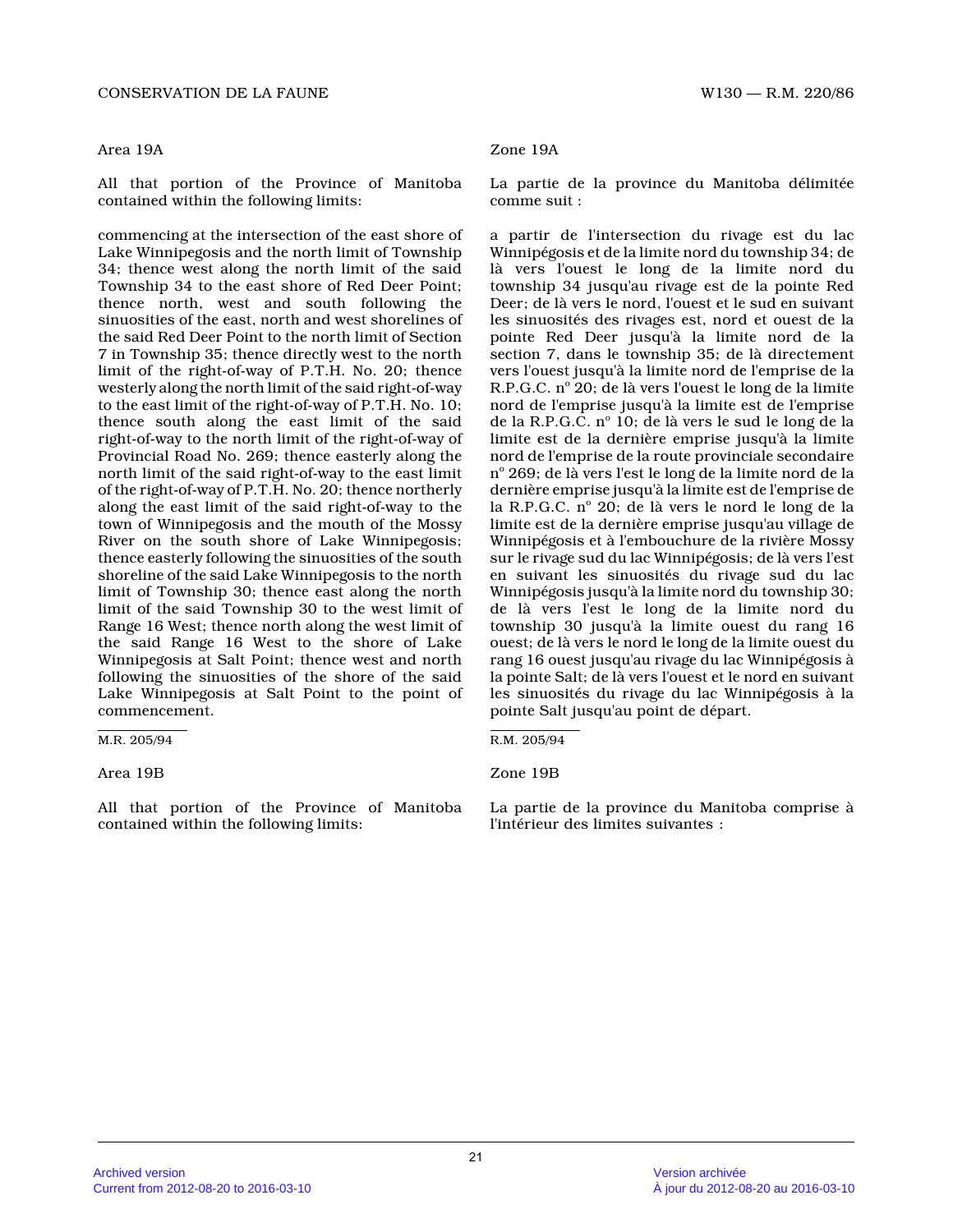commencing at the intersection of the north limit o f the right-of-way of P.T.H. No. 5 and the west limit of the right-of-way of Provincial Road No. 276; thence north along the west limit of the right-of-way of the said Provincial Road No. 276 to the north limit of Township 26; thence west along the north limit of said Township 26 to the east shore of Dauphin Lake; thence north and west along the east and north shores of said Dauphin Lake to the east shore of the Mossy River; thence northerly along the east shore of the said Mossy River to the west shore of Lake Winnipegosis; thence east and south following the sinuosities of the west shoreline of said Lake Winnipegosis to the north limit of Township 30; thence east along the north limit of said Township 30 to the west shore of Lake Manitoba; thence in north, east and south following the sinuosities of the west shoreline of the said Lake Manitoba to the north limit of Lot 8, Manitoba House of Settlement; thence westerly along the nort h limit to the west limit of the right-of-way of Provincial Road No. 278; thence southerly along the west limit of said right-of-way to the north limit of the right-of-way of P.T.H. No. 50; thence westerly along the north limit of said right-of-way to the east limit of the right-of-way of P.T.H. No. 5; thence north and west along the east limit of the said right-of-way to the point of commencement.

# Area 20

All that portion of the Province of Manitoba contained within the following limits:

commencing at the north limit of Township 36 and the west limit of the right-of-way of P.T.H. No. 6; thence southerly along the west limit of the said right-of-way to the south bank of the Fairford River; thence westerly along the south bank of the said Fairford River to the east shore of Lake Manitoba; thence southerly following the sinuosities of the east shoreline of the said Lake Manitoba to the north limit of Township 26; thence west along the north limit of the said Township 26 to the west shore of Lake Manitoba; thence north, west, south and north following the sinuosities of the west shoreline of the said Lake Manitoba to the north limit of Township 30; thence west along the north limit of the said Township 30 to the west limit of Range 16 West;

commençant à l'intersection de la limite septentrionale de l'emprise de la route provinciale à grande circulation  $\mathrm{n}^\mathrm{o}$  5 et de la limite occidentale de l'emprise de la route provinciale secondaire n° 276; de là vers le nord le long de la limite occidentale de l'emprise de ladite route provinciale secondaire jusqu'à la limite septentrionale du township 26; de là vers l'ouest le long de la limite septentrionale dudit township jusqu'au rivage oriental du lac Dauphin; de là vers le nord et vers l'ouest le long des rivages oriental et septentrional dudit lac jusqu'a u rivage oriental de la Mossy River; de là vers le nord le long du rivage oriental de la Mossy River jusqu'au rivage occidental du lac Winnipegosis; de là vers l'est et vers le sud en suivant les sinuosités du rivage occidental dudit lac jusqu'à la limite septentrionale du township 30; de là vers l'est le long de la limite septentrionale dudit township jusqu'au rivage occidental du lac Manitoba; de là vers le nord, ver s l'est et vers le sud en suivant les sinuosités du rivage occidental dudit lac jusqu'à la limite septentrionale du lot 8, « Manitoba House of Settlement »; de là vers l'ouest le long de la limite septentrionale jusqu'à la limite occidentale de l'emprise de la route provinciale secondaire nº 278; de là vers le sud le long de la limite occidentale de ladite emprise jusqu'à la limite septentrionale de l'emprise de la route provinciale à grande circulation  $n^{\circ}$  50; de là vers l'ouest le long de la limite septentrionale de ladite emprise jusqu'`à la limite orientale de l'emprise de la route à grande circulation n $^{\rm o}$  5; de là vers le nord et vers l'ouest le long de la limite orientale de ladite emprise jusqu'au point de départ.

### Zone 20

La partie de la province du Manitoba délimitée comme suit :

à partir de la limite nord du township 36 et de la limite ouest de l'emprise de la R.P.G.C. nº 6; de là vers le sud le long de la limite ouest de l'emprise jusqu'à la rive sud de la rivière Fairford; de là vers l'ouest le long de la rive sud de la rivière Fairford jusqu'au rivage est du lac Manitoba; de là vers le sud en suivant les sinuosités du rivage est du lac Manitoba jusqu'à la limite nord du township 26; de là vers l'ouest le long de la limite nord du township 26 jusqu'au rivage ouest du lac Manitoba; de là vers le nord, l'ouest, le sud et le nord en suivant les sinuosités du rivage ouest du lac Manitoba jusqu'à la limite nord du township 30; de là vers l'ouest le long de la limite nord du township 30 jusqu'à la limite ouest du rang 16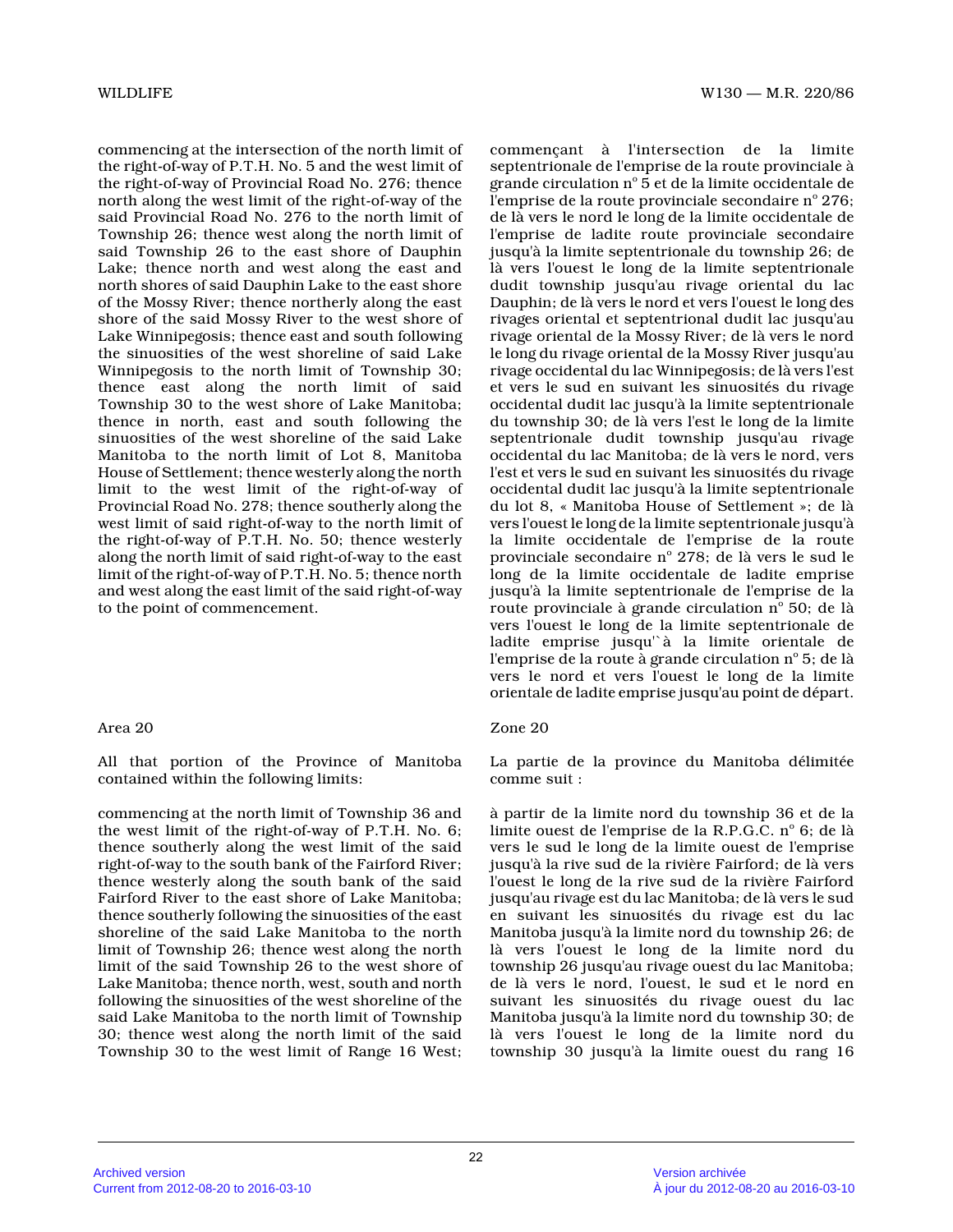thence north along the west limit of the said Range 16 West to the shore of Lake Winnipegosis at Salt Point; thence west and north following the sinuosities of the shore of the said Lake Winnipegosis at Salt Point to the north limit of Township 34; thence east along the north limit of the said Township 34 to the west shore of Waterhen Lake; thence north, west, south and north following the sinuosities of the west shoreline of the said Waterhen Lake to the north limit of Township 36; thence east along the north limit of said Township 36 to the point of commencement.

M.R. 162/89; 205/94

Area 21

All that portion of the Province of Manitoba contained within the following limits:

commencing at the intersection of the north limit o f Township 46 and the east shore of Lake Winnipeg; thence south following the sinuosities of the east shoreline of said Lake Winnipeg to the north limit of Township 33; thence west along the north limit of said Township 33 to the east shore of Lake Winnipeg; thence south following the sinuosities of the west shoreline of said Lake Winnipeg to the south limit of the right-of-way of Provincial Road No. 224; thence west and south along the south and east limits of the said right-of-way to the south limit of Provincial Road No. 325; thence west along the south limit of said right-of-way to the west limit of the right-of-way of P.T.H. No. 6; thence northerly along the west limit of the said right-of-way to th e south bank of the Fairford River; thence in a generally easterly direction following the south bank of the said Fairford River to the west shore of Lak e St. Martin; thence northeasterly following the sinuosities of the west and north shorelines of the said Lake St. Martin to the south bank of the Dauphin River; thence north and east following the south bank of the said Dauphin River to the west shore of Lake Winnipeg; thence northerly following the sinuosities of the west shoreline of the said Lake Winnipeg to the north limit of Township 46; thence east along the north limit of said Township 46 to the point of commencement.

ouest; de là vers le nord le long de la limite ouest du rang 16 ouest jusqu'au rivage du lac Winnipégosis à la point Salt; de là vers l'ouest et le nord en suivant les sinuosités du rivage du lac Winnipégosis au point Salt jusqu'à la limite nord du township 34; de là vers l'est le long de la limite nord du township 34 jusqu'au rivage ouest du lac Waterhen; de là vers l e nord, l'ouest, le sud et le nord en suivant les sinuosités du rivage ouest du lac Waterhen jusqu'à la limite nord du township 36; de là vers l'est le long de la limite nord du township 36 jusqu'au point de départ.

R.M. 162/89; 205/94

Zone 21

La partie de la province du Manitoba comprise à l'intérieur des limites suivantes :

commençant à l'intersection de la limite septentrionale du township 46 et du rivage oriental du lac Winnipeg; de là vers le sud en suivant les sinuosités du rivage oriental dudit lac jusqu'à la limite septentrionale du township 33; de là vers l'ouest le long de la limite septentrionale dudit township jusqu'au rivage oriental du lac Winnipeg; de là vers le sud en suivant les sinuosités du rivage occidental dudit lac jusqu'à la limite méridionale de l'emprise de la route provinciale secondaire nº 224; de là vers l'ouest et vers le sud le long des limites méridionale et orientale de ladite emprise jusqu'à la limite méridionale de la route provinciale secondair e nº 325; de là vers l'ouest le long de la limite méridionale de ladite emprise jusqu'à la limite occidentale de l'emprise de la route provinciale à grande circulation  $\mathrm{n}^{\circ}$  6; de là vers le nord le long de la limite occidentale de ladite emprise jusqu'à la rive méridionale de la rivière Fairford; de là généralement vers l'est en suivant la rive méridionale de ladite rivière jusqu'au rivage occidental du lac Saint-Martin; de là vers le nord-est en suivant les sinuosités des rivages occidental et septentrional dudit lac jusqu'à la rive méridionale de la rivière Dauphin; de là vers le nord et vers l'est en suivant la rive sud de ladite rivière jusqu'au rivage occidental du lac Winnipeg; de là vers le nord en suivant les sinuosités du rivage occidental dudit lac jusqu'à l a limite septentrionale du township 46; de là vers l'est le long de la limite septentrionale dudit township jusqu'au point de départ.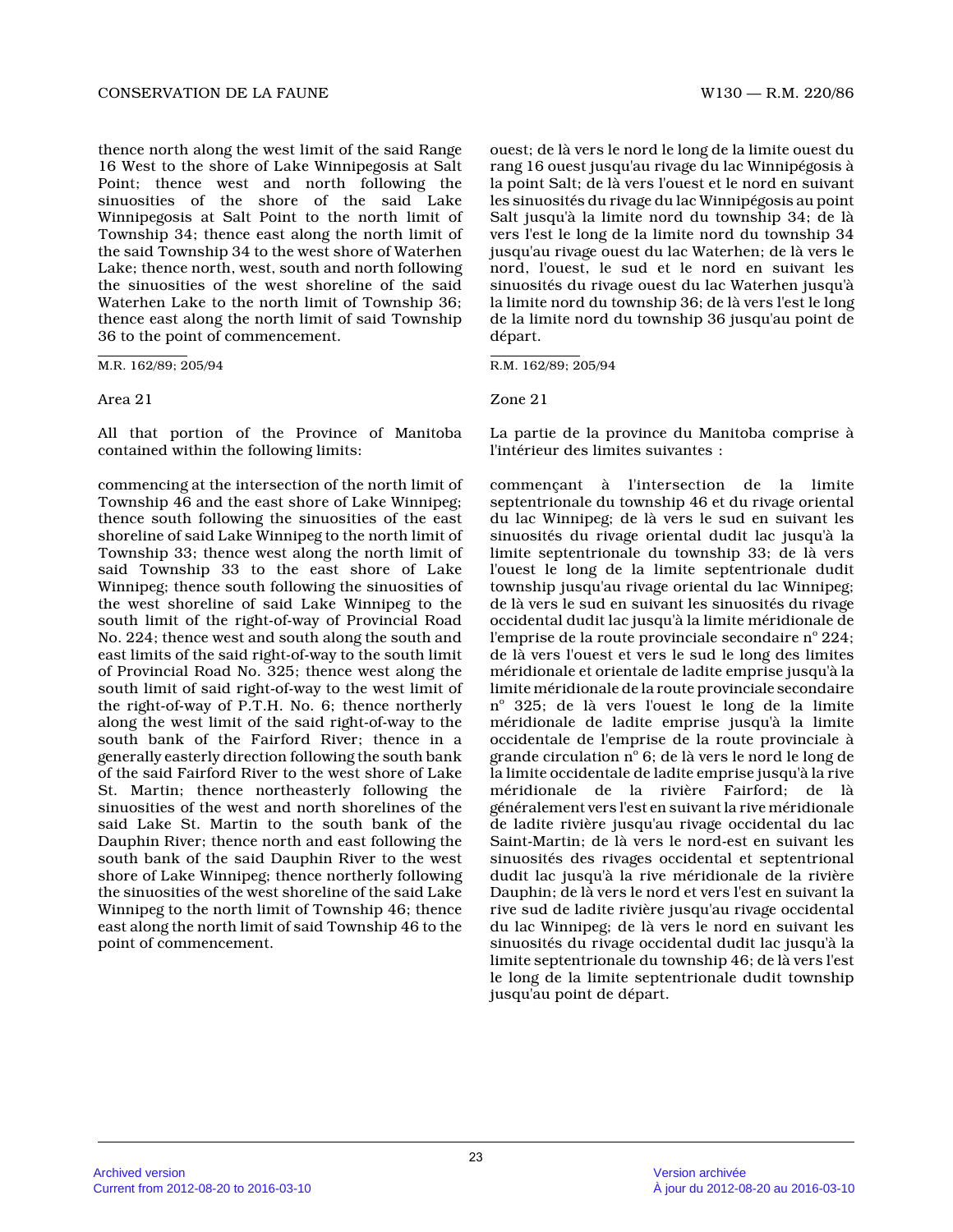# Area 21A

All that portion of the Province of Manitoba contained within the following limits:

commencing at the intersection of the east shore of Lake Winnipeg and the north limit of Township 22; thence west along the north limit of the said Township 22 to the west shore of Lake Winnipeg; thence northerly following the sinuosities of the west shoreline of the said Lake Winnipeg to the south limit of the right-of-way of Provincial Road No. 233; thence west along the north limit of the said right-of-way to the west limit of the right-of-way of Provincial Road No. 234; thence north along the west limit of the said right-of-way to the south limit of the right-of-way of Provincial Road No. 325; thence westerly along the south limit of said right-of-way to the east limit of the right-of-way of Provincial Road No. 224; thence in a generally northeasterly direction following the east and sout h limits of said right-of-way to the west shore of Lake Winnipeg; thence north following the sinuosities of the west shoreline of Lake Winnipeg to the north limit of Township 33; thence east along the north limit of said Township 33 to the east shore of Lake Winnipeg; thence south following the sinuosities of the east shoreline of Lake Winnipeg to the point of commencement.

## Area 22

All that portion of the Province of Manitoba contained within the following limits:

commencing at the intersection of the west boundary of the Province of Manitoba with the north limit of the right-of-way of P.T.H. No. 5; thence east along the north limit of the said right-of-way to the eas t limit of the right-of-way of P.T.H. No. 83; thence south along the east limit of the said right-of-way to the north limit of the right-of-way of P.T.H. No. 45; thence easterly along the north limit of the said right-of-way to the north limit of the right-of-way of P.T.H. No. 10; thence south along the east limit of the said right-of-way to the north limit of the right-of-way of Provincial Road No. 357; thence eas t along the north limit of the said right-of-way to the east limit of the right-of-way of P.T.H. No. 5; thence south along the right-of-way of the said east limit to the north limit of the right-of-way of P.T.H. No. 16;

# Zone 21A

La partie de la province du Manitoba comprise à l'intérieur des limites suivantes :

commençant à l'intersection du rivage oriental du lac Winnipeg et de la limite septentrionale du township 22; de là vers l'ouest le long de la limit e septentrionale dudit township jusqu'au rivage occidental du lac Winnipeg; de là vers le nord en suivant les sinuosités du rivage occidental dudit lac jusqu'à la limite méridionale de l'emprise de la route provinciale secondaire nº 233; de là vers l'ouest le long de la limite septentrionale de ladite emprise jusqu'à la limite occidentale de l'emprise de la route provinciale secondaire nº 234; de là vers le nord le long de la limite occidentale de ladite emprise jusqu'à la limite méridionale de l'emprise de la route provinciale secondaire nº 325; de là vers l'ouest le long de la limite méridionale de ladite emprise jusqu'à la limite orientale de l'emprise de la rout e provinciale secondaire nº 224; de là généralement vers le nord-est en suivant les limites orientale e t méridionale de ladite emprise jusqu'au rivage occidental du lac Winnipeg; de là vers le nord en suivant les sinuosités du rivage occidental du lac Winnipeg jusqu'à la limite septentrionale du township 33; de là vers l'est le long de la limite septentrionale dudit township jusqu'au rivage oriental du lac Winnipeg; de là vers le sud en suivant les sinuosités du rivage oriental du lac Winnipeg jusqu'au point de départ.

# Zone 22

La partie de la province du Manitoba comprise à l'intérieur des limites suivantes :

commençant à l'intersection de la frontière occidentale de la province du Manitoba et de la limite septentrionale de l'emprise de la route provinciale à grande circulation n° 5; de là vers l'est le long de la limite septentrionale de ladite emprise jusqu'à la limite orientale de l'emprise de la rout e provinciale à grande circulation nº 83; de là vers le sud le long de la limite orientale de ladite empris e jusqu'à la limite septentrionale de l'emprise de la route à grande circulation n° 45; de là vers l'est le long de la limite septentrionale de ladite emprise jusqu'à la limite septentrionale de l'emprise de la route provinciale à grande circulation nº 10; de là vers le sud le long de la limite orientale de ladit e emprise jusqu'à la limite septentrionale de l'emprise de la route provinciale secondaire nº 357; de là vers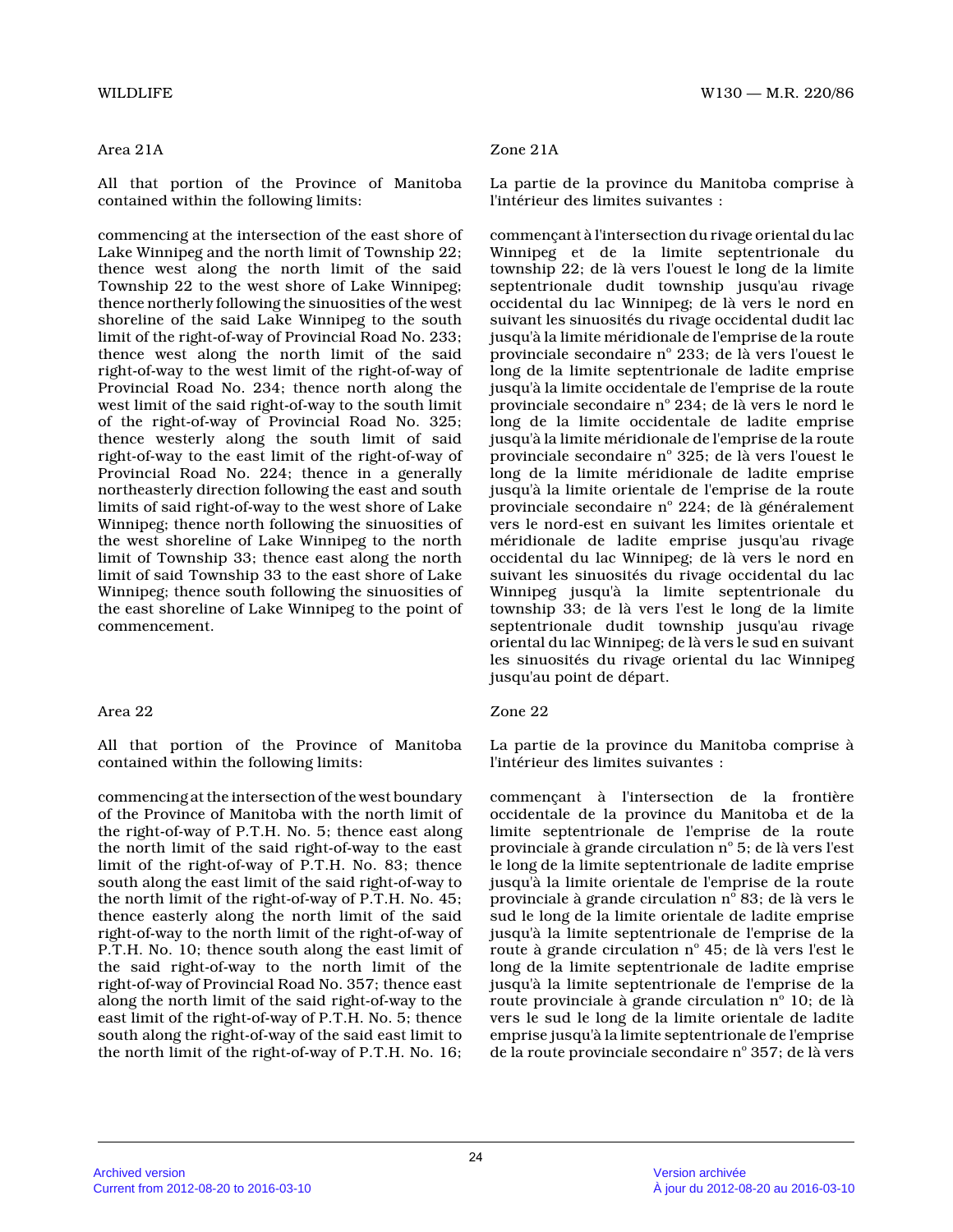thence east along the north limit of the said right-of-way to the north limit of the right-of-way of P.T.H. No. 10; thence west and south along the north and west limits of the said right-of-way to the north limit of the right-of-way of P.T.H. No. 1A; thence westerly along the north limit of the said right-of-way to the north limit of the right-of-way of P.T.H. No. 1; thence west along the north limit of the said right-of-way to the east limit of the right-of-way of P.T.H. No. 83; thence north along the east limit of the said right-of-way to the northeast limit of the C.P.R. leading from Brandon to Saskatoon; thence northwest along the northeast limit of the said right-of-way to the west boundary of the Province o f Manitoba; thence north along the said west boundary to the point of commencement.

# Area 23

All that portion of the Province of Manitoba contained within the following limits:

commencing at the intersection of the north limit o f the right-of-way of Provincial Road No. 264 and the east limit of the right-of-way of P.T.H. No. 83; thence south along the east limit of the said right-of-way to the north limit of the right-of-way of P.T.H. No. 45; thence easterly along the north limit of the said right-of-way to the north limit of the right-of-way of P.T.H. No. 10; thence south along the east limit of the said right-of-way to the north limit of the right-of-way of Provincial Road No. 357; thence eas t along the north limit of the said right-of-way to the east limit of the right-of-way of P.T.H. No. 5; thence north along the east limit of the said right-of-way to the north limit of the right-of-way of Provincial Road No. 361; thence west along the north limit of the said right-of-way to the east boundary of Riding Mountain National Park; thence south, west and

l'est le long de la limite septentrionale de ladite emprise jusqu'à la limite orientale de l'emprise de la route provinciale à grande circulation no 5; de là vers le sud le long de l'emprise de ladite limite orientale jusqu'à la limite septentrionale de l'emprise de la route provinciale à grande circulation  $n^{\circ}$  116; de là vers l'est le long de la limite septentrionale de ladite emprise jusqu'à la limite septentrionale de l'emprise de la route provinciale à grande circulation nº 10; de là vers l'ouest et vers le sud le long des limites septentrionale et occidentale de ladite emprise jusqu'à la limite septentrionale de l'emprise de la route provinciale à grande circulation  $\mathrm{n}^\circ$  1A; de là vers l'ouest le long de la limite septentrionale de ladite emprise jusqu'à la limite septentrionale de l'emprise de la route provinciale à grande circulation nº 1; de là vers l'ouest le long de la limite septentrionale de ladite emprise jusqu'à la limite orientale de l'emprise de la route provinciale à grande circulation n° 83; de là vers le nord le long de la limite orientale de ladite emprise jusqu'à la limite nord-est du chemin de fer du Canadien Pacific allan t de Brandon jusqu'à Saskatoon; de là vers le nord-ouest le long de la limite nord-est de ladite emprise jusqu'à la frontière occidentale de la province du Manitoba; de là vers le nord le long de ladite frontière occidentale jusqu'au point de départ.

### Zone 23

La partie de la province du Manitoba comprise à l'intérieur des limites suivantes :

commençant à l'intersection de la limite septentrionale de l'emprise de la route provinciale secondaire nº 264 et de la limite orientale de l'emprise de la route provinciale à grande circulation nº 83; de là vers le sud le long de la limite orientale de ladite emprise jusqu'à la limite septentrionale de l'emprise de la route provinciale à grande circulation nº 45; de là vers l'est le long de la limite septentrionale de ladite emprise jusqu'à la limite septentrionale de l'emprise de la route provinciale à grande circulation n° 10; de là vers le sud le long la limite orientale de ladite emprise jusqu'à la limit e septentrionale de l'emprise de la route provinciale secondaire nº 357; de là vers l'est le long de la limite septentrionale de ladite emprise jusqu'à la limite orientale de l'emprise de la route provinciale à grande circulation nº 5; de là vers le nord le long de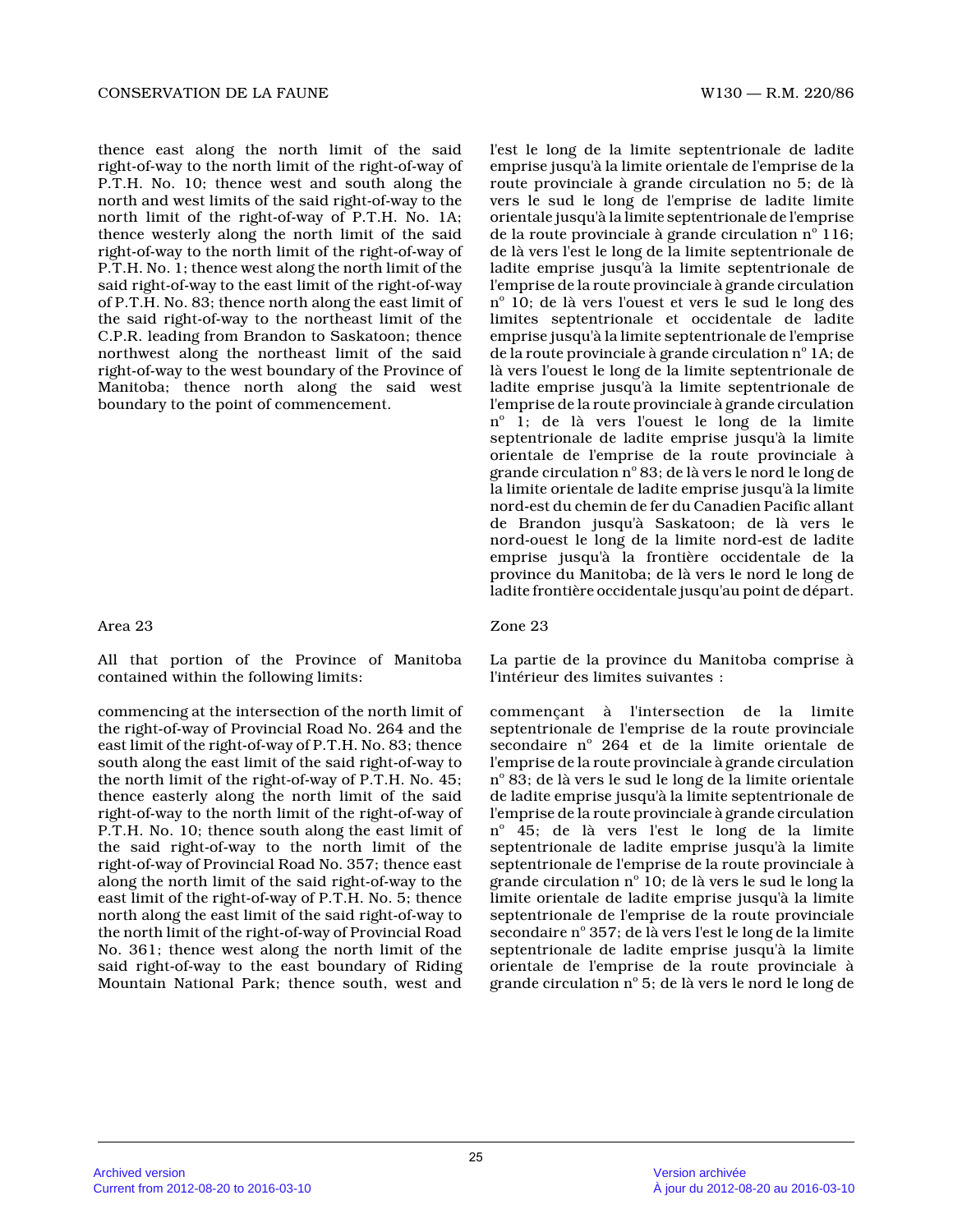north following the east and south boundaries of th e said Park to the north limit of the right-of-way of Provincial Road No. 264; thence west along the north limit of the said right-of-way to the point o f commencement.

M.R. 24/2004

Area 23A

All that portion of the Province of Manitoba contained within the following limits:

commencing at the intersection of the east limit of the right-of-way of P.T.H. No. 83 and the north limit of the right-of-way of P.T.H. No. 5; thence easterl y and south along the north and east limits of the said right-of-way to the north limit of the right-of-way of Provincial Road No. 361; thence west along the north limit of the said right-of-way to the east boundary of the Riding Mountain National Park; thence south, west and north following the east and south boundaries of the said Park to the north limi t of the right-of-way of Provincial Road No. 264; thence west along the north limit of the said right-of-way of the east limit of the right-of-way of P.T.H. No. 83; thence north along the east limit of the said right-of-way to the point of commencement.

M.R. 24/2004

Area 24

All that portion of the Province of Manitoba contained within the following limits:

la limite orientale de ladite emprise jusqu'à la limite septentrionale de l'emprise de la route provinciale secondaire nº 361; de là vers l'ouest le long de la limite septentrionale de ladite emprise jusqu'à la frontière orientale du parc national de Riding Mountain; de là vers le sud, vers l'ouest et vers l e nord en suivant les frontières orientale et méridionale dudit parc jusqu'à la limite septentrionale de l'emprise de la route provinciale secondaire nº 264; de là vers l'ouest le long de la limite septentrionale de ladite emprise jusqu'au point de départ.

R.M. 24/2004

Zone 23A

La partie de la province du Manitoba comprise à l'intérieur des limites suivantes :

commençant à l'intersection de la limite orientale de l'emprise de la route provinciale à grande circulation n° 83 et de la limite septentrionale de l'emprise de la route provinciale à grande circulation  $\mathrm{n}^\circ$  5; de là vers l'est et vers le sud le long des limites septentrionale et orientale de ladite emprise jusqu'à la limite septentrionale de l'emprise de la route provinciale secondaire nº 361; de là vers l'ouest le long de la limite septentrionale de ladite emprise jusqu'à la frontière orientale du parc national de Riding Mountain; de là vers le sud, vers l'ouest et vers le nord en suivant les limites orientale et méridionale dudit parc jusqu'à la limite septentrionale de l'emprise de la route provinciale secondaire nº 264; de là vers l'ouest le long de la limite septentrionale de ladite emprise de la limit e orientale de l'emprise de la route provinciale à grande circulation  $n^{\circ}$  83; de là vers le nord le long de la limite orientale de ladite emprise jusqu'au poin t de départ.

Zone 24

La partie de la province du Manitoba comprise à l'intérieur des limites suivantes :

R.M. 24/2004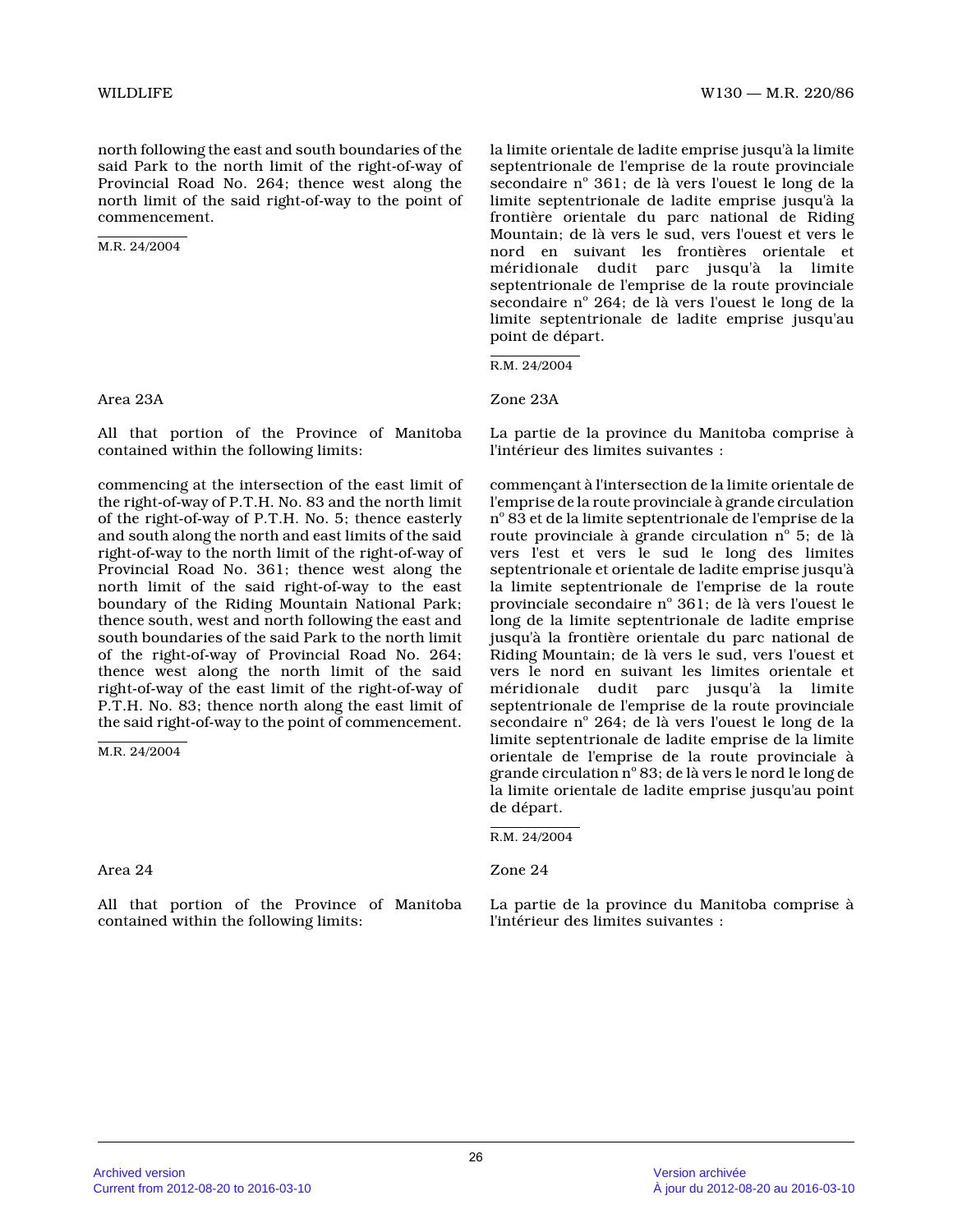commencing at the intersection of the east limit of the right-of-way of P.T.H. No. 5 and the north limi t of the right-of-way of P.T.H. No. 50; thence east along the north limit of the said right-of-way to the west limit of the right-of-way of Provincial Road No. 278; thence directly east along the north limit s of Sections 7, 8 and 9 in Township 21, Range 10 West; thence easterly along the north limit of Lot 8, Manitoba House of Settlement to the west shore of Lake Manitoba; thence southerly following the sinuosities of the west shoreline of the said Lake Manitoba to the west limit of the right-of-way of Provincial Road No. 242; thence south along the west limit of the said right-of-way to the north limit of the right-of-way of P.T.H. No. 16; thence westerly along the north limit of the said right-of-way to the east limit of the right-of-way of P.T.H. No. 5; thence north along the east limit of the said right-of-way to the point of commencement.

### Area 25

All that portion of the Province of Manitoba contained within the following limits:

commencing at the intersection of the north limit o f Township 21 and the east shore of Lake Manitoba; thence northerly following the sinuosities of the east shoreline of the said Lake Manitoba to the north limit of the right-of-way of Provincial Road No. 235; thence west along the north limit of the said right-of-way to the west shore of Lake Manitoba; thence north following the sinuosities of the west shoreline of said Lake Manitoba to the north limit of Township 26; thence east along the north limit of the said Township 26 to the east shore of Lake Manitoba; thence north following the sinuosities of the east shoreline of the said Lake Manitoba to the south bank of the Fairford River; thence east along the south bank of the said Fairford River to the west limit of the right-of-way of P.T.H. 6; thence southeasterly following the west limit of the said right-of-way to the south limit of the right-of-way of Provincial Road No. 325; thence east along the sout h limit of the said right-of-way to the west limit of the right-of-way of Provincial Road No. 234; thence southerly along the west limit of the said right-of-way to the south limit of the right-of-way of Provincial Road No. 233; thence east along the nort h limit of the said right-of-way to the west shore of Lake Winnipeg; thence southerly following the

commençant à l'intersection de la limite orientale de l'emprise de la route provinciale à grande circulation  $\rm n^o$  5 et de la limite septentrionale de l'emprise de la route provinciale à grande circulation  $\mathrm{n}^\circ$  50; de là vers l'est le long de la limite septentrionale de ladite emprise jusqu'à la limite occidentale de l'emprise de la route provinciale secondaire n $^{\rm o}$  278; de là plein est le long des limites septentrionales des sections 7, 8 et 9 du township 21, rang 10 ouest; d e là vers l'est le long de la limite septentrionale d u lot 8, « Manitoba House of Settlement », jusqu'au rivage occidental du lac Manitoba; de là vers le su d en suivant les sinuosités du rivage occidental dudi t lac jusqu'à la limite occidentale de l'emprise de l a route provinciale secondaire n $^{\circ}$  242; de là vers le sud le long de la limite occidentale de ladite emprise jusqu'à la limite septentrionale de l'emprise de la route provinciale à grande circulation nº 16; de là vers l'ouest le long de la limite septentrionale de ladite emprise jusqu'à la limite orientale de l'emprise de la route provinciale à grande circulation nº 5; de là vers le nord le long de la limite orientale de ladite emprise jusqu'au point de départ.

### Zone 25

La partie de la province du Manitoba comprise à l'intérieur des limites suivantes :

commençant à l'intersection de la limite septentrionale du township 21 et du rivage oriental du lac Manitoba; de là vers le nord en suivant les sinuosités du rivage oriental dudit lac jusqu'à la limite septentrionale de l'emprise de la route provinciale secondaire nº 235; de là vers l'ouest le long de la limite septentrionale de ladite emprise jusqu'au rivage occidental du lac Manitoba; de là vers le nord en suivant les sinuosités du rivage occidental dudit lac jusqu'à la limite septentrionale du township 26; de là vers l'est le long de la limite septentrionale dudit township jusqu'au rivage oriental du lac Manitoba; de là vers le nord en suivant les sinuosités du rivage oriental dudit lac jusqu'à la rive méridionale de la rivière Fairford; de là vers l'est le long de la rive méridionale de ladite rivière jusqu'à la limite occidentale de l'emprise de la route provinciale à grande circulation  $n^{\circ}$  6; de là vers le sud-est en suivant la limite occidentale de ladite emprise jusqu'à la limite méridionale de l'emprise de la route provinciale secondaire n° 325; de là vers l'est le long de la limite méridionale d e ladite emprise jusqu'à la limite occidentale de l'emprise de la route provinciale secondaire nº 234; de là vers le sud le long de la limite occidentale de ladite emprise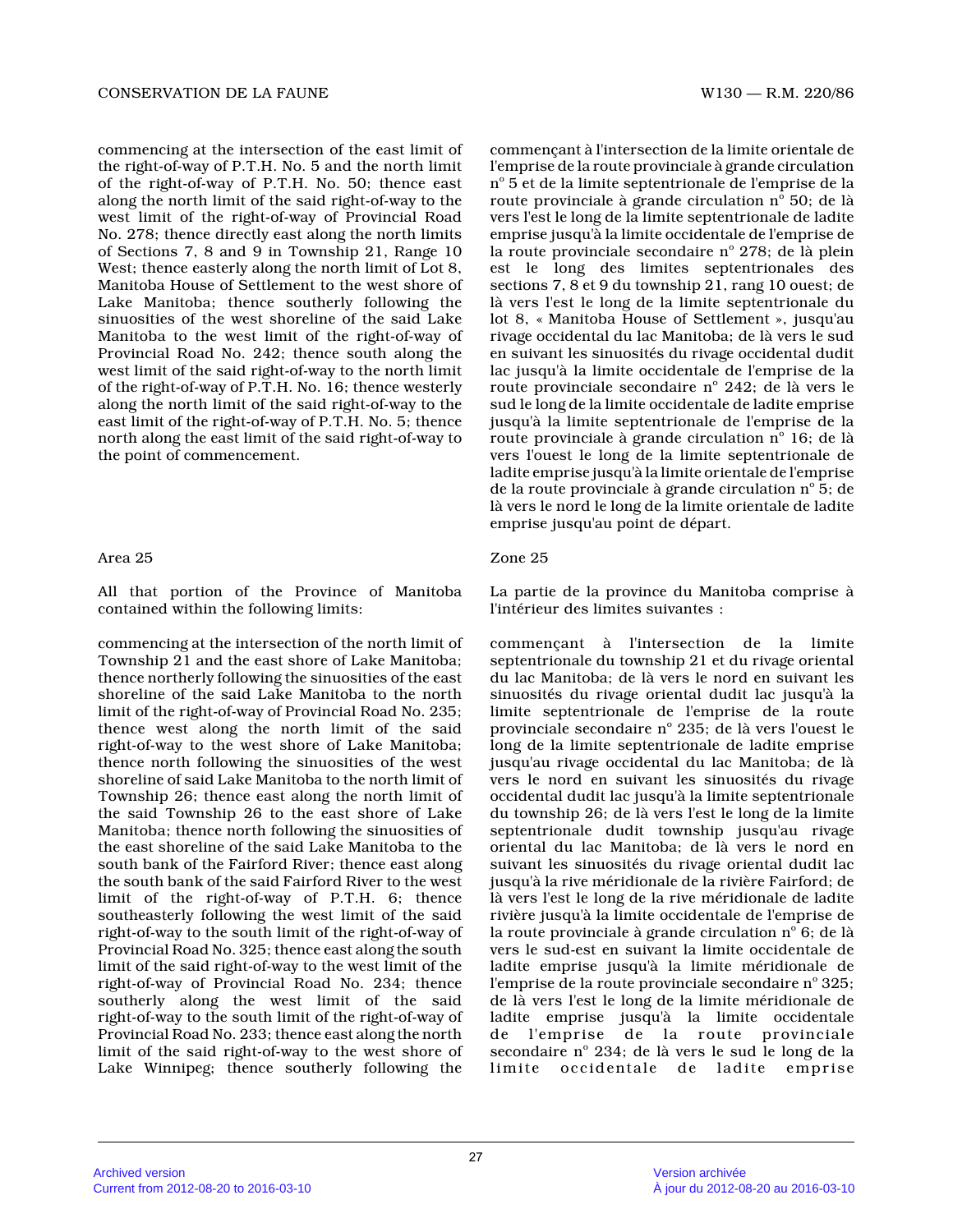sinousities of the west shoreline of the said Lake Winnipeg to the intersection with the north limit o f Section 18 in Township 22, Range 4 East; thence directly west to the north limit of the right-of-way of P.T.H. No. 68; thence westerly along the north limi t of the said right-of-way to the north limit of the right-of-way of Provincial Road No. 417; thence wes t along the north limit of the said right-of-way to the point of commencement.

# Area 25A

All that portion of the Province of Manitoba contained within the following limits:

commencing at the intersection of the east shore of Lake Winnipeg and the north limit of Township 22; thence west along the north limit of said Township 22 to the west shore of Lake Winnipeg; thence south following the sinuosities of the west shoreline of the said Lake Winnipeg to the intersection of the west shore of Lake Winnipeg and the north limit of Section 18 in Township 22, Range 4 East; thence west to the north limit of the right-of-way of P.T.H. No. 68; thence westerly alon g the north limit of the said right-of-way to the north limit of the right-of-way of Provincial Road No. 417; thence west along the north limit of the said right-of-way to the east shore of Lake Manitoba; thence northerly following the sinuosities of the east shore of Lake Manitoba to the north limit of the right-of-way of Provincial Road No. 235; thence wes t along the north limit of said right-of-way to the west shore of Lake Manitoba; thence south following the sinuosities of the west shoreline of Lake Manitoba to the north limit of Township 16; thence east along the north limit of said Township 16 to the north limit of the right-of-way of Provincial Road No. 415; thence east along the north limit of the said right-of-way to the west limit of the right-of-way of Provincial Road No. 416; thence north and east along the west and north limits of the said right-of-way to the north limit of the right-of-way of Provincial Road No. 229; thence east along the nort h limit of the said right-of-way to the intersection of the north limit of Township 17 and the west shore o f Lake Winnipeg; thence east along the north limit of jusqu'à la limite méridionale de l'emprise de la route provinciale secondaire nº 233; de là vers l'est le long de la limite septentrionale de ladite emprise jusqu'au rivage occidental du lac Winnipeg; de là vers le sud en suivant les sinuosités du rivage occidental dudit lac jusqu'à l'intersection avec la limite septentrionale de la section 18 du township 22, rang 4 est; de là plein ouest jusqu'à la limite septentrionale de l'emprise de la route provinciale secondaire nº 68; de là vers l'ouest le long de la limite septentrionale de ladite emprise jusqu'à la limite septentrionale de l'emprise de la route provinciale secondaire nº 417; de là vers l'ouest le long de la limite septentrionale de ladite emprise jusqu'au point de départ.

# Zone 25A

La partie de la province du Manitoba comprise à l'intérieur des limites suivantes :

commençant à l'intersection du rivage oriental du lac Winnipeg et de la limite septentrionale du township 22; de là vers l'ouest le long de la limit e septentrionale dudit township jusqu'au rivage occidental du lac Winnipeg; de là vers le sud en suivant les sinuosités du rivage occidental dudit lac jusqu'à l'intersection du rivage occidental du lac Winnipeg et de la limite septentrionale de la section 18 du township 22, rang 4 est; de là vers l'ouest jusqu'à la limite septentrionale de l'emprise de la route provinciale à grande circulation  $\mathrm{n}^\circ$  68; de là vers l'ouest le long de la limite septentrionale de ladite emprise jusqu'à la limite septentrionale de l'emprise de la route provinciale secondaire n 417; de là vers l'ouest le long de la limite septentrionale de ladite emprise jusqu'au rivage oriental du lac Manitoba; de là vers le nord en suivant les sinuosités du rivage oriental du lac Manitoba jusqu'à la limite septentrionale de l'emprise de la route provinciale secondaire nº 235; de là vers l'ouest le long de la limite septentrionale de ladite emprise jusqu'au rivage occidental du lac Manitoba; de là vers le sud en suivant les sinuosités du rivage occidental du lac Manitoba jusqu'à la limite septentrionale du township 16; de là vers l'est le long de la limite septentrionale dudit township 16 jusqu'à la limite septentrionale de l'emprise de la route provinciale nº 415; de là vers l'est le long de la limite septentrionale de ladite emprise jusqu'à la limite occidentale de l'emprise de la route provinciale secondaire nº 416; de là vers le nord et occidentale et septentrionale vers l'est le long de s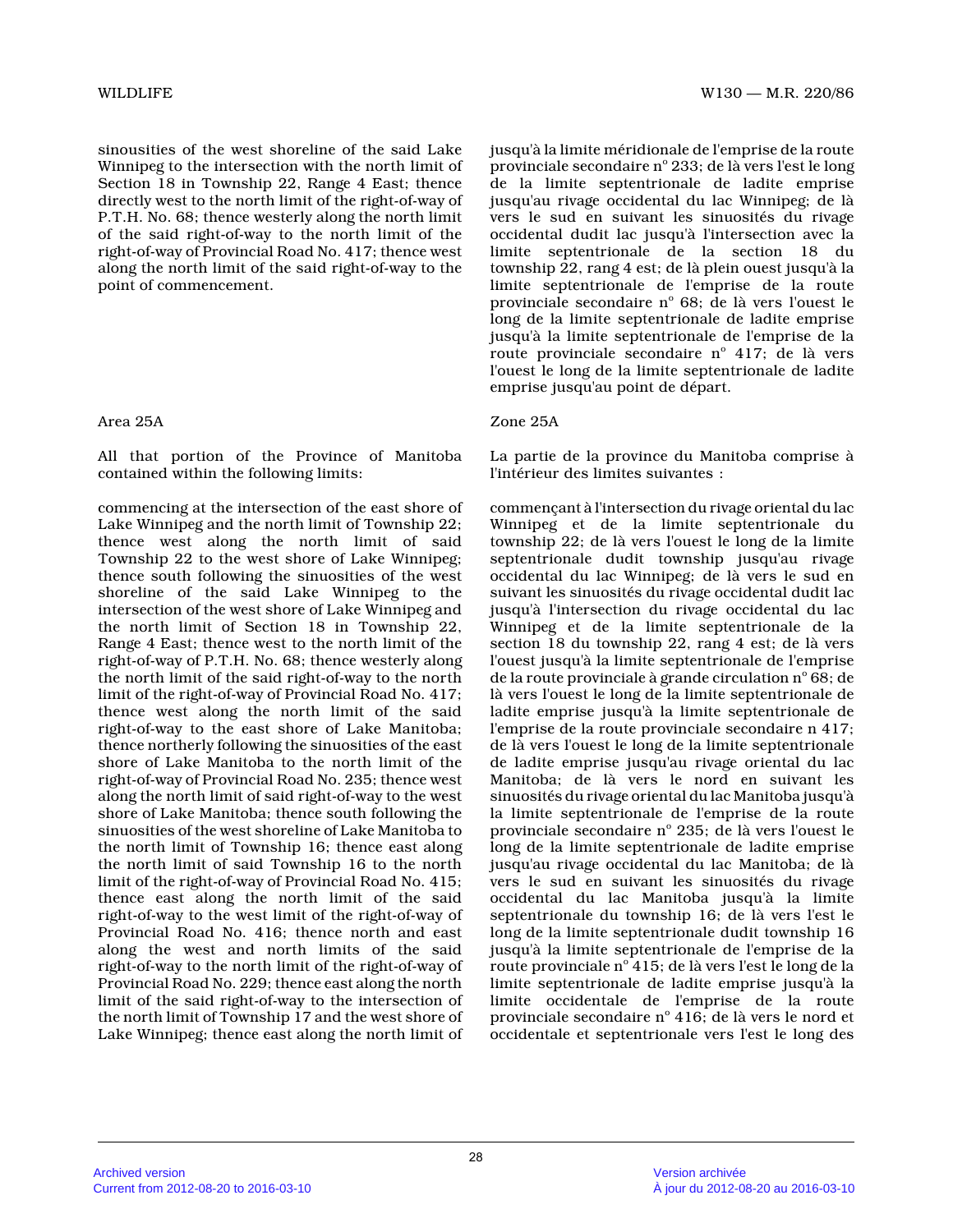the said Township 17 to the east shore of Lake Winnipeg; thence northerly following the sinuositie s of the east shoreline of the said Lake Winnipeg to the point of commencement.

### Area 25B

All that portion of the Province of Manitoba contained within the following limits:

commencing at the intersection of the north limit o f Township 16 and the west shore of Lake Manitoba; thence southerly following the sinuosities of the west shoreline of the said Lake Manitoba to the west limit of the right-of-way of Provincial Road No. 242; thence southerly along the west limit of the said right-of-way to the north limit of the right-of-way of P.T.H. No. 16; thence southeasterly along the north and east limits of the said right-of-way to the north limit of the right-of-way of P.T.H. No. 1; thence east along the north limit of the said right-of-way to the west limit of the right-of-way of P.T.H. No. 101; thence north and east along the west and north limits of the said right-of-way to the west limit of the right-of-way of P.T.H. No. 59; thence northeasterly along the west limit of the said right-of-way to th e south bank of the Brokenhead River; thence westerly following the sinuosities of the south bank of the said Brokenhead River to the east shore of Lake Winnipeg; thence northerly following the sinuositie s of the east shoreline of said Lake Winnipeg to the north limit of Township 17; thence west along the north limit of said Township 17 to the west shore o f Lake Winnipeg; thence west along the north limit of the right-of-way of Provincial Road No. 229 to the north limit of the right-of-way of Provincial Road No. 416; thence west and south along the north and west limits of the side right-of-way to the north limit of the right-of-way of Provincial Road No. 415;

limites de ladite emprise jusqu'à la limite septentrionale de l'emprise de la route provinciale secondaire nº 229; de là vers l'est le long de la limite septentrionale de ladite emprise jusqu'à l'intersection de la limite septentrionale du township 17 et du rivage occidental du lac Winnipeg ; de là vers l'est le long de la limite septentrional e dudit township jusqu'au rivage oriental du lac Winnipeg; de là vers le nord en suivant les sinuosités du rivage oriental dudit lac jusqu'au point de départ.

### Zone 25B

La partie de la province du Manitoba comprise à l'intérieur des limites suivantes :

commençant à l'intersection de la limite septentrionale du township 16 et du rivage occidental du lac Manitoba; de là vers le sud en suivant les sinuosités du rivage occidental dudit lac jusqu'à la limite occidentale de l'emprise de la route provinciale secondaire nº 242; de là vers le sud le long de la limite occidentale de ladite emprise jusqu'à la limite septentrionale de l'emprise de la route provinciale à grande circulation  $\boldsymbol{\mathrm{n}}^{\text{o}}$  16; de là vers le sud-est le long des limites septentrionale et orientale de ladite emprise jusqu'à la limite septentrionale de l'emprise de la route provinciale à grande circulation nº 1; de là vers l'est le long de la limite septentrionale de ladite emprise jusqu'à la limite occidentale de l'emprise de la route provinciale à grande circulation  $\mathrm{n}^\circ$  101; de là vers le nord et vers l'est le long des limites occidentale et septentrionale de ladite emprise jusqu'à la limite occidentale de l'emprise de la route provinciale à grande circulation nº 59; de là vers le nord-est le long de la limite occidentale de ladite emprise jusqu'à la rive méridionale de la rivière Brokenhead; de là vers l'ouest en suivant les sinuosités de la rive méridionale de ladite rivière jusqu'au rivage oriental du lac Winnipeg; de là vers le nord en suivant les sinuosités du rivage oriental dudit lac jusqu'à la limite septentrionale du township 17; de là vers l'ouest le long de la limite septentrionale dudit township jusqu'au rivage occidental du lac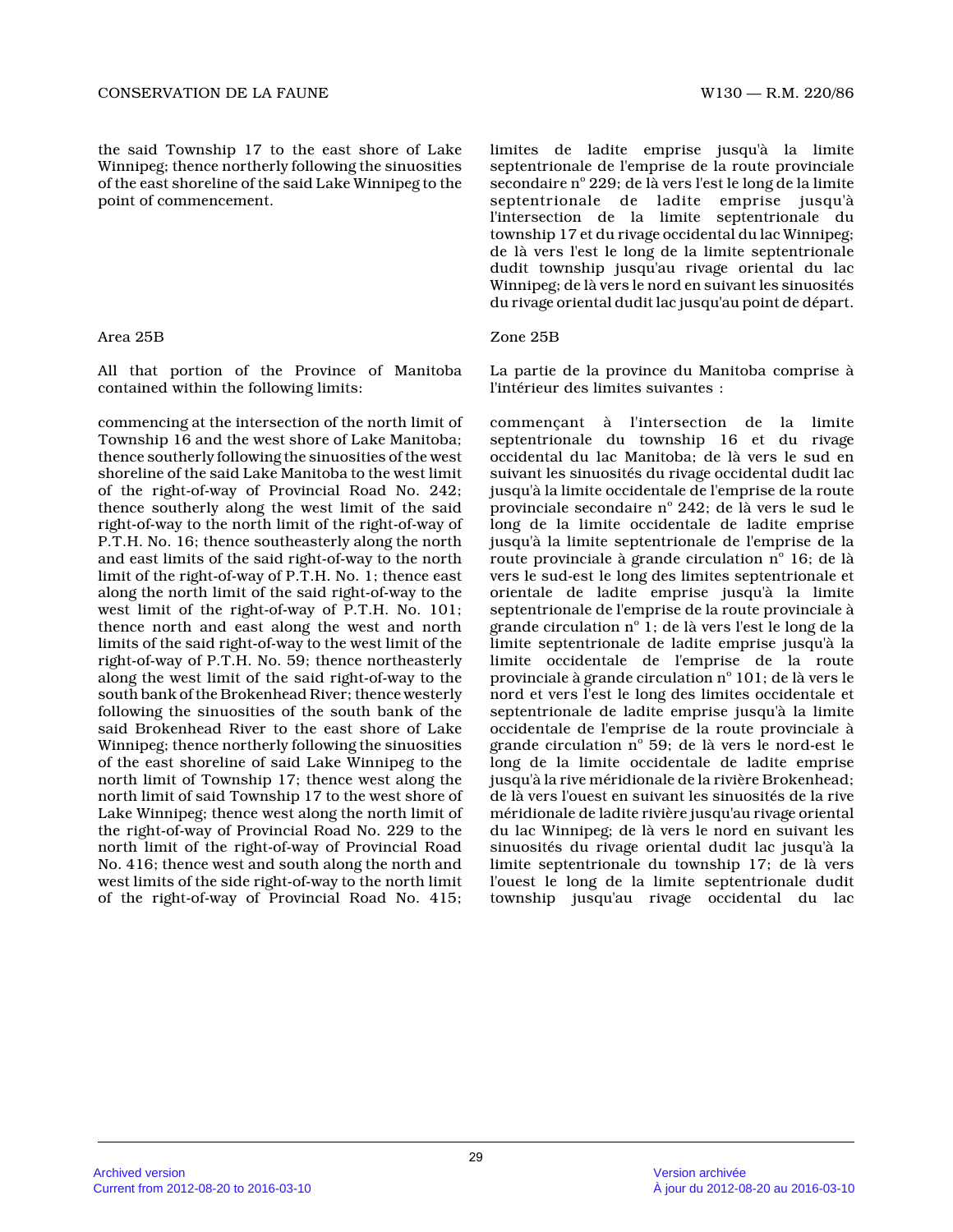thence west along the north limit of the said right-of-way to the intersection of the north limit of Township 16 and the east shore of Lake Manitoba; thence west along the north limit of said Township 16 to the point of commencement.

### Area 26 Zone 26

All that portion of the Province of Manitoba contained within the following limits:

commencing at the intersection of the east shore of Lake Winnipeg and the north bank of the Wanipigow River; thence easterly following the sinuosities of the north bank of the said Wanipigow River to the north shore of Wanipigow Lake; thence easterly following the sinuosities of the north shoreline of the said Wanipigow Lake to the north bank of the Wanipigow River; thence easterly following the sinuosities of the north bank of the said Wanipigow River to the north shore of Wallace Lake; thence southeasterly following the sinuosities of the north shoreline of the said Wallace Lake to the north bank of the Wanipigow River; thence easterly following the sinuosities of the north bank of the Wanipigow Rive r to the north shore of Siderock Lake; thence easterl y following the sinuosities of the north shore of the said Siderock Lake to the north bank of the Wanipigow River; thence easterly following the sinuosities of the north bank of the said Wanipigow River to the east boundary of the Province of Manitoba; thence south along the said east boundary to the south bank of the Winnipeg River; thence westerly following the sinuosities of the south ban k of the said Winnipeg River to the western limit of Range 9 East; thence north along the western limit of the said Range 9 East to the east shore of Lake Winnipeg; thence northerly following the sinuositie s of the east shore of the said Lake Winnipeg to the point of commencement.

Winnipeg; de là vers l'ouest le long de la limite septentrionale de l'emprise de la route provinciale secondaire nº 229 jusqu'à la limite septentrionale de l'emprise de la route provinciale secondaire n° 416; de là vers l'ouest et vers le sud le long des limites septentrionale et occidentale de ladite emprise jusqu'à la limite septentrionale de l'emprise de la route provinciale secondaire nº 415; de là vers l'ouest le long de la limite septentrionale de ladite emprise jusqu'à l'intersection de la limite septentrionale du township 16 et du rivage oriental du lac Manitoba; de là vers l'ouest le long de la limite septentrionale dudit township jusqu'au point de départ.

La partie de la province du Manitoba comprise à l'intérieur des limites suivantes :

commençant à l'intersection du rivage oriental du lac de Winnipeg et de la rive septentrionale de la rivière Wanipigow; de là vers l'est en suivant les sinuosités de la rive septentrionale de ladite rivière jusqu'a u rivage septentrionale du lac Wanipigow; de là vers l'est en suivant les sinuosités du rivage septentrionale dudit lac jusqu'à la rive septentrionale de la rivière Wanipigow; de là vers l'est en suivant les sinuosités de la rive septentrionale de ladite rivière jusqu'au rivage septentrional du lac Wallace; de là vers le sud-est en suivant les sinuosités du rivage septentrional dudi t lac jusqu'à la rive septentrionale de la rivière Wanipigow; de là vers l'est en suivant les sinuosités de la rive septentrionale de la rivière Wanipigow jusqu'au rivage septentrional du lac Siderock; de l à vers l'est en suivant les sinuosités du rivage septentrional dudit lac jusqu'à la rive septentrionale de la rivière Wanipigow; de là vers l'est en suivan t les sinuosités de la rive septentrionale de ladite rivière jusqu'à la frontière orientale de la province du Manitoba; de là vers le sud le long de ladite frontière jusqu'à la rive méridionale de la rivière Winnipeg; de là vers l'ouest en suivant les sinuosités de la rive méridionale de ladite rivière jusqu'à la limite occidentale du rang 9 est; de là vers le nord le long de la limite occidentale dudit rang jusqu'au rivage oriental du lac Winnipeg; de là vers le nord en suivant les sinuosités du rivage occidental dudit lac jusqu'au point de départ.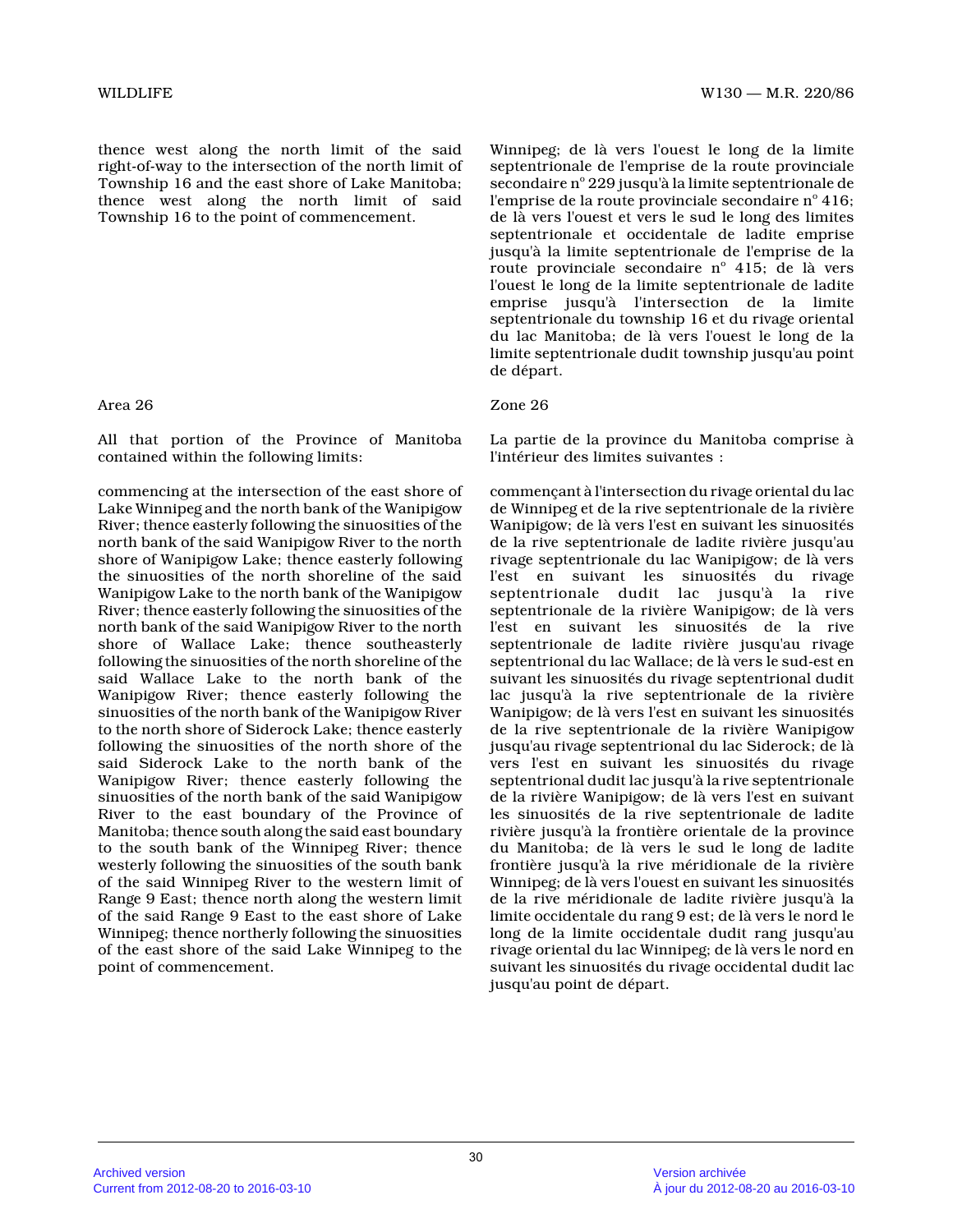### CONSERVATION DE LA FAUNE W130 — R.M. 220/86

#### Area 27

All that portion of the Province of Manitoba bounde d as follows:

on the west by the west boundary of the Province of Manitoba; on the south by the south boundary of the Province of Manitoba; on the north by the northeast limit of the right-of-way of the C.P.R. line betwee n Brandon and Saskatoon; and on the east by the following described boundary: commencing at the intersection of the northwest limit of the right-of-way of the C.P.R. line between Brandon and Saskatoon and the east limit of the right-of-way of P.T.H. No. 83; thence south along the east limit of the said right-of-way to the north limit of the right-of-way of P.T.H. No. 1; thence east along the north limit of the said right-of-way to the east limit of the right-of-way of P.T.H. No. 83; thence south along the east limit of the said right-of-way to the south boundary of the Province of Manitoba.

#### Area 28

All that portion of the Province of Manitoba contained within the following limits:

commencing at the intersection of the north limit o f the right-of-way of P.T.H. No. 1 and the east limit of the right-of-way of P.T.H. No. 83; thence south along the east limit of the said right-of-way to the sout h boundary of the Province of Manitoba; thence east along the said south boundary to the west limit of the right-of-way of P.T.H. No. 21; thence north along the west limit of the said right-of-way to the nort h limit of the right-of-way of P.T.H. No. 3 in Township 2; thence east along the north limit of th e said right-of-way to the east limit of the right-of-way of P.T.H. No. 18; thence north along the east limit of the said right-of-way to the north limit of the right-of-way of P.T.H. No. 2; thence east along the north limit of the said right-of-way to the west limit of the right-of-way of Provincial Road No. 340; thence north and west along the west and south limits of the said right-of-way to the south bank o f the Assiniboine River; thence northwesterly following the sinuosities of the south bank of the said Assiniboine River to the west limit of the right-of-way of P.T.H. No. 10; thence south along the west limit of the said right-of-way to the north limit

# Zone 27

La partie de la province du Manitoba bornée de la façon suivante :

à l'ouest par la frontière occidentale de la province du Manitoba; au sud par la frontière méridionale de la province du Manitoba; au nord par la limite nord-est de l'emprise de la ligne Brandon-Saskatoon du chemin de fer du Canadien Pacific; et à l'est pa r les limites ci-après décrites, savoir : commençant à l'intersection de la limite nord-ouest de l'emprise de la ligne Brandon-Saskatoon du chemin de fer du Canadien Pacific et de la limite orientale de l'emprise de la route provinciale à grande circulation nº 83; de là vers le sud le long de la limite orientale de ladite emprise jusqu'à la limite septentrionale de l'emprise de la route provinciale à grande circulation  $\mathrm{n}^\circ$  1; de là vers l'est le long de la limite septentrionale d e ladite emprise jusqu'à la limite orientale de l'emprise de la route provinciale à grande circulation n° 83; de là vers le sud le long de la limite orientale de ladite emprise jusqu'à la frontière méridionale de la province du Manitoba.

### Zone 28

La partie de la province du Manitoba comprise à l'intérieur des limites suivantes :

commençant à l'intersection de la limite septentrionale de l'emprise de la route provinciale à grande circulation  $\text{n}^{\circ}$  1 et de la limite orientale de l'emprise de la route provinciale à grande circulation nº 83; de là vers le sud le long de la limite orientale de ladite emprise jusqu'à la frontière méridionale de la province du Manitoba; de là vers l'est le long d e ladite frontière jusqu'à la limite occidentale de l'emprise de la route provinciale à grande circulation nº 21; de là vers le nord le long de la limite occidentale de ladite emprise jusqu'à la limite septentrionale de l'emprise de la route provinciale à grande circulation  $n^{\circ}$  3 dans le township 2; de là vers l'est le long de la limite septentrionale de ladite emprise jusqu'à la limite orientale de l'emprise de la route provinciale à grande circulation nº 18; de là vers le nord le long de la limite orientale de ladite emprise jusqu'à la limite septentrionale de l'emprise de la route provinciale à grande circulation  $\mathrm{n}^\circ\, 2;$  de là vers l'est le long de la limite septentrionale d e ladite emprise jusqu'à la limite occidentale de l'emprise de la route provinciale secondaire nº 340; de là vers le nord et vers l'ouest le long des limites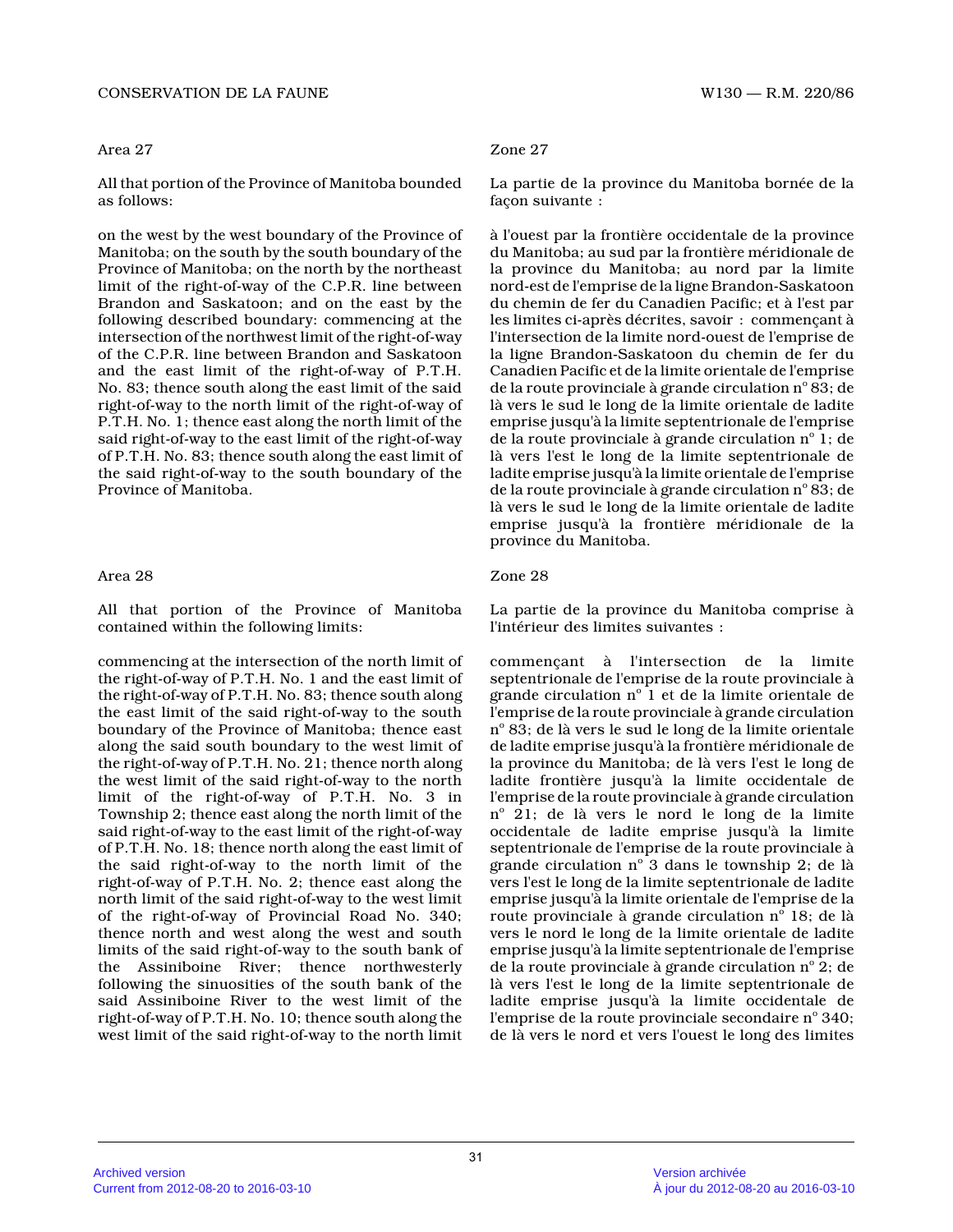of the right-of-way of P.T.H. 1A; thence west along the north limit of the said right-of-way to the north limit of the right-of-way of P.T.H. No. 1; thence west along the north limit of the said right-of-way to the point of commencement.

### Area 29

All that portion of the Province of Manitoba bounde d as follows:

on the north by the north limit of the right-of-way of P.T.H. No. 3; on the west by the west limit of the right-of-way of P.T.H. No. 21; on the east by the east limit of the right-of-way of P.T.H. No. 18; and on the south by the south boundary of the Province of Manitoba; excepting thereout all those portions thereof contained within the limits of the Turtle Mountain Provincial Forest and the P.F.R.A Community Pasture.

## Area 29A

All those portions of the Province of Manitoba contained within the limits of the Turtle Mountain Provincial Forest and the P.F.R.A. Community Pasture in Township 1, Ranges 19, 20, 21 and 22 West.

### Area 30

All that portion of the Province of Manitoba contained within the following limits:

occidentale et méridionale de ladite emprise jusqu' à la rive méridionale de la rivière Assiniboine; de l à vers le nord-ouest en suivant les sinuosités de la rive méridionale de ladite rivière jusqu'à la limite occidentale de l'emprise de la route provinciale à grande circulation  $\mathrm{n}^\circ$  10; de là vers le sud le long de la limite occidentale de ladite emprise jusqu'à la limite septentrionale de l'emprise de la route provinciale à grande circulation nº 1A; de là vers l'ouest le long de la limite septentrionale de ladite emprise jusqu'à la limite septentrionale de l'emprise de la route provinciale à grande circulation  $\mathrm{n}^\circ$  1; de là vers l'ouest le long de la limite septentrionale de ladite emprise jusqu'au point de départ.

# Zone 29

La partie de la province du Manitoba bornée de la façon suivante :

au nord par la limite septentrionale de l'emprise d e la route provinciale à grande circulation  $n^{\circ}$  3; à l'ouest par la limite occidentale de l'emprise de l a route provinciale à grande circulation  $\mathrm{n}^\circ\,21;$  à l'est par la limite orientale de l'emprise de la route provinciale à grande circulation  $\mathrm{n}^\circ$  18; et au sud par la frontière méridionale de la province du Manitoba ; exception faite des parties de celle-ci comprises à l'intérieur des limites de la forêt provinciale de Turtle Mountain et du pâturage public de l'Administration du rétablissement agricole des Prairies.

## Zone 29A

La partie de la province du Manitoba comprise à l'intérieur des limites de la forêt provinciale de Turtle Mountain et du pâturage public de l'Administration du rétablissement agricole des Prairies dans le township 1, rangs 19, 20, 21 et 22 ouest.

### Zone 30

La partie de la province du Manitoba comprise à l'intérieur des limites suivantes :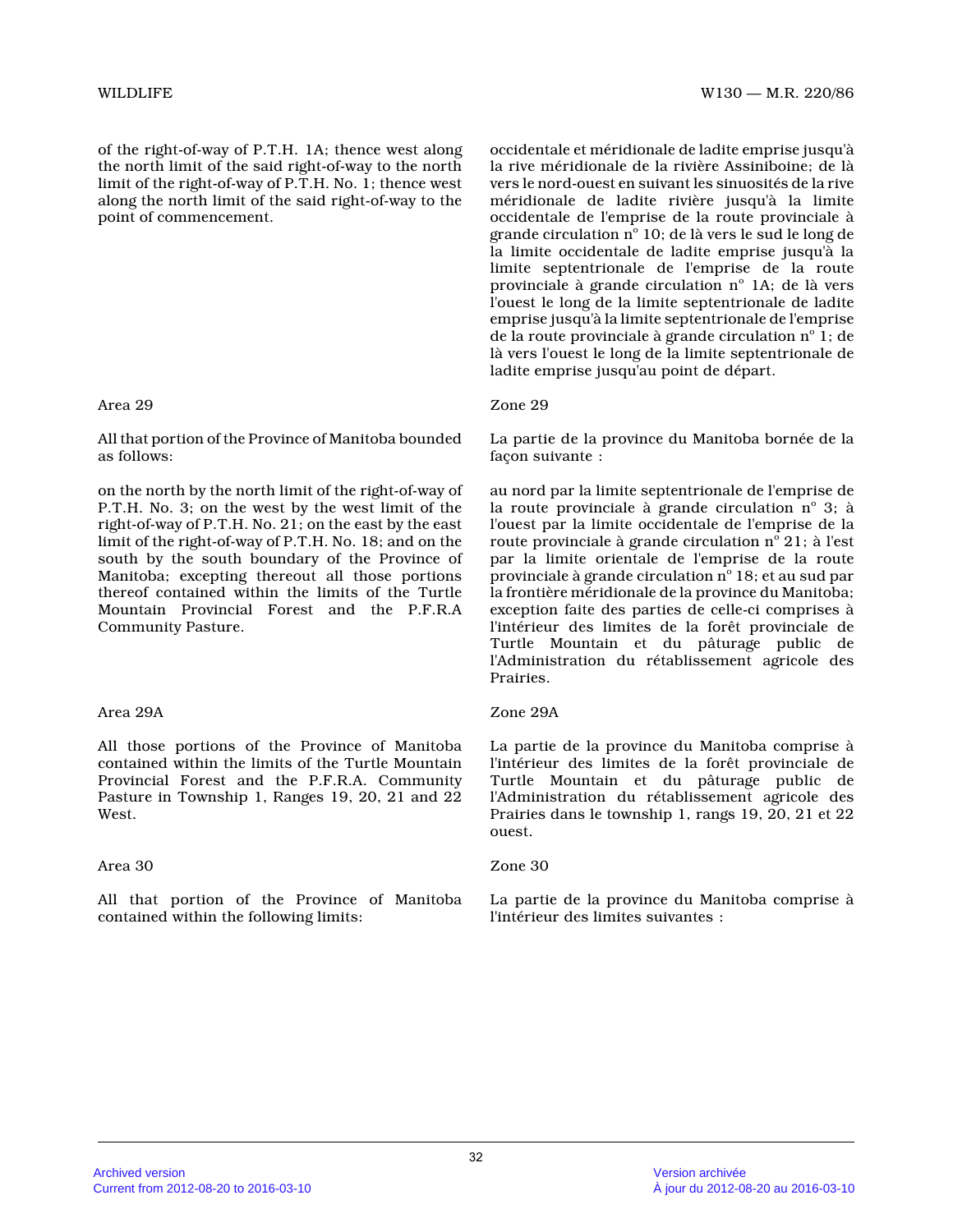commencing at the intersection of the north limit o f the right-of-way of P.T.H. No. 16 and the east limi t of the right-of-way of P.T.H. No. 10; thence west and south along the north and west limits of the said right-of-way to the north limit of the right-of-way of P.T.H. No. 2; thence east along the north limit of the said right-of-way to the east limit of the right-of-way of Provincial Road No. 242; thence north along the east limit of the said right-of-way to the north limit of the right-of-way of P.T.H. No. 1; thence east along the north limit of the said right-of-way to the eas t limit of the right-of-way of P.T.H. No. 16; thence north and west along the east and north limits of the said right-of-way to the point of commencement.

#### Area 31

All that portion of the Province of Manitoba bounde d as follows:

commencing at the intersection of the east limit of the right-of-way of P.T.H. No. 34 and the north limit of the right-of-way of P.T.H. No. 2; thence east along the north limit of the said right-of-way to the eas t limit of the right-of-way of P.T.H. No. 13; thence south along the east limit of the said right-of-way to the east limit of the right-of-way of P.T.H. No. 3; thence south along the east limit of the said right-of-way to the north limit of P.T.H. No. 14; thence east along the north limit of the said right-of-way to the east limit of the right-of-way of P.T.H. No. 32; thence south along the east limit of the said right-of-way to the south boundary of the Province of Manitoba; thence west along the said south boundary to the east limit of the right-of-way of P.T.H. No. 34; thence north along the east limit of the said right-of-way to the point of commencement.

M.R. 28/2008

commençant à l'intersection de la limite septentrionale de l'emprise de la route provinciale à grande circulation nº 16 et de la limite orientale de l'emprise de la route provinciale à grande circulation nº 10; de là vers l'ouest et vers le sud le long des limites septentrionale et occidentale de ladite emprise jusqu'à la limite septentrionale de l'emprise de la route provinciale à grande circulation nº 2; de là vers l'est le long de la limite septentrionale d e ladite emprise jusqu'à la limite septentrionale de l'emprise de la route provinciale secondaire nº 242; de là vers le nord le long de la limite orientale d e ladite emprise jusqu'à la limite septentrionale de l'emprise de la route provinciale à grande circulation n° 1; de là vers l'est le long de la limite septentrionale de ladite emprise jusqu'à la limite orientale de l'emprise de la route provinciale à grande circulation  $n^{\circ}$  16; de là vers le nord et vers l'ouest le long des limites orientale et septentrionale de ladite emprise jusqu'au point de départ.

### Zone 31

La partie de la province du Manitoba bornée de la façon suivante :

commençant à l'intersection de la limite est de l'emprise de la route provinciale à grande circulation  ${\rm n}^\circ$  34 et de la limite nord de l'emprise de la route provinciale à grande circulation nº 2; de là, vers l'est, le long de la limite nord de ladite emprise jusqu'à la limite est de l'emprise de la route provinciale à grande circulation  $n^{\circ}$  13; de là, vers le sud, le long de la limite est de ladite emprise jusqu'à la limite est de l'emprise de la route provinciale à grande circulation nº 3; de là, vers le sud, le long de la limite est de ladite emprise jusqu'à la limite nord de la route provinciale à grande circulation  $n^{\circ}$  14; de là, vers l'est, le long de la limite nord de ladite emprise jusqu'à la limite est de l'emprise de la route provinciale à grande circulation nº 32; de là, vers le sud, le long de la limite est de ladite emprise jusqu'à la frontière sud de la province du Manitoba; de là, vers l'ouest, le long de ladite frontière jusqu'à l a limite est de l'emprise de la route provinciale à grande circulation nº 34; de là, vers le nord, le long de la limite est de ladite emprise jusqu'au point d e départ.

R.M. 28/2008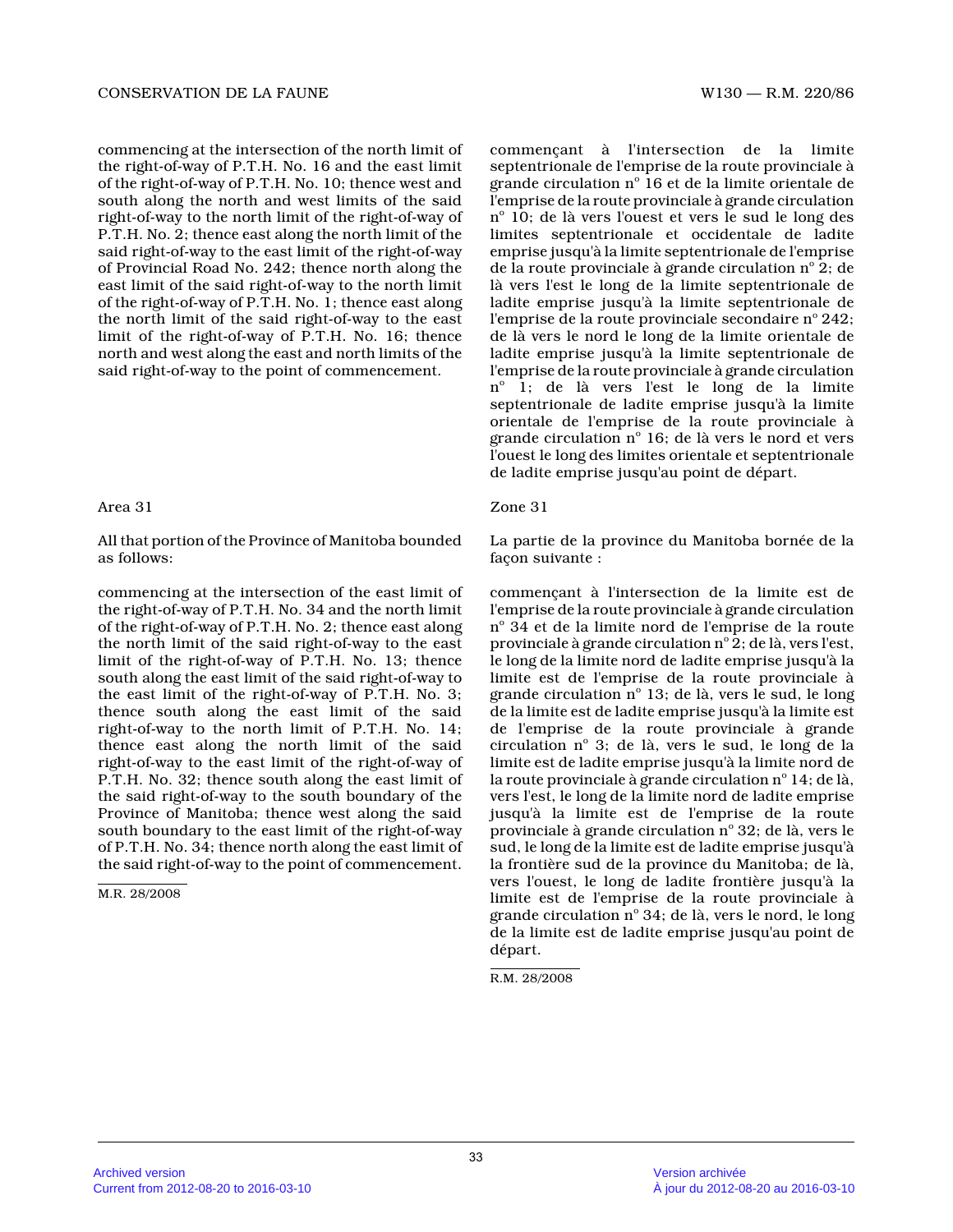# Area 31A

All that portion of the Province of Manitoba bounde d as follows:

on the south by the south boundary of the Province of Manitoba; on the west by the east limit of the right-of-way of P.T.H. No. 18; on the north by the north limit of the right-of-way of P.T.H. No. 2; an d on the east by the east limit of the right-of-way o f P.T.H. No. 34.

M.R. 28/2008

### Area 32

All that portion of the Province of Manitoba bounde d as follows:

on the south by the north limit of the right-of-way of P.T.H. No. 2; on the west by the east limit of the right-of-way of Provincial Road No. 242; on the north by the north limit of the right-of-way of P.T.H. No. 1; and on the east by the east limit of the right-of-way of P.T.H. No. 13.

### Area 33

All that portion of the Province of Manitoba contained within the following limits:

commencing at the intersection of north limit of th e right-of-way of P.T.H. No. 1 and the east limit of the right-of-way of P.T.H. No. 13; thence south along the east limit of the said right-of-way to the east limit of the right-of-way of P.T.H. No. 3; thence south alon g the east limit of the said right-of-way to the nort h limit of the right-of-way of P.T.H. No. 14; thence east along the north limit of the said right-of-way to the east limit of the right-of-way of P.T.H. No. 32; thence south along the east limit of the said right-of-way to the south boundary of the Province of Manitoba; thence east along the said boundary to the east limit of the right-of-way of the C.P.R. between Emerson and Winnipeg; thence north along the east limit of the said right-of-way to the south limit of the right-of-way of P.R. No. 217; thence east along the south limit of the said right-of-way to the east limit of the right-of-way of P.R. No. 218; thence north

### Zone 31A

La partie de la province du Manitoba bornée de la façon suivante :

au sud par la frontière sud de la province du Manitoba; à l'ouest par la limite est de l'emprise de la route provinciale à grande circulation  $n^{\circ}$  18; au nord par la limite nord de l'emprise de la route provinciale à grande circulation  $\mathrm{n}^\circ\,2$  et à l'est par la limite est de l'emprise de la route provinciale à grande circulation n° 34.

R.M. 28/2008

Zone 32

La partie de la province du Manitoba bornée de la façon suivante :

au sud par la limite septentrionale de l'emprise de la route provinciale à grande circulation  $\mathbf{n}^\circ \, \mathbf{2}$ ; à l'ouest par la limite orientale de l'emprise de la route provinciale secondaire n° 242; au nord par la limite septentrionale de l'emprise de la route provinciale à grande circulation  $n^{\circ}$  1; et à l'est par la limite orientale de l'emprise de la route provinciale à grande circulation n° 13.

Zone 33

La partie de la province du Manitoba délimitée comme suit :

à partir de l'intersection de la limite nord de l'emprise de la R.P.G.C. nº 1 et de la limite est de l'emprise de la R.P.G.C. nº 13; de là vers le sud le long de la limite est de ladite emprise jusqu'à la limite est de l'emprise de la R.P.G.C.  $\mathrm{n}^\circ\,\mathrm{3};$  de là vers le sud le long de la limite est de ladite emprise jusqu'à la limite nord de l'emprise de la R.P.G.C. nº 14; de là vers l'est le long de la limite nord de ladite emprise jusqu'à la limite est de l'emprise de la R.P.G.C. n° 32; de là vers le sud le long de la limite est de ladite emprise jusqu'à la frontière sud de l a province du Manitoba; de là le long de la frontière jusqu'à la limite est de l'emprise de Canadien Pacifique entre Emerson et Winnipeg; de là vers le nord le long de la limite est de ladite emprise jusqu'à la limite sud de l'emprise de la R.P.S. nº 217; de là vers l'est le long de la limite sud de ladite emprise jusqu'à la limite est de l'emprise de la R.P.S. nº 218;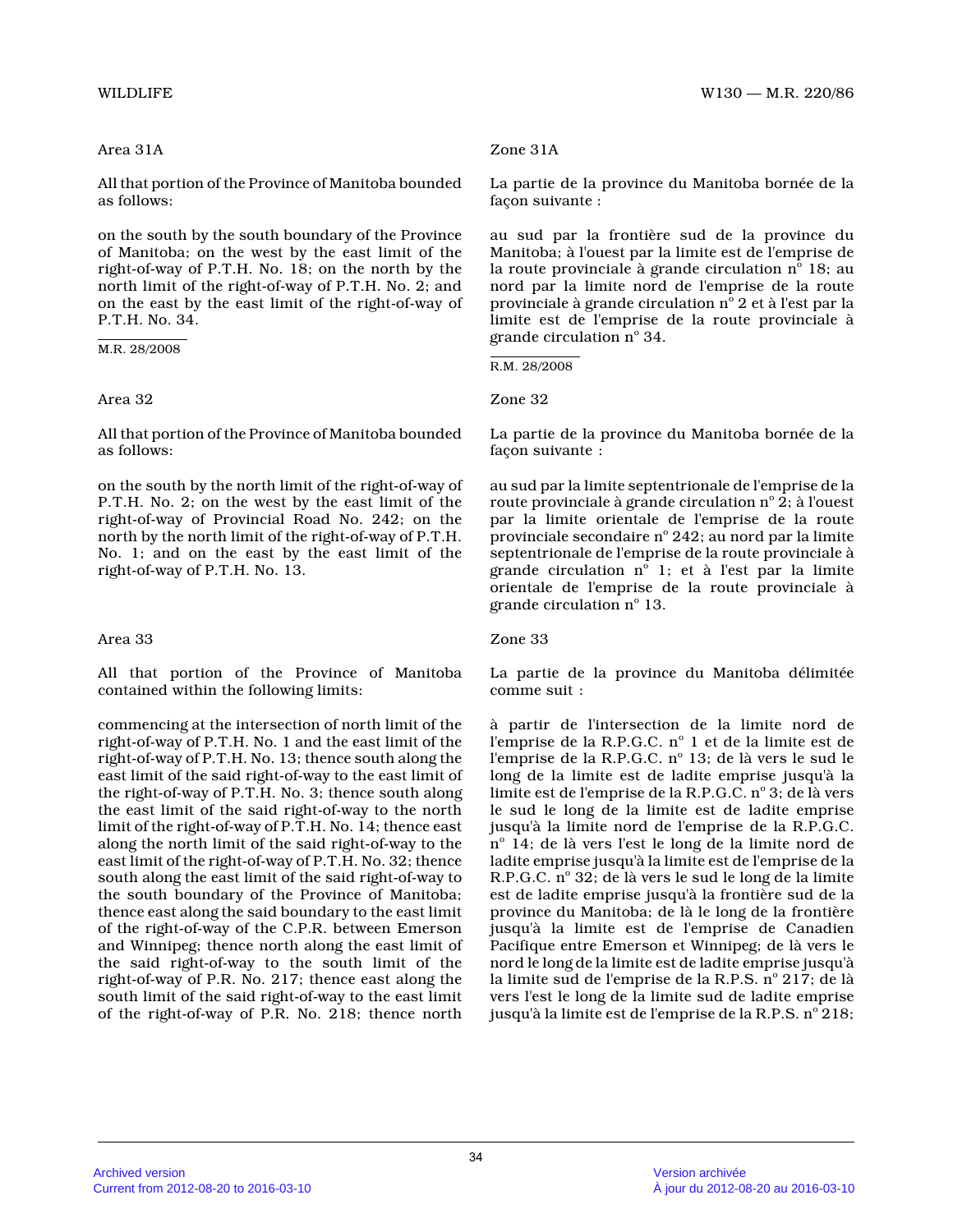along the east limit of the said right-of-way to th e east limit of the right-of-way of P.T.H. No. 59; thence north along the east limit of the said right-of-way to the south limit of the right-of-way of P.T.H. No. 100; thence west and north following the south and west limits of the said right-of-way to the north limit of the right-of-way of P.T.H. No. 1; thence west along the north limit of the said right-of-way to the point of commencement.

M.R. 162/89

### Area 34

All that portion of the Province of Manitoba contained within the following limits:

commencing at the intersection of the west limit of the right-of-way of P.T.H. No. 12 and the north limit of the right-of-way of P.T.H. No. 44; thence east along the north limit of the said right-of-way to the west bank of the Whitemouth River; and thence north following the west bank of the Whitemouth River to the west bank of the Winnipeg River; thenc e northerly along the west bank of the said Winnipeg River to the west limit of the right-of-way of Provincial Road No. 304; thence south along the west limit of the said right-of-way to the north limit of the right-of-way of P.T.H. No. 11; thence westerly along the north limit of the said right-of-way to the west limit of the right-of-way to the west limit of the right-of-way of P.T.H. No. 59; thence southerly along the west limit of the said right-of-way to the sout h limit of the right-of-way of P.T.H. No. 12; thence easterly and south along the southerly and west limits of the said right-of-way to the point of commencement.

M.R. 205/94

### Area 34A

All that portion of the Province of Manitoba contained within the following limits:

commencing at the intersection of the west limit of the right-of-way of P.T.H. No. 59 and the north limit of P.T.H. No. 101; thence northerly along the said westerly limit of the said right-of-way to the nort h limit of the right-of-way of P.R. No. 212; thence easterly and southerly along the northerly and easterly limit of the said right-of-way to the nort h limit of the right-of-way of the P.T.H. No. 44; thence east and south along the north and east limit of th e said right-of-way to the east limit of P.R. No. 302 ; thence south along the east limit of the said right-of-way to the north limit of the Greater

de là vers le nord le long de la limite est de ladite emprise jusqu'à la limite est de l'emprise de la R.P.G.C. nº 59; de là vers le nord le long de la limite est de ladite emprise jusqu'à la limite sud de l'emprise de la R.P.G.C. nº 100; de là vers l'ouest et le nord le long des limites sud et ouest de ladite emprise jusqu'à la limite nord de l'emprise de la R.P.G.C. nº 1; de là vers l'ouest le long de la limite nord de ladite emprise jusqu'au point de départ.

R.M. 162/89

Zone 34

La partie de la province du Manitoba délimitée comme suit :

à partir de l'intersection de la limite ouest de l'emprise de la R.P.G.C. n° 12 et de la limite nord de l'emprise de la R.P.G.C. nº 44; de là vers l'est le long de la limite nord de l'emprise jusqu'à la rive ouest de la rivière Whitemouth; de là vers le nord en suivan t la rive ouest de la rivière Whitemouth jusqu'à la rive ouest de la rivière Winnipeg; de là vers le nord le long de la rive ouest de la rivière Winnipeg jusqu'à la limite ouest de l'emprise de la route provinciale secondaire nº 304; de là vers le sud le long de la limite ouest de la dernière emprise jusqu'à la limite nord de l'emprise de la R.P.G.C. nº 11; de là vers l'ouest le long de la limite nord de la dernière emprise jusqu'à la limite ouest de l'emprise jusqu' à la limite ouest de l'emprise de la R.P.G.C. n° 59; de là vers le sud le long de la limite ouest de la dernière emprise jusqu'à la limite sud de l'emprise de la R.P.G.C. n° 12; de là vers l'est et le sud le long des limites sud et ouest de la dernière emprise jusqu'a u point de départ.

R.M. 205/94

### Zone 34A

La partie de la province du Manitoba comprise à l'intérieur des limites suivantes :

commençant à l'intersection de la limite ouest de l'emprise de la route provinciale à grande circulation  $\rm n^{\circ}$  59 et de la limite nord de la route provinciale à grande circulation  $\mathrm{n}^\circ$  101; de là, vers le nord, le long de la limite ouest de ladite emprise jusqu'à la limite nord de l'emprise de la route provinciale secondair e nº 212; de là, vers l'est et vers le sud, le long des limites nord et est de ladite emprise jusqu'à la limite nord de l'emprise de la route provinciale à grande circulation nº 44; de là, vers l'est et vers le sud le long des limites nord et est de ladite emprise jusqu'à la limite est de la route provinciale secondaire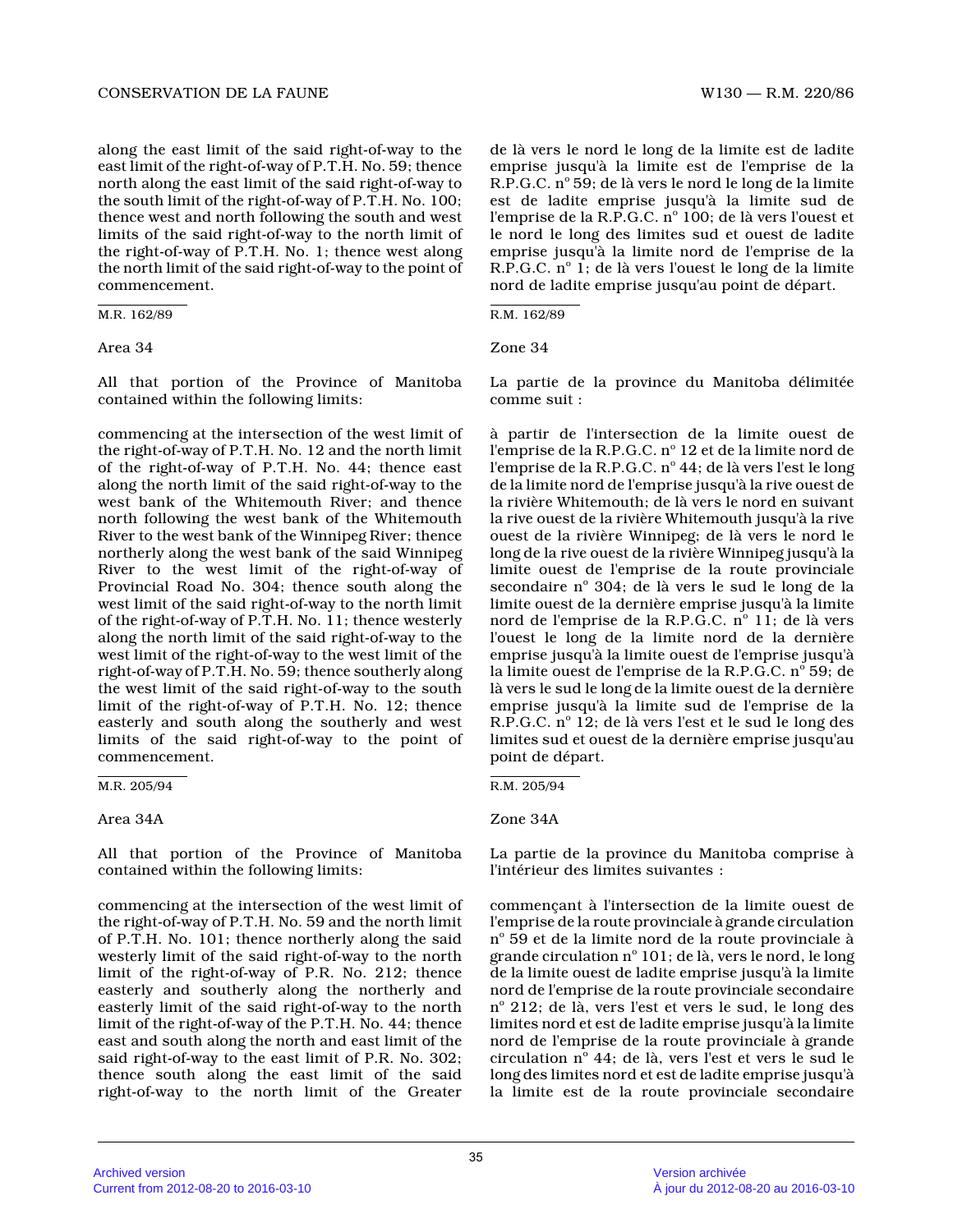Winnipeg Water Duct; thence west along the north limit of the said water duct to the east limit of P.T.H. No. 101; thence north and westerly along the east and northerly limit of the said right-of-way to the point of commencement.

M.R. 24/2004

Area 34B

All that portion of the Province of Manitoba contained within the following limits:

commencing at the intersection of the west bank of the Winnipeg River and the east shore of Lake Winnipeg; thence west and south following the sinuosities of the east shoreline of the said Lake Winnipeg to the south bank of the Brokenhead River; thence southeasterly following the sinuosities of the south bank of the said Brokenhead River to the west limit of the right-of-way of P.T.H. No. 59 ; thence northerly along the west limit of the said right-of-way to the north limit of the right-of-way of P.T.H. No. 11; thence easterly along the north limi t of the said right-of-way to the west limit of the right-of-way of Provincial Road No. 304; thence north along the west limit of the said right-of-way to the south bank of the Winnipeg River; thence west and north following the sinuosities of the south an d west bank of the said Winnipeg River to the point o f commencement.

nº 302; de là, vers le sud, le long de la limite est de ladite emprise jusqu'à la limite nord de la conduit e d'eau de la conurbation de Winnipeg; de là, vers l'ouest, le long de la limite nord de ladite conduite d'eau jusqu'à la limite est de la route provinciale à grande circulation  $\text{n}^\circ$  101; de là, vers le nord et vers l'ouest, le long des limites est et nord de ladite emprise jusqu'au point de départ.

R.M. 24/2004

Zone 34B

La partie de la province du Manitoba comprise à l'intérieur des limites suivantes :

commençant à l'intersection de la rive occidentale de la rivière Winnipeg et du rivage oriental du lac Winnipeg; de là vers l'ouest et vers le sud en suivant les sinuosités du rivage oriental dudit lac jusqu'à la rive méridionale de la rivière Brokenhead; de là vers le sud-est en suivant les sinuosités de la rive méridionale de ladite rivière jusqu'à la limite occidentale de l'emprise de la route provinciale à grande circulation  $\mathrm{n}^\circ$  59; de là vers le nord le long de la limite occidentale de ladite emprise jusqu'à la limite septentrionale de l'emprise de la route provinciale à grande circulation  $\mathrm{n}^\circ \, 11$ ; de là vers l'est le long de la limite septentrionale de ladite emprise jusqu'à la limite occidentale de l'emprise de la route provinciale secondaire nº 304; de là vers le nord le long de la limite occidentale de ladite emprise jusqu'à la rive méridionale de la rivière Winnipeg; de là vers l'ouest et vers le nord en suivant les sinuosités de la rive méridionale et de la rive occidentale de ladite rivière jusqu'au point de départ.

Continues on page 37. Suite à la page 37.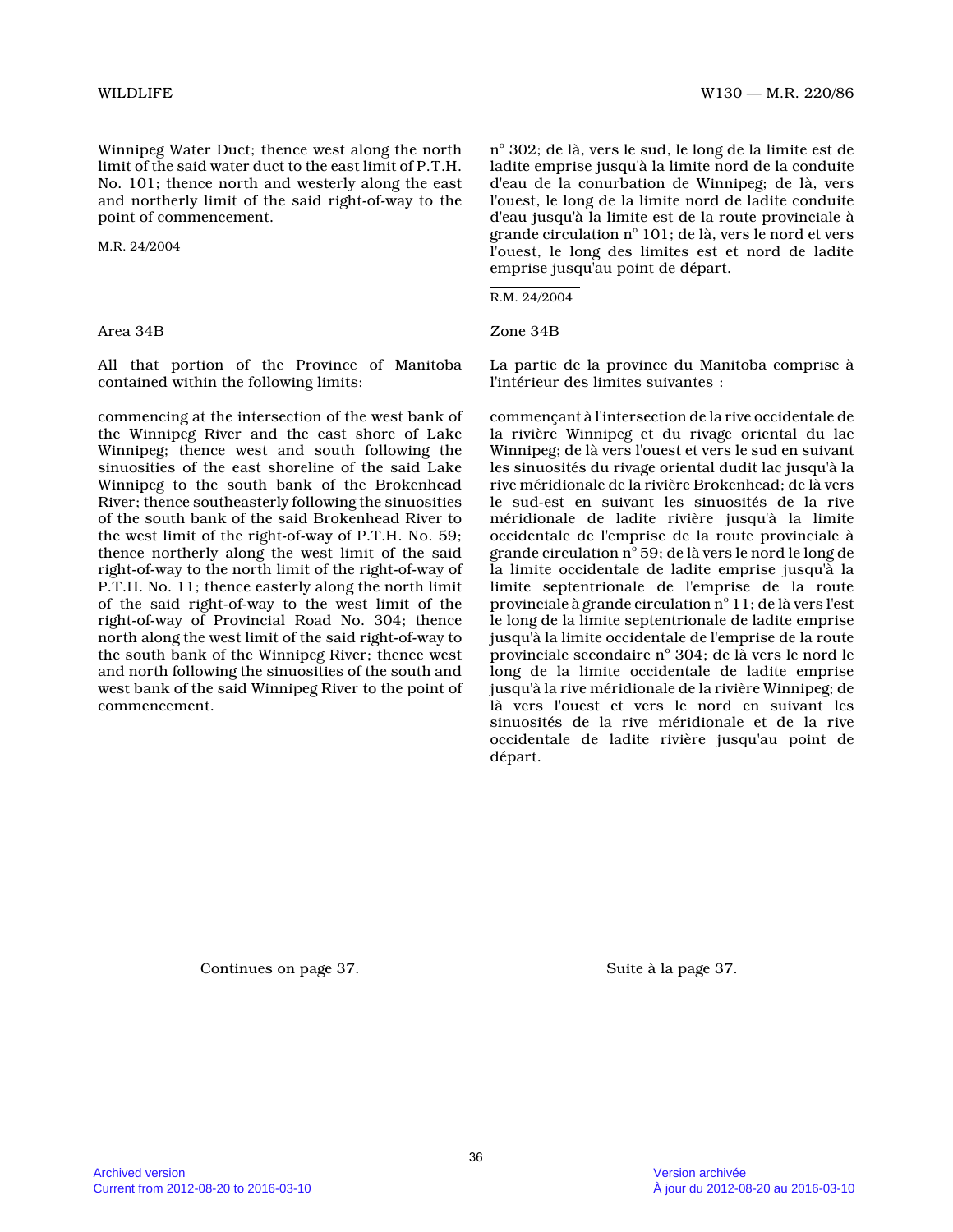#### Area 34C

All that portion of the Province of Manitoba contained within the following limits:

commencing at the intersection of the west limit of the right-of-way of P.T.H. No. 59 and the north limit of the right-of-way of P.R. No. 212; thence easterl y and southerly along the northerly and easterly limi t of the said right-of-way to the north limit of the right-of-way of P.T.H. No. 44; thence east along th e north limit of the said right-of-way to the east limit of the right-of-way of P.T.H. No. 12; thence north and westerly along the east and northerly limit of the said right-of-way to the west limit of the right-of-way of P.T.H. No. 59; thence southerly along the west limit of the said right-of-way to the point of commencement.

M.R. 205/94; 24/2004

#### Area 35

All that portion of the Province of Manitoba contained within the following limits:

commencing at the intersection of the north limit o f P.T.H. No. 44 and the west limit of Provincial Road No. 302; thence southerly along the west limit of the said right-of-way to the south limit of the right-of-way of P.T.H. No. 1; thence east along the south limit of said right-of-way to the east limit of Range 8 East; thence south along the east limit of said Range 8 East to the north limit of Township 4; thence west along north limit of said Township 4 to the west limit of Section 35 in said Township 4; thence south along the west limits of sections 35, 26, 23, 14, 11 and 2 in Township 4, Range 8 East to the south limit of the right-of-way of P.T.H. 12; thence south along the west limit of sai d right-of-way to the west limit of the right-of-way of P.T.H. No. 89; thence south along the west limit of said right-of-way to the south boundary of the Province of Manitoba; thence east along the said south boundary to the east boundary of the Province of Manitoba; thence north along the said east boundary to the north shore of Shoal Lake, thence west along the north shore of said lake to the nort h limit of the Greater Winnipeg Water Duct; thence

## Zone 34C

La partie de la province du Manitoba comprise à l'intérieur des limites suivantes :

à partir de l'intersection de la limite ouest de l'emprise de la route provinciale à grande circulation  ${\rm n}^{\rm o}$  59 et de la limite nord de l'emprise de la route provinciale secondaire nº 212; de là, vers l'est et vers le sud, le long des limites nord et est de ladite emprise jusqu'à la limite nord de l'emprise de la route provinciale à grande circulation  $n^{\circ}$  44; de là, vers l'est, le long de la limite nord de la dernièr e emprise jusqu'à la limite est de l'emprise de la route provinciale à grande circulation nº 12; de là, vers le nord et vers l'ouest, le long des limites est et nord de la dernière emprise jusqu'à la limite ouest de l'emprise de la route provinciale à grande circulation  ${\rm n}^\circ$  59; de là, vers le sud, le long de la limite ouest de la dernière emprise jusqu'au point de départ.

R.M. 205/94; 24/2004

Zone 35

La partie de la province du Manitoba comprise à l'intérieur des limites suivantes :

commençant à l'intersection de la limite septentrionale de la route provinciale à grande circulation nº 44 et de la limite occidentale de la route provinciale secondaire nº 302; de là vers le sud le long de la limite occidentale de ladite emprise jusqu'à la limite méridionale de l'emprise de la route à grande circulation n° 1; de là vers l'est le long de la limite méridionale de ladite emprise jusqu'à la limite orientale du rang 8 est; de là vers le sud le long de la limite orientale dudit rang jusqu'à la limite septentrionale du township 4; de là vers l'ouest le long de la limite septentrionale dudit township jusqu'à la limite occidentale de la section 35 du dit township; de là vers le sud le long des limites occidentales des sections 35, 26, 23, 14, 11 et 2 d u township 4, rang 8 est, jusqu'à la limite méridionale de l'emprise de la route provinciale à grande circulation nº 12; de là vers le sud le long de la limite occidentale de ladite emprise jusqu'à la limite occidentale de l'emprise de la route provinciale à grande circulation n° 89; de là vers le sud le long de la limite occidentale de ladite emprise jusqu'à la frontière méridionale de la province du Manitoba; de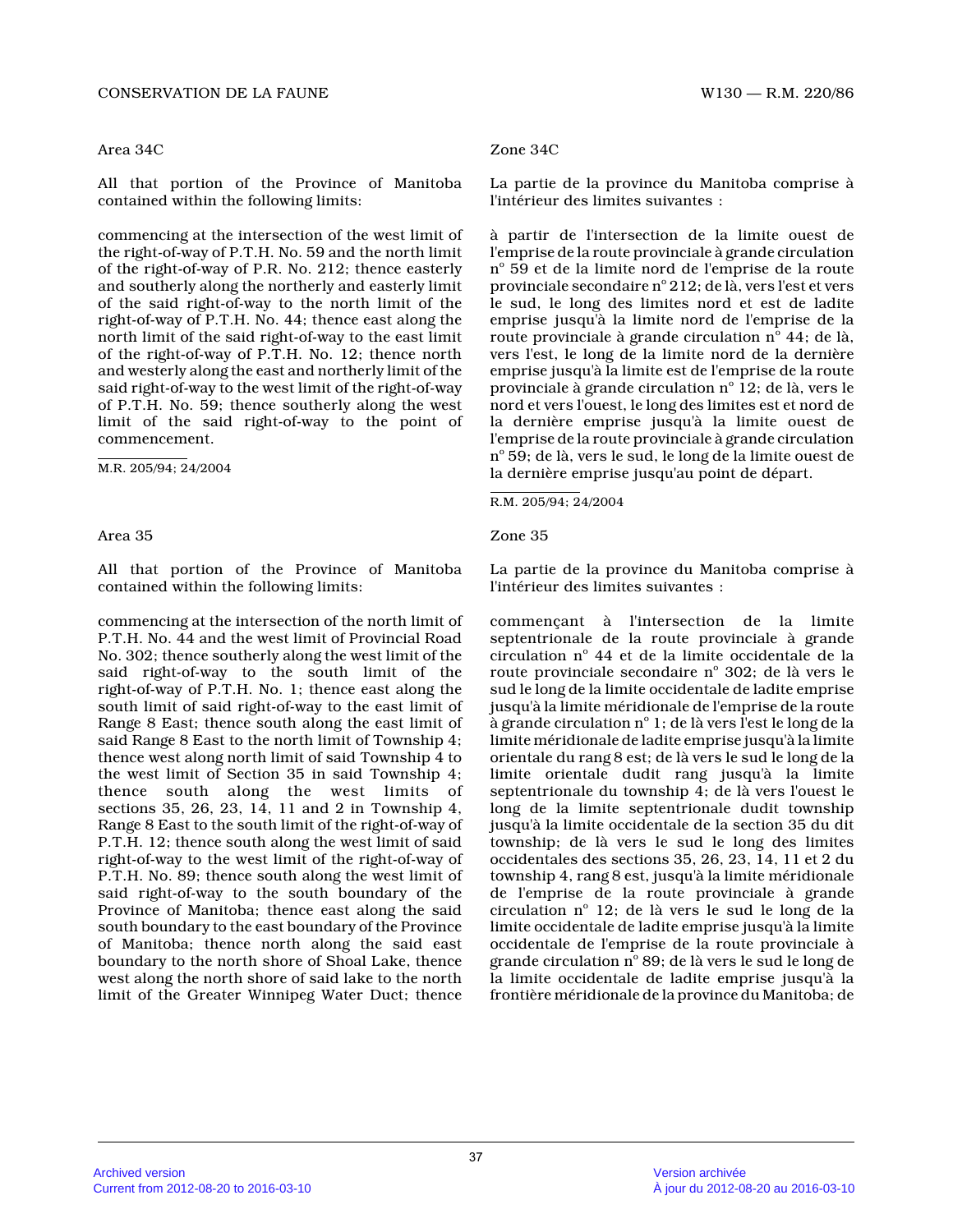west along the north limit of said Water Duct to th e east shore of the Whitemouth River; thence north along the east shore of said river to the north limit of the right-of-way of P.T.H. No. 44; thence west alon g the north limit of said right-of-way to the point o f commencement.

### Area 35A

All that portion of the Province of Manitoba contained within the following limits:

commencing at the intersection of the north limit o f the Greater Winnipeg Water Duct and the east limit of the right-of-way of P.T.H. No. 101; thence south and west along the east and south limits of the sai d right-of-way to the east limit of the right-of-way of P.T.H. No. 59; thence south along the east limit of the said right-of-way to the east limit of P.R. No. 218; thence south along the east limit of the said right-of-way to the south limit of the right-of-way of P.R. No. 217; thence west along the south limit of the said right-of-way to the east limit of the right-of-way of the C.P.R. between Emerson and Winnipeg; thence south along the east limit of the said right-of-way to the south boundary of the Province of Manitoba; thence east along the said south boundary to the west limit of the right-of-way of P.T.H. No. 89; thence north along the west limit of the said right-of-way to the westerly limit of the right-of-way of P.T.H. No. 12; thence northerly along the westerly limit of the said right-of-way to the west limit of Section 2 in Township 4, Range 8 East; thence north along the west limits of Sections 2, 11, 14, 23, 26 and 35 in Township 4, Range 8 East to the north limit of Township 4; thence east along th e north limit of the said township to the east limit of Range 8 East; thence north along the east limit of the said range to the south limit of the right-of-way of P.T.H. No. 1; thence west along the south limit of the said right-of-way to the west limit of the right-of-way of P.R. No. 302; thence north along th e west limit of the said right-of-way to the north limit

là vers l'est le long de ladite frontière jusqu'à l a frontière orientale de la province du Manitoba; de là vers le nord le long de la limite orientale jusqu'au rivage septentrional du Shoal Lake; de là vers l'ouest le long du rivage septentrional du Shoal Lake jusqu'à la limite septentrionale de la conduite d'eau de la conurbation de Winnipeg; de là vers l'ouest l e long de la limite septentrionale de ladite conduite d'eau jusqu'au rivage oriental de la rivière Whitemouth; de là vers le nord le long du rivage oriental de ladite rivière jusqu'à la limite septentrionale de l'emprise de la route provinciale à grande circulation n° 44; de là vers l'ouest le long de la limite septentrionale de ladite emprise jusqu'au point de départ.

### Zone 35A

La partie de la province du Manitoba comprise à l'intérieur des limites suivantes :

à partir de l'intersection de la limite nord de la conduite d'eau de la conurbation de Winnipeg et de la limite est de l'emprise de la route provinciale à grande circulation nº 101; de là, vers le sud et vers l'ouest, le long des limites est et sud de ladite emprise jusqu'à la limite est de l'emprise de la route provinciale à grande circulation nº 59; de là, vers le sud, le long de la limite est de ladite emprise jusqu'à la limite est de la route provinciale secondaire nº 218; de là, vers le sud, le long de la limite est de ladite emprise jusqu'à la limite sud de l'emprise d e la route provinciale secondaire n $^{\rm o}$  217; de là, vers l'ouest, le long de la limite sud de ladite emprise jusqu'à la limite est de l'emprise du Canadien Pacifique entre Emerson et Winnipeg; de là, vers le sud, le long de la limite est de ladite emprise jusqu'à la frontière sud de la province du Manitoba; de là, vers l'est, le long de la frontière sud jusqu'à la limite ouest de l'emprise de la route provinciale à grande circulation nº 89; de là, vers le nord, le long de la limite ouest de ladite emprise jusqu'à la limite ouest de l'emprise de la route provinciale à grande circulation nº 12; de là, vers le nord, le long de la limite ouest de ladite emprise jusqu'à la limite ouest de la section 2 du township 4, rang 8 est; de là, vers le nord, le long de la limite ouest des sections 2, 11, 14, 23, 26 et 35 du township 4, rang 8 est, jusqu'à la limite nord du township 4; de là, vers l'est, le long de la limite nord dudit township jusqu'à la limite est du rang 8 est; de là, vers le nord, le long de la limite est dudit rang jusqu'à la limite sud de l'emprise de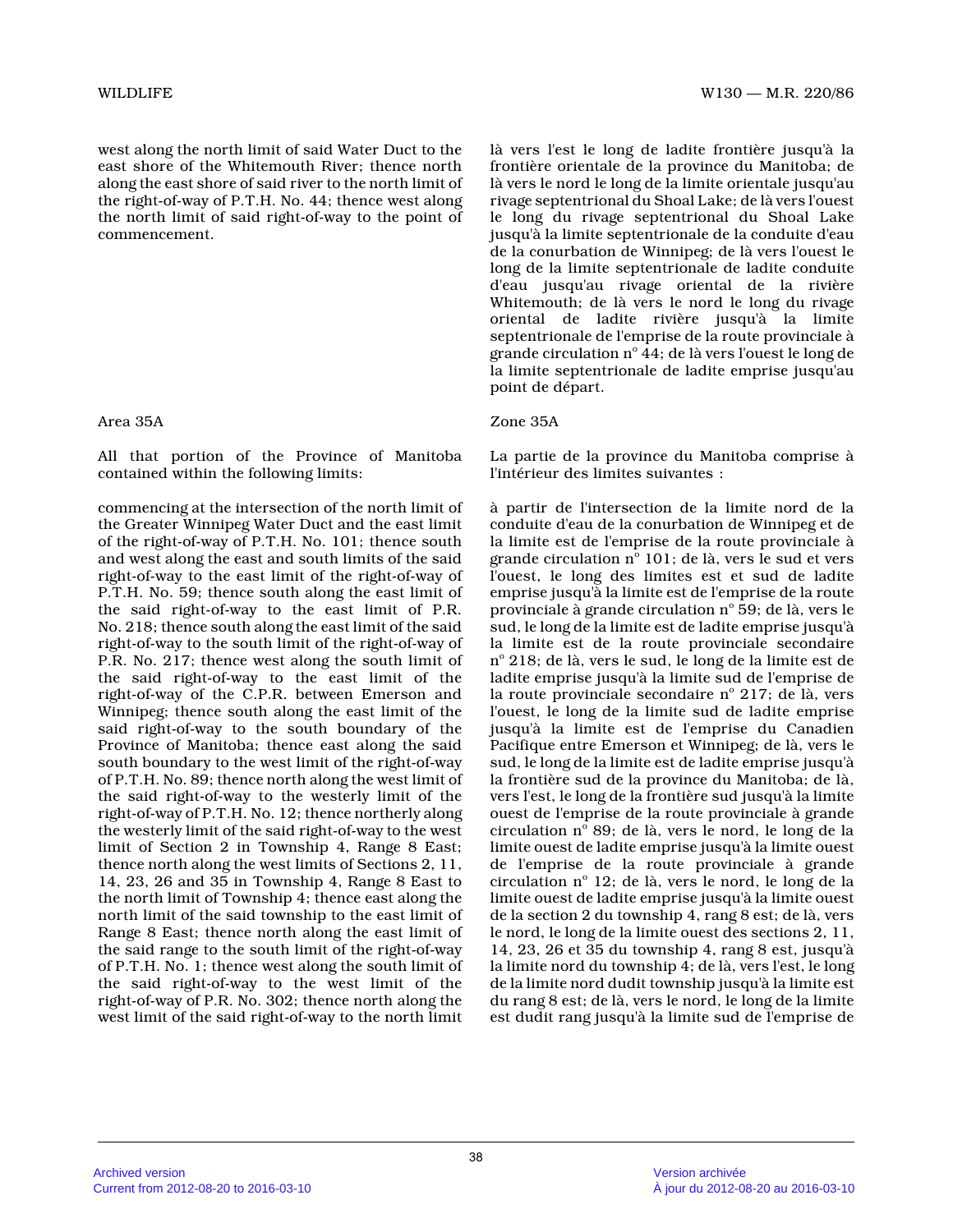of the Greater Winnipeg Water Duct; thence west along the north limit of the said water duct to the point of commencement.

M.R. 162/89; 24/2004

Area 36

All that portion of the Province of Manitoba bounde d as follows:

commencing at the intersection of the Whitemouth River and the Winnipeg River, all that portion of land that lies south of the south bank of the Winnipeg River and is bounded on the west by the Whitemouth River, and follows the Whitemouth River south to the north limit of the Greater Winnipeg Water Duct, thence easterly along the north limit of said water duct to the north shore o f Shoal Lake, thence easterly following the north shore of said lake to the east limit of the Province of Manitoba; thence northerly along the said east limi t to the south shore of the Winnipeg River.

### Area 38

All that portion of the Province of Manitoba contained within the following limits:

commencing at the intersection of the north limit o f P.T.H. No. 1 and the west limit of the right-of-way of P.T.H. No. 101 on the west side of the City of Winnipeg; thence north, east and south along the west, north and east limits of the said right-of way to the east limit of the right-of-way of P.T.H. No. 100; thence south, west and north along the east, south and west limits of the said right-of-way to the point of commencement.

M.R. 24/2004

la route provinciale à grande circulation n° 1; de là, vers l'ouest, le long de la limite sud de ladite emprise jusqu'à la limite ouest de l'emprise de la route provinciale secondaire nº 302; de là, vers le nord, le long de la limite ouest de ladite emprise jusqu'à la limite nord de la conduite d'eau de la conurbation de Winnipeg; de là, vers l'ouest, le long de la limite nord de ladite conduite jusqu'au point de départ.

R.M. 162/89; 24/2004

Zone 36

La partie de la province du Manitoba bornée de la façon suivante :

commençant à l'intersection de la rivière Whitemouth et de la rivière Winnipeg, la partie des biens-fonds se trouvant au sud de la rive méridionale de la rivière Winnipeg, qui est bornée à l'ouest par la rivière Whitemouth et qui suit ladit e rivière vers le sud jusqu'à la limite septentrionale de la conduite d'eau de la conurbation de Winnipeg; de là vers l'est le long de la limite septentrionale d e ladite conduite d'eau jusqu'au rivage septentrional du Shoal Lake, de là vers l'est en suivant le rivag e septentrional dudit lac jusqu'à la frontière orientale de la province du Manitoba; de là vers le nord le long de ladite frontière jusqu'au rivage méridional de la rivière Winnipeg.

### Zone 38

La partie de la province du Manitoba comprise à l'intérieur des limites suivantes :

commençant à l'intersection de la limite nord de la route provinciale à grande circulation  $\mathrm{n}^\circ$  1 et de la limite ouest de l'emprise de la route provinciale à grande circulation  $\mathrm{n}^\circ$  101 située dans la partie ouest de la ville de Winnipeg; de là, vers le nord, vers l'est et vers le sud le long des limites ouest, nord et est de ladite emprise jusqu'à la limite est de l'emprise de la route provinciale à grande circulation nº 100; de là, vers le sud, vers l'ouest et vers le nord le long des limites est, sud et ouest de ladite emprise jusqu'a u point de départ.

R.M. 24/2004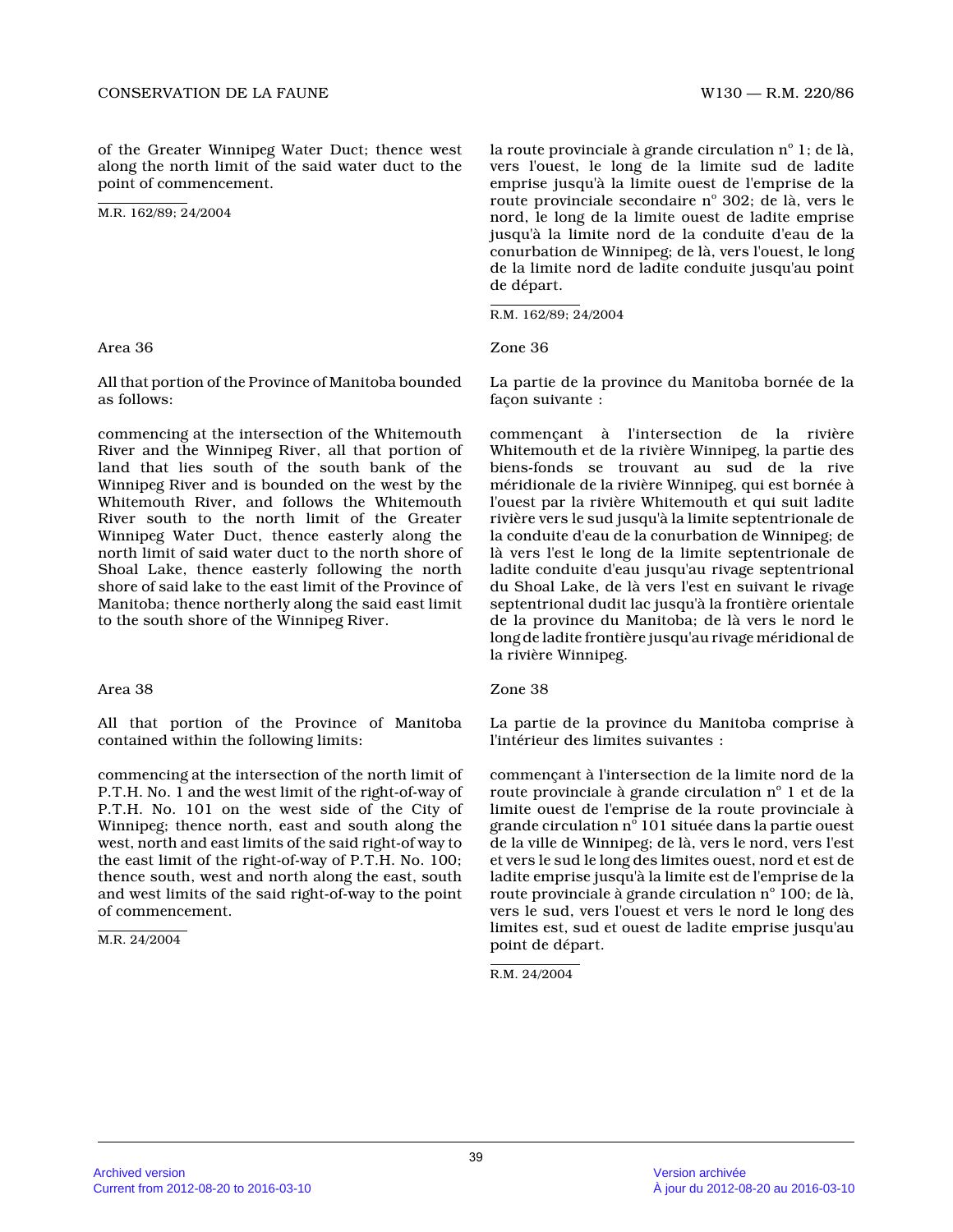# **Game bird hunting zones**

**1.1** The Province of Manitoba is divided into the following game bird hunting zones:

# **Game bird hunting zone 1**

All that portion of the province lying north of the 57th parallel of north latitude and that part lying east of the meridian of 94° west longitude and north of the parallel of 56° north latitude;

# **Game bird hunting zone 2**

All that portion of the province lying between game bird hunting zone 1 and the following described line:

commencing at the intersection of the boundary between Manitoba and Saskatchewan and the 53rd parallel; thence east along the said parallel to th e east shore of Lake Winnipegosis; thence southeasterly following the sinuosities of the east shoreline of the said lake to the north limit of Township 43; thence east along the north limit of the said township to the boundary between Manitoba and Ontario;

### **Game bird hunting zone 3**

All that portion of the province lying between game bird hunting zone 2 and game bird hunting zone 4;

### **Game bird hunting zone 4**

All that portion of the province that lies within game hunting areas 22, 23, 24, 25A, 25B, 27, 28, 29, 29A , 30, 31, 31A, 32, 33, 34, 34A, 34B, 34C, 35, 35A, 36 and 38.

M.R. 205/94; 24/2004

### **Managed hunting areas**

**1.2** The following lands, including all road allowances, are designated as managed hunting areas, and each has the name given to it in the heading preceding the description:

#### **Zone de chasse au gibier à plume**

**1.1** La province du Manitoba est divisée en zones de chasse au gibier à plume de la façon suivante :

## **Zone de chasse au gibier à plume 1**

La partie de la province située au nord du  $57^e$ parallèle de latitude nord et la partie située à l'est du méridien 94° de longitude ouest et au nord du parallèle 56° de latitude nord;

# **Zone de chasse au gibier à plume 2**

La partie de la province située entre la zone de chasse au gibier à plume 1 et la ligne décrite comm e suit :

à partir de l'intersection de la frontière du Manitoba et de la Saskatchewan et le 53<sup>e</sup> parallèle; de là vers l'est le long du 53<sup>e</sup> parallèle jusqu'au rivage est du lac Winnipégosis; de là vers le sud-est en suivant les sinuosités du rivage est du lac susnommé jusqu'à la limite nord du township 43; de là vers l'est le long de la limite nord du township 43 jusqu'à la frontière du Manitoba et de l'Ontario;

### **Zone de chasse au gibier à plume 3**

La partie de la province située entre la zone de chasse au gibier à plume 2 et la zone de chasse au gibier à plume 4;

### **Zone de chasse au gibier à plume 4**

La partie de la province comprise dans les zones de chasse au gibier 22, 23, 24, 25A, 25B, 27, 28, 29, 29A, 30, 31, 31A, 32, 33, 34, 34A, 34B, 34C, 35, 35A, 36 et 38.

R.M. 205/94; 24/2004

### **Zones de chasse contrôlée**

**1.2** Les biens-fonds décrits ci-après, y compris les emprises routières, sont des zones de chasse contrôlée portant le nom qui leur est donné dans le titre précédant leur description.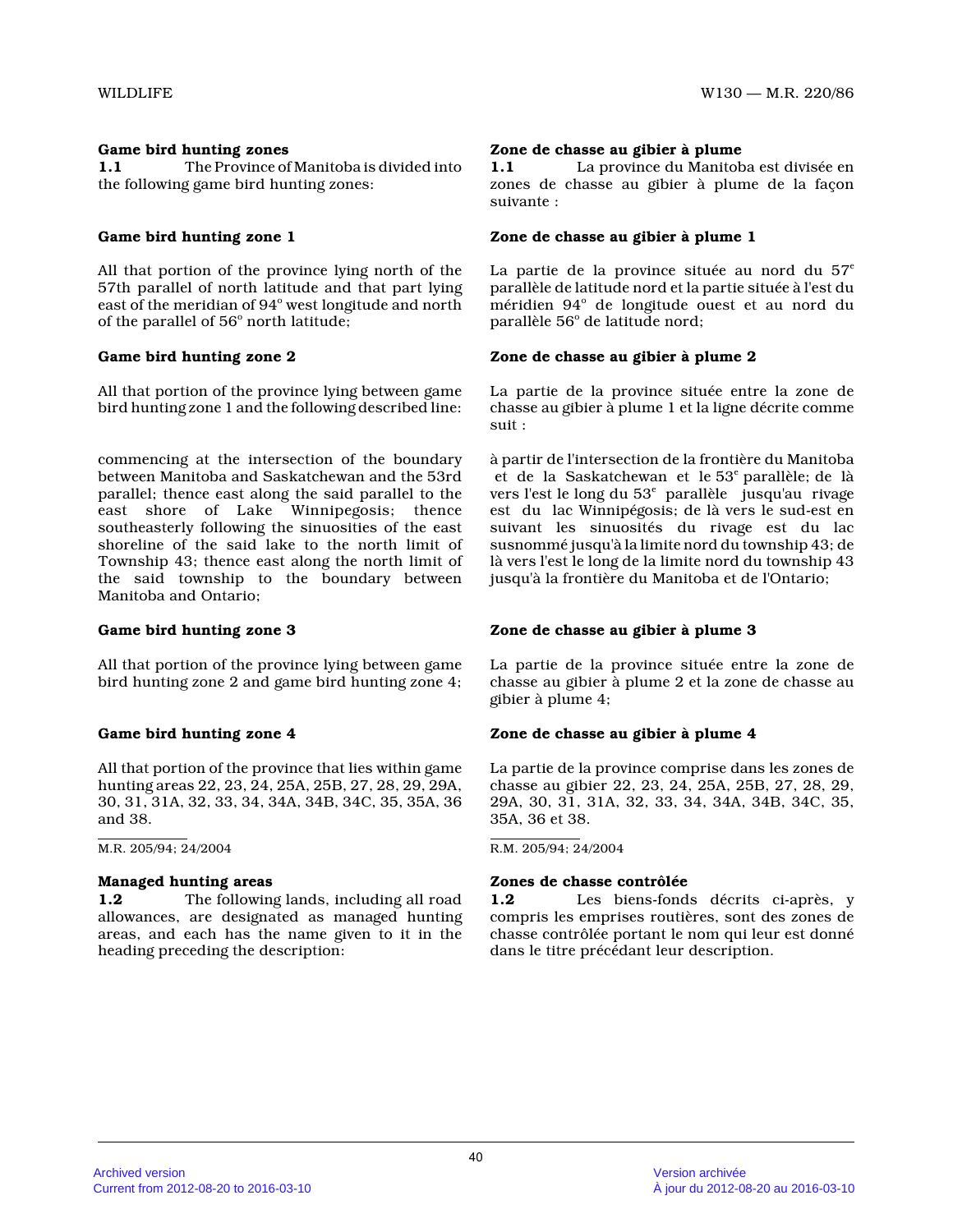## **Oak Hammock Managed Hunting Area**

In Township 13, Range 2 East and being all of Sections 34 to 36 inclusive; in Township 13, Range 3 East and being all of Section 31, the west half o f Section 32, the east half of Section 35, all of Section 36; in Township 14, Range 2 East and being all of Sections 1 to 3 inclusive, 10 to 15 inclusive, 22 to 27 inclusive, 34 to 36 inclusive; in Township 14, Rang e 3 East and being all of Section 1, the east half of Section 2, the west half of section 5, all of Sections 6 and 7, the southwest quarter of section 8, the east half of Section 11, all of Sections 12 and 13, the east half of Section 14, all of Section 18, the east half of Section 23, all of Sections 24 to 27 inclusive, the northwest quarter and the west half of the northeas t quarter of Section 30, the west half and the northeast quarter and the west half of the southeas t quarter of Section 31, the north half of Section 32 , the north half of Section 33, all of Sections 34 to 36 inclusive; in Township 15, Range 2 East and being all of Sections 1 to 3 inclusive, 10 to 15 inclusive, 22 to 24 inclusive; and in Township 15, Range 3 East and being all of Sections 1 to 24 inclusive.

### **Grants Lake Managed Hunting Area**

All that portion of Manitoba lying between the sout h limit of Provincial Road No. 221 and the north limi t of the 4th baseline being the road running west fro m the village of Grosse Isle, which lies between the east limit of Provincial Road No. 334 and the west limit of Provincial Road No. 412.

M.R. 205/96; 103/2012

### **Goose management areas**

**1.3** The following lands, including road allowances, are designated as goose management areas, and each has the name given to it in the heading preceding the description:

### **South Interlake Goose Management Area**

All that portion of the Province of Manitoba contained within the following limits:

# **Zone de chasse contrôlée d'Oak Hammock**

Dans le township 13, rang 2 est : les sections 34 à 36; dans le township 13, rang 3 est : la section 31, la moitié ouest de la section 32, la moitié est de la section 35 ainsi que la section 36; dans le township 14, rang 2 est : les sections 1 à 3, 10 à 15, 22 à 27 et 34 à 36; dans le township 14, rang 3 est : la section 1, la moitié est de la section 2, la moitié ouest de la section 5, les sections 6 et 7, le quart sud-ouest de la section 8, la moitié est de la section 11, les sections 12 et 13, la moitié est de la section 14, la section 18, la moitié est de la section 23, les sections 24 à 27, le quart nord-ouest et la moitié ouest du quart nord-est de la section 30, la moitié ouest ainsi que le quart nord-est et la moitié ouest du quart sud-est de la section 31, la moitié nord de la section 32, la moitié nord de la section 33 et les sections 34 à 36; dans le township 15, rang 2 est : les sections 1 à 3, 10 à 15, 22 à 24; dans le township 15, rang 3 est : le s sections 1 à 24.

# **Zone de chasse contrôlée du lac Grants**

La partie de la province du Manitoba située entre l a limite sud de la route provinciale secondaire n $^{\circ}$  221 et la limite nord de la 4<sup>e</sup> ligne de base qui est la route située à l'ouest du village de Grosse Isle, laquelle route est située entre la limite est de la route provinciale secondaire  $\mathrm{n}^\circ~$  334 et la limite ouest de la route provinciale nº 412.

R.M. 205/96; 103/2012

# **Zones de gestion des oies**

**1.3** Les biens-fonds et les emprises routières qui suivent sont désignés zones de gestio n des oies; ces zones portent chacune le nom qui leur est attribué dans le titre qui précède leur description :

### **Zone de gestion des oies – Entre-les-Lacs sud**

La partie de la province du Manitoba comprise à l'intérieur des limites suivantes :